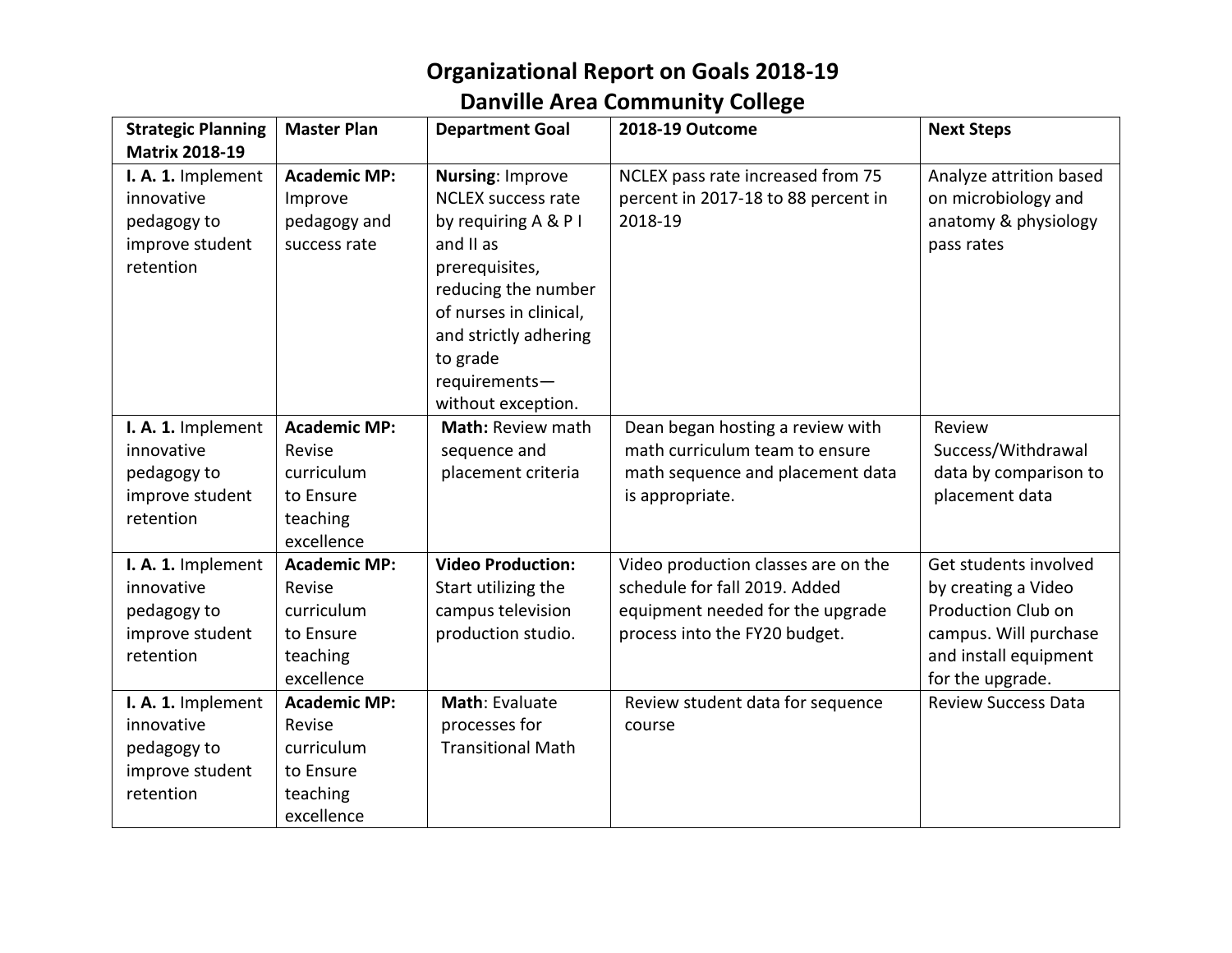| <b>Strategic Planning</b>                                                       |                                                                                    |                                                                                          |                                                                                                                                                                                                          |                                                                                      |
|---------------------------------------------------------------------------------|------------------------------------------------------------------------------------|------------------------------------------------------------------------------------------|----------------------------------------------------------------------------------------------------------------------------------------------------------------------------------------------------------|--------------------------------------------------------------------------------------|
| <b>Matrix 2018-19</b>                                                           | <b>Master Plan</b>                                                                 | <b>Department Goal</b>                                                                   | 2018-19 Outcome                                                                                                                                                                                          | <b>Next Steps</b>                                                                    |
| I. A. 1. Implement<br>innovative<br>pedagogy to<br>improve student<br>retention | <b>Academic MP:</b><br>Revise<br>curriculum<br>to Ensure<br>teaching<br>excellence | Manufacturing:<br><b>Become NIMS</b><br>certified                                        | Instructors trained and certified-<br>teaching during 2019. Student pass<br>rate on NIMS increased by 11<br>percent.                                                                                     | Expand range of<br>manufacturing<br>certifications for NIMS-<br>qualified graduates. |
| I. A. 1. Implement<br>innovative<br>pedagogy to<br>improve student<br>retention | <b>Academic MP:</b><br>Revise<br>curriculum<br>to Ensure<br>teaching<br>excellence | <b>Business &amp;</b><br>Technology:<br>Reestablish a<br>sustainable position            | Faculty hired; Merged sustainability<br>position with environmental<br>horticulture and DACC Land Lab                                                                                                    | Develop a revamped<br>sustainability program<br>for Fall 2019.                       |
| I. A. 2. Develop<br>strategies to<br>reengineer low<br>enrollment<br>programs   | <b>Academic MP:</b><br>Revise<br>curriculum<br>to Ensure<br>teaching<br>excellence | <b>Business &amp;</b><br>Technology: Revise<br><b>Office Systems</b><br>Curriculum       | Submit course name changes to ICCB.<br>New BOFF courses submitted and<br>approved by ICCB-Fall 2017.                                                                                                     | Assess enrollment<br>during 2019-20                                                  |
| I. A. 2. Develop<br>strategies to<br>reengineer low<br>enrollment<br>programs   | <b>Academic MP:</b><br>Revise<br>curriculum<br>to Ensure<br>teaching<br>excellence | <b>Engineering: Increase</b><br>enrollment in<br>engineering majors.                     | Encourage students to choose<br>engineering by providing waivers for<br>key gateway programs. Those who<br>achieve a B grade or better are<br>eligible for waivers in Physics 106 and<br><b>Math 130</b> | Assess course and<br>program enrollment<br>during 2019-20                            |
| I. A. 2. Develop<br>strategies to<br>reengineer low<br>enrollment<br>programs   | <b>Academic MP:</b><br>Revise<br>curriculum<br>to Ensure<br>teaching<br>excellence | <b>Horticulture:</b><br>Increase enrollment<br>through additional<br>land lab production | Along with vegetable farming,<br>sustainability lab began operating a<br>beekeeping farm and orchard.                                                                                                    | Assess enrollment<br>during 2019-20                                                  |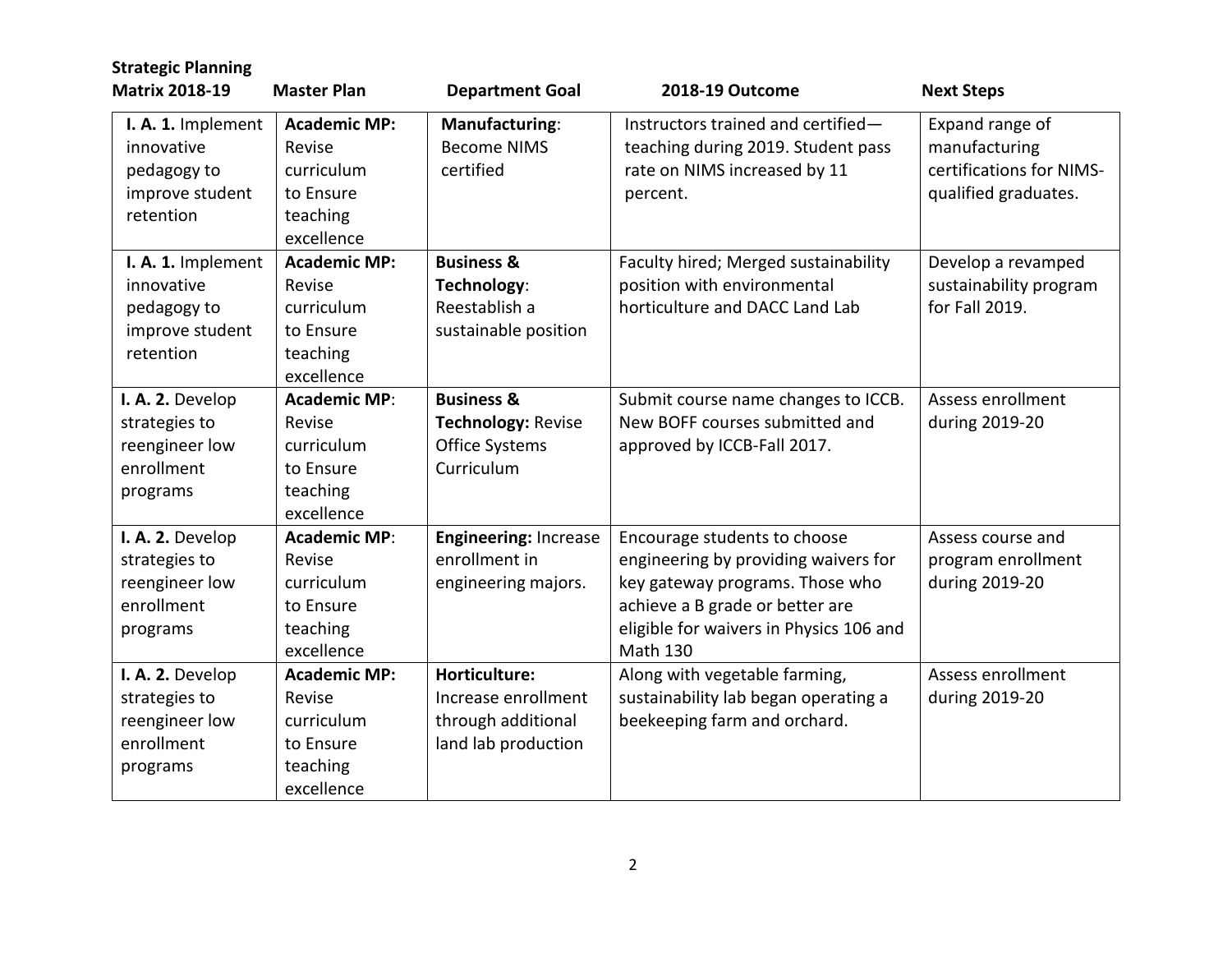| <b>Strategic Planning</b>                                                                                                                                                       |                                                                                                                                                                          |                                                                                                                                                                                                                                                                        |                                                                                                                                                                                                                                                                                                                                                                                                                                                                                                                                                                                                                                                                  |                                                                                                                                                                                                                           |
|---------------------------------------------------------------------------------------------------------------------------------------------------------------------------------|--------------------------------------------------------------------------------------------------------------------------------------------------------------------------|------------------------------------------------------------------------------------------------------------------------------------------------------------------------------------------------------------------------------------------------------------------------|------------------------------------------------------------------------------------------------------------------------------------------------------------------------------------------------------------------------------------------------------------------------------------------------------------------------------------------------------------------------------------------------------------------------------------------------------------------------------------------------------------------------------------------------------------------------------------------------------------------------------------------------------------------|---------------------------------------------------------------------------------------------------------------------------------------------------------------------------------------------------------------------------|
| <b>Matrix 2018-19</b>                                                                                                                                                           | <b>Master Plan</b>                                                                                                                                                       | <b>Department Goal</b>                                                                                                                                                                                                                                                 | 2018-19 Outcome                                                                                                                                                                                                                                                                                                                                                                                                                                                                                                                                                                                                                                                  | <b>Next Steps</b>                                                                                                                                                                                                         |
| I. A. 2. Develop<br>strategies to<br>reengineer low<br>enrollment<br>programs<br>I. A. 3. Evaluate<br>recent assessment<br>and outcome<br>updates to<br>programs and<br>courses | <b>Academic MP:</b><br>Revise<br>curriculum<br>to Ensure<br>teaching<br>excellence<br><b>Academic MP:</b><br>Revise<br>curriculum<br>to Ensure<br>teaching<br>excellence | <b>Automotive:</b><br>Implement new<br>curriculum based on<br>advisory-board input<br><b>Library Services:</b><br>Assess if student<br>usage of library<br>resources correlates<br>with student<br>outcomes in terms of<br>retention,<br>persistence and<br>completion | Began investigating partnership with<br>Ford Motor Company for providing<br>Ford credentials for certificate<br>completers.<br>Data requests have been made to<br>CARLI to identify which students have<br>created library accounts and which<br>students have placed I-Share requests<br>or checked out material so that these<br>can be submitted to Institutional<br>Effectiveness to look for correlation<br>between library usage and retention,<br>persistence and completion. A related<br>process of correlating e-resource use<br>data with student retention,<br>persistence and completion by<br>analyzing EZProxy data is being<br>explored with IT. | Introduce Ford-based<br>courses in 2020.<br>As the library moves to<br>Single-Sign-On<br>authentication, the<br>ability to link e-<br>resource users with Key<br>Indicators needs to be<br>included in the<br>discussion. |
| I. A. 3. Evaluate                                                                                                                                                               | <b>Academic MP:</b>                                                                                                                                                      | <b>Danville Correctional</b>                                                                                                                                                                                                                                           | DCC staff reviewed all programs and                                                                                                                                                                                                                                                                                                                                                                                                                                                                                                                                                                                                                              | Looking to open online                                                                                                                                                                                                    |
| recent assessment                                                                                                                                                               | Revise                                                                                                                                                                   | <b>Center: Ensure</b>                                                                                                                                                                                                                                                  | revised. New learning materials                                                                                                                                                                                                                                                                                                                                                                                                                                                                                                                                                                                                                                  | access or interactive                                                                                                                                                                                                     |
| and outcome                                                                                                                                                                     | curriculum                                                                                                                                                               | integrity of curricula,                                                                                                                                                                                                                                                | provided for all instructors. All                                                                                                                                                                                                                                                                                                                                                                                                                                                                                                                                                                                                                                | television at the                                                                                                                                                                                                         |
| updates to                                                                                                                                                                      | to Ensure                                                                                                                                                                | syllabi, and learning                                                                                                                                                                                                                                                  | instructors vetted through Corrections                                                                                                                                                                                                                                                                                                                                                                                                                                                                                                                                                                                                                           | <b>Correctional Center.</b>                                                                                                                                                                                               |
| programs and                                                                                                                                                                    | teaching                                                                                                                                                                 | materials for all DCC                                                                                                                                                                                                                                                  | eligibility system.                                                                                                                                                                                                                                                                                                                                                                                                                                                                                                                                                                                                                                              |                                                                                                                                                                                                                           |
| courses                                                                                                                                                                         | excellence                                                                                                                                                               | transfer courses                                                                                                                                                                                                                                                       |                                                                                                                                                                                                                                                                                                                                                                                                                                                                                                                                                                                                                                                                  |                                                                                                                                                                                                                           |
| I. A. 3. Evaluate                                                                                                                                                               | <b>Academic MP:</b>                                                                                                                                                      | <b>Assessment Team:</b>                                                                                                                                                                                                                                                | Ensure consistency and rigor in                                                                                                                                                                                                                                                                                                                                                                                                                                                                                                                                                                                                                                  | Course outlines and                                                                                                                                                                                                       |
| recent assessment                                                                                                                                                               | Revise                                                                                                                                                                   | Implement a                                                                                                                                                                                                                                                            | courses offered in different format                                                                                                                                                                                                                                                                                                                                                                                                                                                                                                                                                                                                                              | credit-hour reviews.                                                                                                                                                                                                      |
| and outcome                                                                                                                                                                     | curriculum                                                                                                                                                               | systematic quality                                                                                                                                                                                                                                                     | and/or duration. Benchmark online                                                                                                                                                                                                                                                                                                                                                                                                                                                                                                                                                                                                                                |                                                                                                                                                                                                                           |
| updates to                                                                                                                                                                      |                                                                                                                                                                          | review mechanism in                                                                                                                                                                                                                                                    | courses against traditional courses.                                                                                                                                                                                                                                                                                                                                                                                                                                                                                                                                                                                                                             |                                                                                                                                                                                                                           |
|                                                                                                                                                                                 |                                                                                                                                                                          | online courses.                                                                                                                                                                                                                                                        | Incorporate a peer-review process.                                                                                                                                                                                                                                                                                                                                                                                                                                                                                                                                                                                                                               |                                                                                                                                                                                                                           |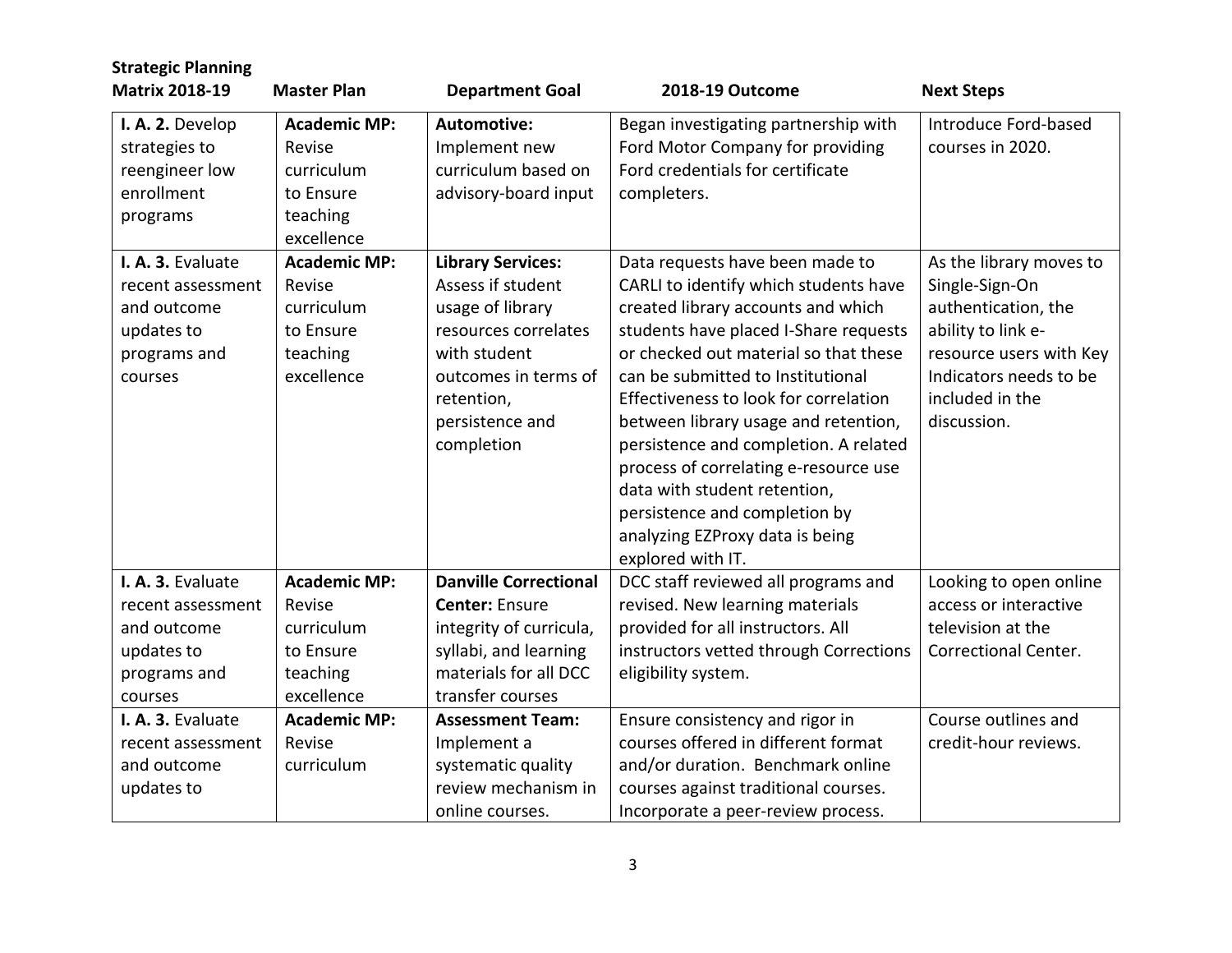| <b>Strategic Planning</b> |                     |                          |                                          |                           |
|---------------------------|---------------------|--------------------------|------------------------------------------|---------------------------|
| <b>Matrix 2018-19</b>     | <b>Master Plan</b>  | <b>Department Goal</b>   | 2018-19 Outcome                          | <b>Next Steps</b>         |
| programs and              | to Ensure           |                          |                                          |                           |
| courses                   | teaching            |                          |                                          |                           |
|                           | excellence          |                          |                                          |                           |
| I. A. 3. Evaluate         | <b>Academic MP:</b> | <b>Library Services:</b> | Following the initial evaluation of this | The College allocated     |
| recent assessment         | Revise              | Convert library          | initiative in Spring 2018, when it was   | funds to support using    |
| and outcome               | curriculum          | collection to Library    | determined that long-term benefits to    | student workers in the    |
| updates to                | to Ensure           | of Congress              | transfer students and in material        | summer to assist with     |
| programs and              | teaching            | classification           | processing time outweighed the           | re-labeling the library's |
| courses                   | excellence          |                          | upfront expenditure of time and cost,    | collection and            |
|                           |                     |                          | the library staff undertook the          | relocating the            |
|                           |                     |                          | conversion. Steps included: reviewing    | collection in alignment   |
|                           |                     |                          | and weeding the book and video           | with the Library of       |
|                           |                     |                          | collections and data cleanup. The        | Congress classification   |
|                           |                     |                          | book collection was reduced in size      | system.                   |
|                           |                     |                          | from 38,586 in late 2017 to 19,683,      |                           |
|                           |                     |                          | while all VHS tapes were weeded          |                           |
|                           |                     |                          | from the video collection, bringing it   |                           |
|                           |                     |                          | down from 3,543 to 1,435 items.          |                           |
| I.A.4. Implement          | <b>Academic MP:</b> | <b>Liberal Arts:</b>     | Reviewed courses and determined          | Psyc100 and Socy100       |
| more eight week           | Advance student     | Investigate success of   | which could be offered in 8 week         | built as 8 week classes   |
| courses                   | success with        | pilot eight-week         | format.                                  | for Fall 2019.            |
|                           | classes that are    | classes                  |                                          | Assess data on student    |
|                           | scheduled           |                          |                                          | success-with Psyc100      |
|                           | conveniently        |                          |                                          | and Socy100.              |
| I.A.4. Implement          | <b>Academic MP:</b> | <b>Adult Education:</b>  | Through an Industrial Career             | First cohort will         |
| more eight week           | Advance student     | Investigate success of   | Pathways grant, Adult Ed began           | complete studies in       |
| courses                   | success with        | pilot eight-week         | offering an 8-week course that           | mid-summer 2019.          |
|                           | classes that are    | classes                  | combines high-school equivalency         |                           |
|                           | scheduled           |                          | courses with manufacturing courses.      |                           |
|                           | conveniently        |                          |                                          |                           |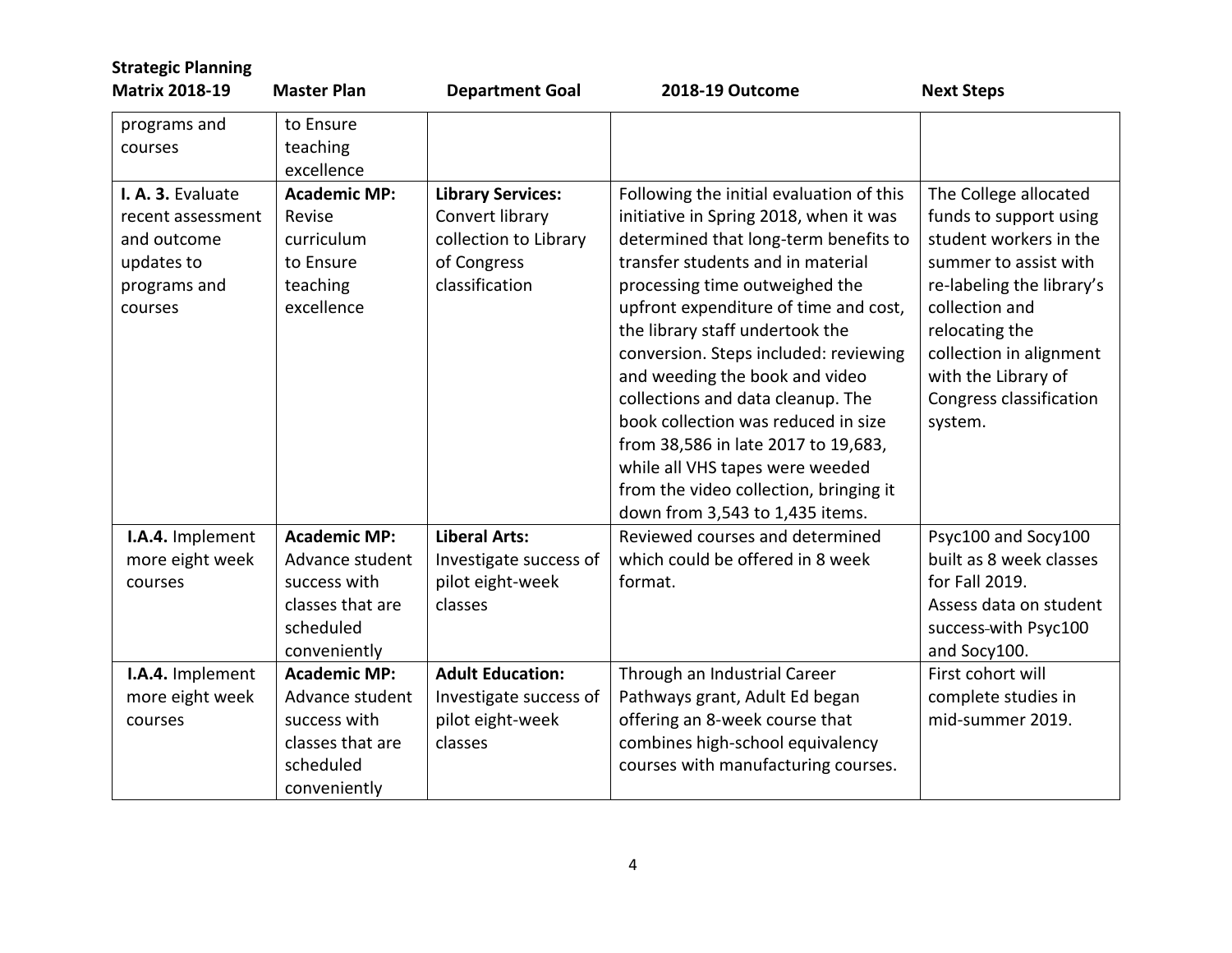| <b>Strategic Planning</b>                                                                       |                                                                                    |                                                                                                                         |                                                                                                                                                                                                                                                                                                            |                                                                                               |
|-------------------------------------------------------------------------------------------------|------------------------------------------------------------------------------------|-------------------------------------------------------------------------------------------------------------------------|------------------------------------------------------------------------------------------------------------------------------------------------------------------------------------------------------------------------------------------------------------------------------------------------------------|-----------------------------------------------------------------------------------------------|
| <b>Matrix 2018-19</b>                                                                           | <b>Master Plan</b>                                                                 | <b>Department Goal</b>                                                                                                  | 2018-19 Outcome                                                                                                                                                                                                                                                                                            | <b>Next Steps</b>                                                                             |
| I.A.5. Implement<br>co-curricular<br>assessment                                                 | <b>Academic MP:</b><br>Revise<br>curriculum<br>to Ensure<br>teaching<br>excellence | <b>Library Services:</b><br>Assess how well<br>library instruction<br>prepares students for<br>research<br>assignments. | Psychology and Sociology class<br>assessment - because these two<br>programs make the most use of<br>library instruction for specific<br>assignments, these courses are<br>assessed to determine how well<br>library instruction prepares students<br>for identifying and evaluating<br>research articles. | Assess changes made to<br>provide assessment.                                                 |
| I.A.6. Explore and<br>prioritize<br>curriculum<br>opportunities for<br>new campus<br>facilities | <b>Information</b><br><b>Technology</b><br><b>Strategic Plan,</b><br>2018-2024     | <b>Liberal Arts:</b><br>Continue to create<br>Multipurpose room<br>for Media                                            | Area upgraded in lower level of Clock<br>Tower, in proximity to the television<br>studio                                                                                                                                                                                                                   | Develop gaming<br>curriculum and eSports<br>intercollegiate club.                             |
| I.A. 7. Evaluate<br>open faculty<br>positions based<br>on community<br>and curricular<br>needs  | <b>Academic MP:</b><br>Revise<br>curriculum<br>to Ensure<br>teaching<br>excellence | <b>Human Resources:</b><br>Maximize faculty<br>impact based on<br>enrollment data.                                      | With the office of Instruction, Human<br>Resources has identified three faculty<br>lines that can expand from low-<br>demand to high-demand programs,<br>including<br>Horticulture/Sustainability/Agriculture                                                                                              | Engineering and other<br>low-enrolled programs<br>will be evaluated.                          |
| I.A.8. Explore<br>further use of<br>learning<br>communities                                     | <b>Academic MP:</b><br>Revise<br>curriculum<br>to Ensure<br>teaching<br>excellence | <b>Academic Affairs:</b><br>Investigate expansion<br>of learning<br>communities.                                        | Continued with linkage between Speech<br>and Biology. The division offered Hybrid<br>learning community for Criminal Justice<br>and Forensic Chemistry.                                                                                                                                                    | Investigate linkage<br>between Assess data for<br>Forensic Chemistry and<br>Criminal Justice. |
| I.A.9. Investigate<br>increased use of<br>apprenticeship                                        | <b>Academic MP:</b><br>Promote                                                     | <b>Business &amp;</b><br><b>Technology: Partner</b><br>with local industry for                                          | Introduced apprenticeships with KIK<br>Industries, thyssenkrupp, and Illini<br>Castings for students in welding and                                                                                                                                                                                        | Continue to expand<br>programs and<br>partnerships                                            |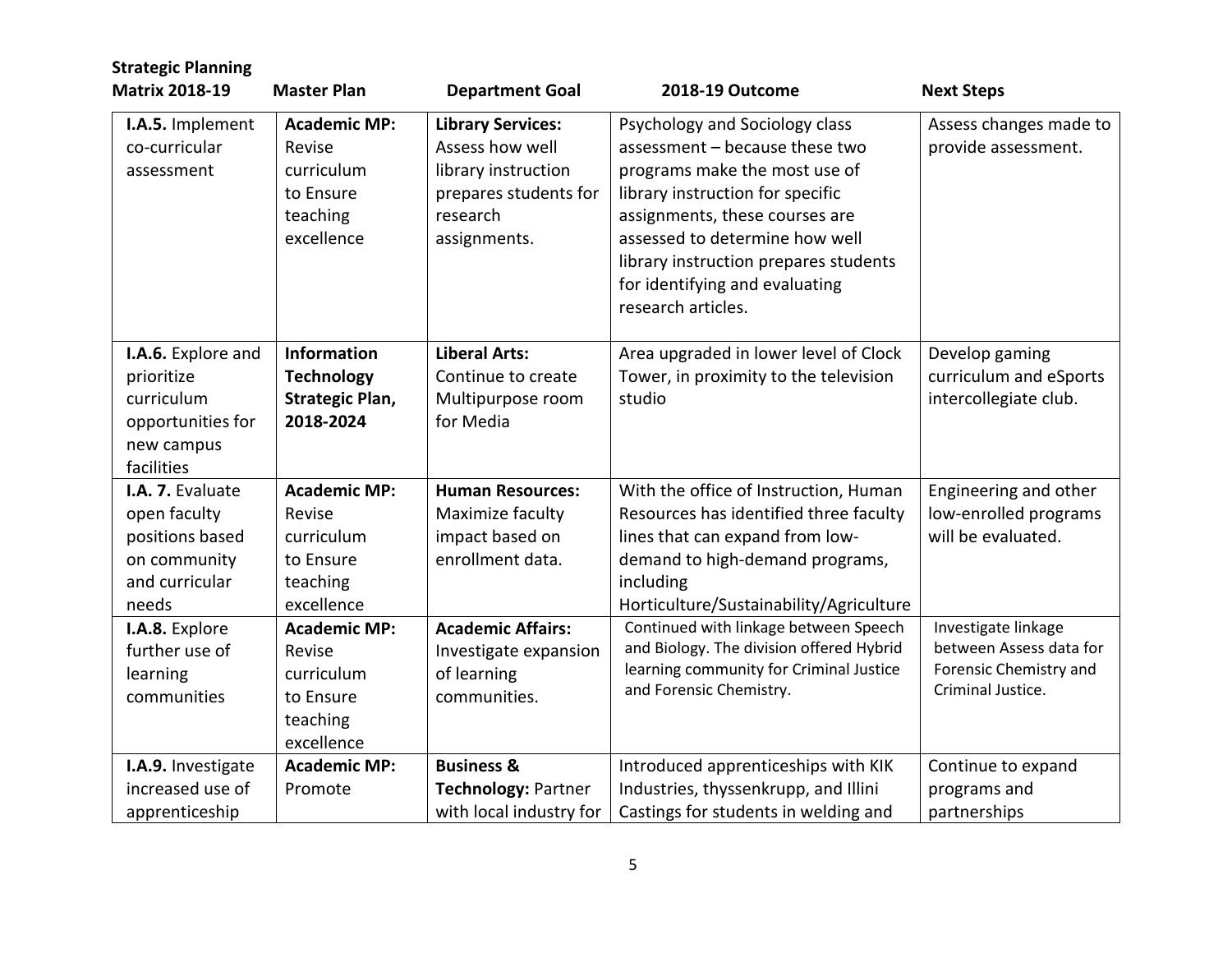| <b>Strategic Planning</b> |                     |                           |                                        |                               |
|---------------------------|---------------------|---------------------------|----------------------------------------|-------------------------------|
| <b>Matrix 2018-19</b>     | <b>Master Plan</b>  | <b>Department Goal</b>    | 2018-19 Outcome                        | <b>Next Steps</b>             |
| and other work            | experiential        | paid student              | mechatronics.; marketed program to     |                               |
| experiences               | learning            | apprenticeships           | students through "Great Careers in     |                               |
|                           |                     |                           | Manufacturing" booklet                 |                               |
| I. B. 1. Evaluate         | <b>Academic MP:</b> | <b>Counseling: Expand</b> | Signed a $3 + 1$ agreement with lowa   | Working on agreements         |
| 3+1 bachelor              | Provide local       | $3+1$ and $2+2$           | Wesleyan University.                   | with Greenville, NIU,         |
| articulation              | access to           | Programs based on         | - Signed $2 + 2$ agreements with       | Roosevelt and                 |
| programs                  | bachelor's          | priority and              | Northwestern Univ. and St. Joseph's    | Blackburn.                    |
|                           | degrees             | resources.                | College.                               |                               |
| I.B.2. Explore and        | <b>Academic</b>     | <b>Counseling: Expand</b> | - All Program Agreements 5+ years old  | Staff will attend annual      |
| implement                 | <b>Services MP:</b> | $3+1$ and $2+2$           | updated                                | articulation meetings at      |
| additional                | Provide local       | Programs based on         | - 3 New Programs Added                 | four-year colleges.           |
| pathway                   | access to           | priority and              | - 4 Programs In Progress               | <b>Targets are University</b> |
| programs with             | bachelor's          | resources.                |                                        | of Illinois, Illinois State   |
| senior institutions       | degrees             |                           |                                        | University, and Eastern       |
|                           |                     |                           |                                        | Illinois University.          |
| <b>I.B.3.</b> Assess the  | <b>Academic MP:</b> | <b>Academic Affairs:</b>  | Spring semester meeting with school    | The ICCB and Illinois are     |
| growth and                | Revise              | Adhere to dual-credit     | counselors drew in representation      | expected to provide a         |
| financial gain of         | curriculum          | requirements per the      | throughout District 507. Changes in    | template for new dual-        |
| recent dual credit        | to Ensure           | Dual Credit Quality       | Illinois law have not had an impact of | credit contracts in July      |
| changes                   | teaching            | Act.                      | schools' expectations, as the schools  | 2019.                         |
|                           | excellence          |                           | continue to accept that only master's- |                               |
|                           |                     |                           | qualified instructors are eligible for |                               |
|                           |                     |                           | dual credit.                           |                               |
| I.B.4. Continue to        | <b>Academic</b>     | <b>Counseling: Expand</b> | - Discontinued working on EIU          | - Working with EIU to         |
| focus on more             | <b>Services MP:</b> | $3+1$ and $2+2$           | Education Program with District 118.   | return the Education          |
| education degrees         | Provide local       | Programs based on         | The District decided to no longer to   | Cohort to DACC's              |
|                           | access to           | priority and              | pursue the program.                    | campus. An                    |
|                           | bachelor's          | resources.                |                                        | informational meeting         |
|                           | degrees             |                           |                                        | was held and DACC             |
|                           |                     |                           |                                        | students have been            |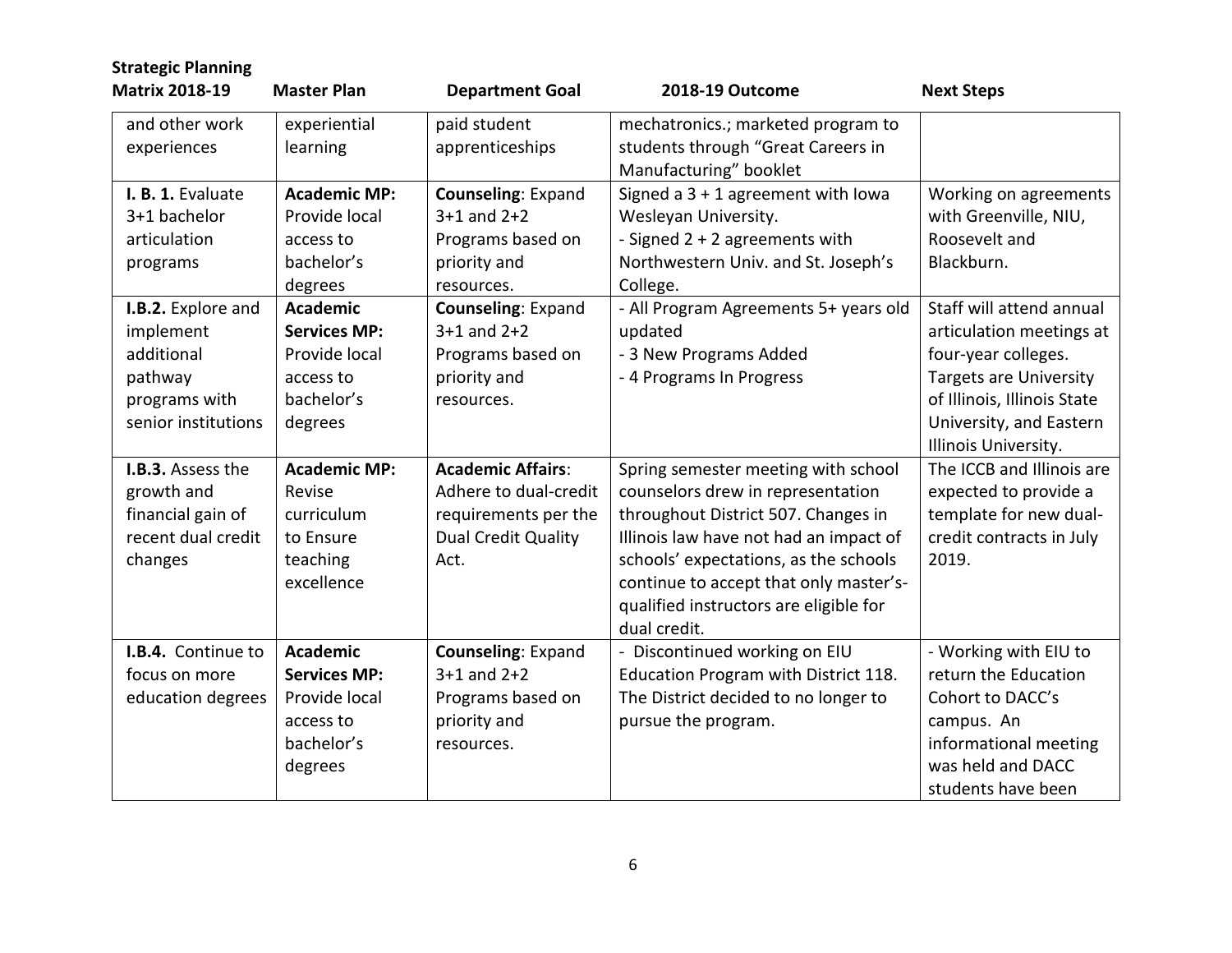| <b>Strategic Planning</b>                                                                                      |                                                                                                                                                                               |                                                                                                                                                                                                                                            |                                                                                                                                                                                              |                                                                                                                      |
|----------------------------------------------------------------------------------------------------------------|-------------------------------------------------------------------------------------------------------------------------------------------------------------------------------|--------------------------------------------------------------------------------------------------------------------------------------------------------------------------------------------------------------------------------------------|----------------------------------------------------------------------------------------------------------------------------------------------------------------------------------------------|----------------------------------------------------------------------------------------------------------------------|
| <b>Matrix 2018-19</b>                                                                                          | <b>Master Plan</b>                                                                                                                                                            | <b>Department Goal</b>                                                                                                                                                                                                                     | 2018-19 Outcome                                                                                                                                                                              | <b>Next Steps</b>                                                                                                    |
|                                                                                                                |                                                                                                                                                                               |                                                                                                                                                                                                                                            |                                                                                                                                                                                              | contacted about the<br>program.                                                                                      |
| I.C.1. Explore<br>alternatives to the<br>current<br>developmental<br>education<br>structure                    | <b>Student Services</b><br>MP: Increase<br>student access,<br>engagement,<br>retention and<br>success through<br>more integrated<br>and<br>comprehensive<br>student services. | <b>Middle College:</b><br>Enhance E2020 Credit<br>Recovery by<br>increasing student<br>time on task and<br>course content                                                                                                                  | Credit Recovery lab monitor reviewed<br>all E2020 courses and added in video<br>and other tests to ensure time on task<br>would equal to credit hour average of<br>15 hours per credit hour. | Expand to all district<br>high schools via online<br>system.                                                         |
| I.D.1. Implement<br>and review<br>curriculum<br>offerings for<br>alignment with<br>community needs             | <b>Academic MP:</b><br>Respond to local<br>and regional<br>demand                                                                                                             | <b>Danville Correctional</b><br><b>Center: Respond to</b><br>DCC requests for<br>career and trade<br>programs to help<br>reduce recidivism by<br>providing inmates<br>with career<br>certifications for jobs<br>when they are<br>released. | Developed and implemented<br>contractual training in automotive<br>technology, construction occupations,<br>custodial maintenance, industrial<br>maintenance, and career technology.         | Investigate additional<br>programming in wind<br>technology, small-<br>house construction,<br>welding, and culinary. |
| I.D.2. Explore<br>innovative ways<br>to increase<br>stackable<br>credentials and<br>short term<br>certificates | <b>Academic MP:</b><br>Revise<br>curriculum<br>to Ensure<br>teaching<br>excellence                                                                                            | <b>Student Services:</b><br>Build a 37-credit<br>certificate program<br>for General Education<br>courses.                                                                                                                                  | Program approved by ICCB in Spring<br>2019 for implementation in the Fall<br>2019                                                                                                            | Market the new<br>certificate to high<br>schools.                                                                    |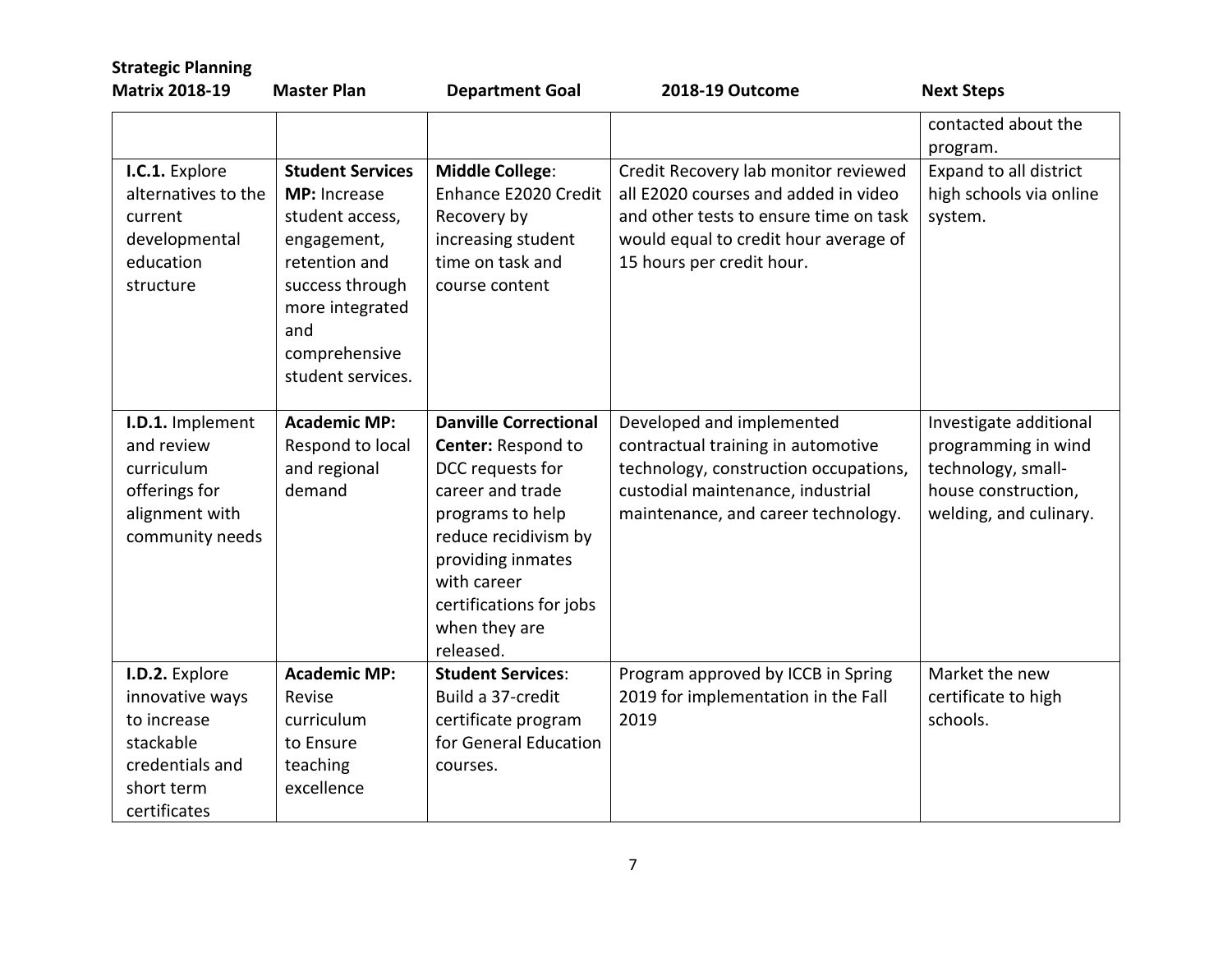| <b>Strategic Planning</b><br><b>Matrix 2018-19</b> | <b>Master Plan</b>  |                              |                                        |                          |
|----------------------------------------------------|---------------------|------------------------------|----------------------------------------|--------------------------|
|                                                    |                     | <b>Department Goal</b>       | <b>2018-19 Outcome</b>                 | <b>Next Steps</b>        |
| I.D.3 Improve                                      | <b>Academic MP:</b> | Nursing: Improve             | NCLEX pass rate increased from 75      | Develop a fully          |
| student learning                                   | Improve             | <b>NCLEX</b> success rate    | percent in 2017-18 to 88 percent in    | operational nursing      |
| by implementing                                    | pedagogy and        | by requiring A & P I         | 2018-19; high-fidelity teaching        | simulation lab by        |
| the nursing                                        | success rate        | and II as                    | mannequin purchased through            | raising funds through a  |
| simulation lab and                                 |                     | prerequisites,               | private donations.                     | Foundation campaign      |
| investigating                                      |                     | reducing the number          |                                        | that provides an         |
| further uses of the                                |                     | of nurses in clinical,       |                                        | Automatage table, a full |
| facilities.                                        |                     | and strictly adhering        |                                        | complement of            |
|                                                    |                     | to grade                     |                                        | teaching mannequins,     |
|                                                    |                     | requirements-                |                                        | and the infrastructure   |
|                                                    |                     | without exception.           |                                        | of a nursing station.    |
| I.D.4. Investigate                                 | <b>Academic MP:</b> | <b>Executive</b>             | We are currently working on student    | Follow up with AJC to    |
| Perkins grant                                      | Improve             | <b>Assistant/Director of</b> | tracking for Perkins and have inquired | make sure the            |
| student tracking.                                  | students' job       | Grants: Investigate          | about different data that can be       | appropriate BCI data     |
|                                                    | readiness           | Perkins grant student        | tracked.                               | entry forms are being    |
|                                                    | through career      | tracking.                    | After talking with AJC, hopefully the  | entered.                 |
|                                                    | and technical       |                              | student tracking system for the BCI    | While writing the        |
|                                                    | programs            |                              | will increase.                         | Perkins grant that is    |
|                                                    |                     |                              |                                        | due at the end of May,   |
|                                                    |                     |                              |                                        | more detail will be      |
|                                                    |                     |                              |                                        | included for             |
|                                                    |                     |                              |                                        | appropriate Perkins      |
|                                                    |                     |                              |                                        | tracking.                |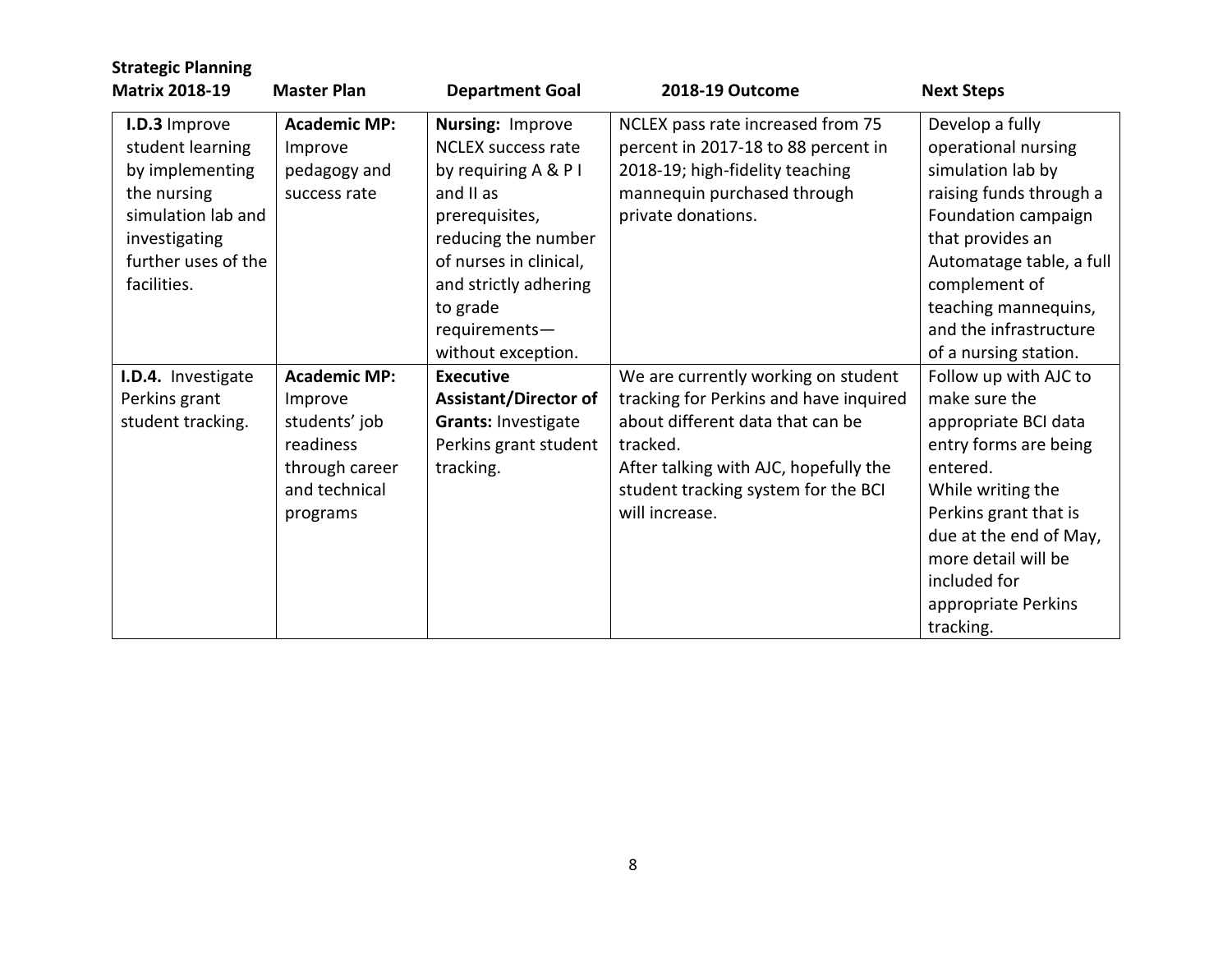| <b>Strategic Planning</b><br><b>Matrix 2018-19</b>                          | <b>Master Plan</b>                                                                                                                                                            | <b>Department Goal</b>                                                                                                                                                                                                    | <b>2018-19 Outcome</b>                                                                                                                                                                                                                                                                                                                                                                                                                                                                                                                                                            | <b>Next Steps</b>                                                                                                                                                                                                                                                                                                                                |
|-----------------------------------------------------------------------------|-------------------------------------------------------------------------------------------------------------------------------------------------------------------------------|---------------------------------------------------------------------------------------------------------------------------------------------------------------------------------------------------------------------------|-----------------------------------------------------------------------------------------------------------------------------------------------------------------------------------------------------------------------------------------------------------------------------------------------------------------------------------------------------------------------------------------------------------------------------------------------------------------------------------------------------------------------------------------------------------------------------------|--------------------------------------------------------------------------------------------------------------------------------------------------------------------------------------------------------------------------------------------------------------------------------------------------------------------------------------------------|
| II.A.1. Assess and<br>expand student<br>activities to<br>improve retention. | <b>Student Services</b><br>MP: Increase<br>student access,<br>engagement,<br>retention and<br>success through<br>more integrated<br>and<br>comprehensive<br>student services. | <b>Student Services:</b><br>Complete research,<br>select, and<br>implement a mobile<br>application to<br>improve<br>communications with<br>students about<br>events, activities, and<br>to build learning<br>communities. | - A team researched options and<br>narrowed it down to 3 mobile<br>applications.<br>- Team selected a product to move<br>forward with and is submitting a<br>proposal to the Board in April.                                                                                                                                                                                                                                                                                                                                                                                      | - Implement mobile<br>application during<br>Summer 2019.<br>- Roll out new<br>application and its<br>capabilities to faculty<br>and staff. Train as<br>needed.<br>- Roll out new<br>application to students<br>through New Student<br>Orientations, INST 101,<br>website, etc.<br>- Assess student use of<br>app after 1 year (in<br>June 2020). |
| II.A.1. Assess and<br>expand student<br>activities to<br>improve retention. | <b>Student Services</b><br>MP: Increase<br>student access,<br>engagement,<br>retention and<br>success through<br>more integrated<br>and<br>comprehensive<br>student services. | <b>Library Services:</b><br>Assess how well<br>library instruction<br>prepares incoming<br>students for future<br>research<br>assignments.                                                                                | Library instruction is integral to<br>Success in College courses. This<br>program was re-vamped in FY19 to<br>address the fact that students may<br>only get instruction in library<br>resources in their Success class and<br>yet be expected to perform research<br>in subsequent courses. As a result,<br>every student got hands-on<br>experience using the library's 1Search<br>tool. Paper assessments conducted in<br>subsequent class sessions indicated<br>that 83% knew they needed to have<br>their ID to check out material, 58 %<br>knew that they would need to use | The reference librarian<br>will provide instruction<br>to Success in College<br>students.                                                                                                                                                                                                                                                        |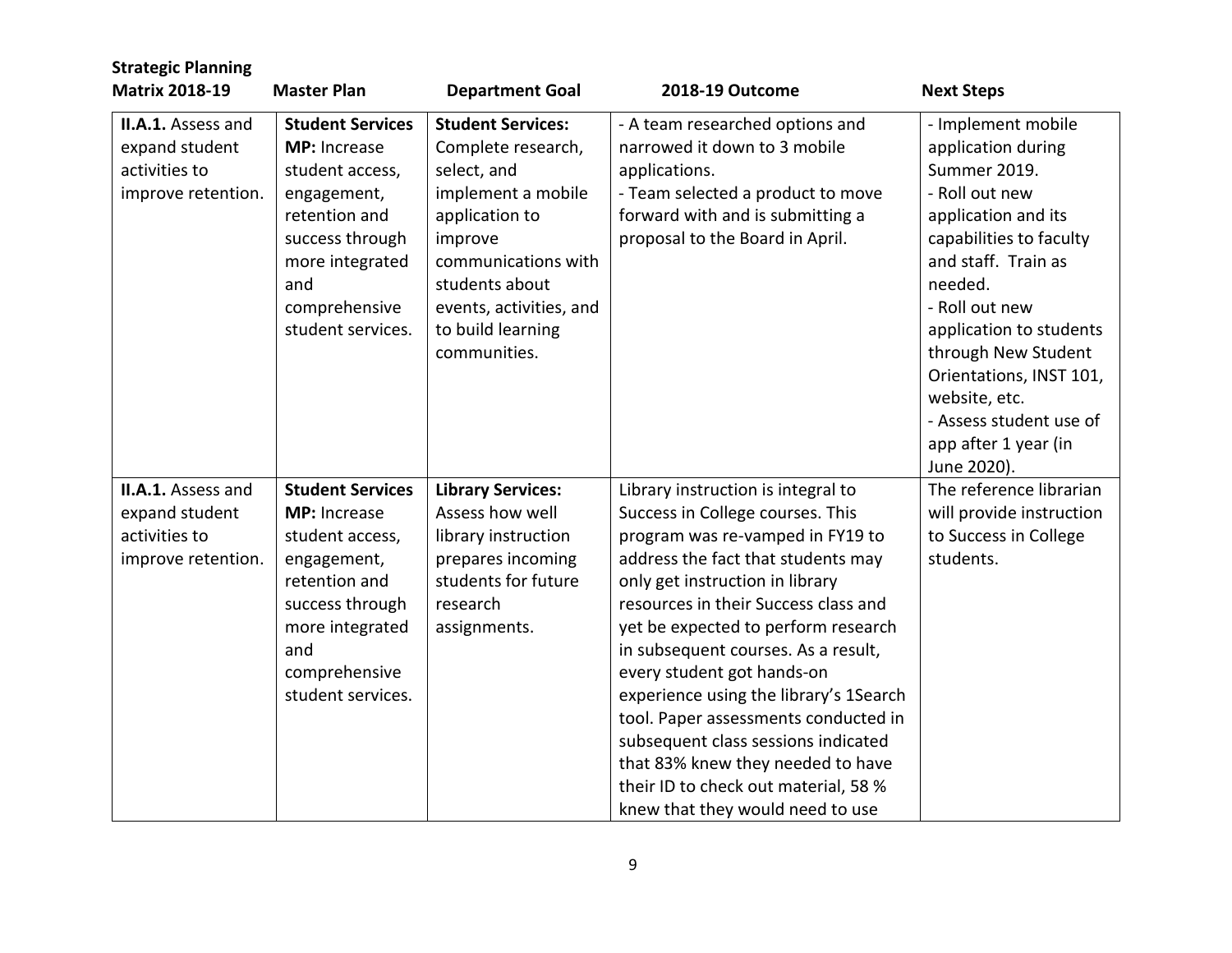| <b>Strategic Planning</b><br><b>Matrix 2018-19</b>                         | <b>Master Plan</b>                                                                                                                                                            | <b>Department Goal</b>                                                                                                | 2018-19 Outcome                                                                                                                                                                                                                                                                                                                                                                                                                                                                                                                         | <b>Next Steps</b>                                                                                                                                                                                                              |
|----------------------------------------------------------------------------|-------------------------------------------------------------------------------------------------------------------------------------------------------------------------------|-----------------------------------------------------------------------------------------------------------------------|-----------------------------------------------------------------------------------------------------------------------------------------------------------------------------------------------------------------------------------------------------------------------------------------------------------------------------------------------------------------------------------------------------------------------------------------------------------------------------------------------------------------------------------------|--------------------------------------------------------------------------------------------------------------------------------------------------------------------------------------------------------------------------------|
|                                                                            |                                                                                                                                                                               |                                                                                                                       | their DACC user ID/password to<br>access online resources, 64 %<br>remembered all of the search<br>techniques (although disaggregation<br>reveals that percentages who knew<br>about various specific utilities were<br>higher), and 29% understood the full<br>utility of the Minrva app (again<br>disaggregation revealed knowledge of<br>individual utilities was higher).<br>PROPOSED CHANGE: Simplify the<br>1Search exercise to emphasize fewer<br>skills and revise assessment to one<br>that reinforces the exercise during the |                                                                                                                                                                                                                                |
| II.A.1. Assess and<br>expand student<br>activities to<br>improve retention | <b>Student Services</b><br>MP: Increase<br>student access,<br>engagement,<br>retention and<br>success through<br>more integrated<br>and<br>comprehensive<br>student services. | <b>Liberal Arts: Monitor</b><br>circulation statistics<br>to correlate with<br>facility usage and<br>student success. | session.<br>Monitoring of circulation statistics will<br>be ongoing as a means of correlating<br>library use with student success.<br>Reflecting a national trend in<br>dropping physical item circulation as<br>well as a lower campus headcount,<br>the library circulated 1281 items in<br>FY18 compared to 3464 items in FY17.<br>A bright spot, however was popular<br>fiction. Because popular fiction was                                                                                                                        | Student IDs and the<br>number of times and/or<br>items attached to those<br>IDs were submitted to<br>the Institutional<br><b>Effectiveness Office to</b><br>generate student<br>retention, persistence<br>and completion data. |
|                                                                            |                                                                                                                                                                               |                                                                                                                       | moved upstairs to encourage use,<br>library staff compared circulation of<br>appropriate call number ranges from<br>its previous location to those in the<br>new location - an indirect, but<br>comparable set of figures. Usage                                                                                                                                                                                                                                                                                                        | Library staff will analyze<br>the data generated and<br>see if there is a<br>correlation between<br>library usage of these                                                                                                     |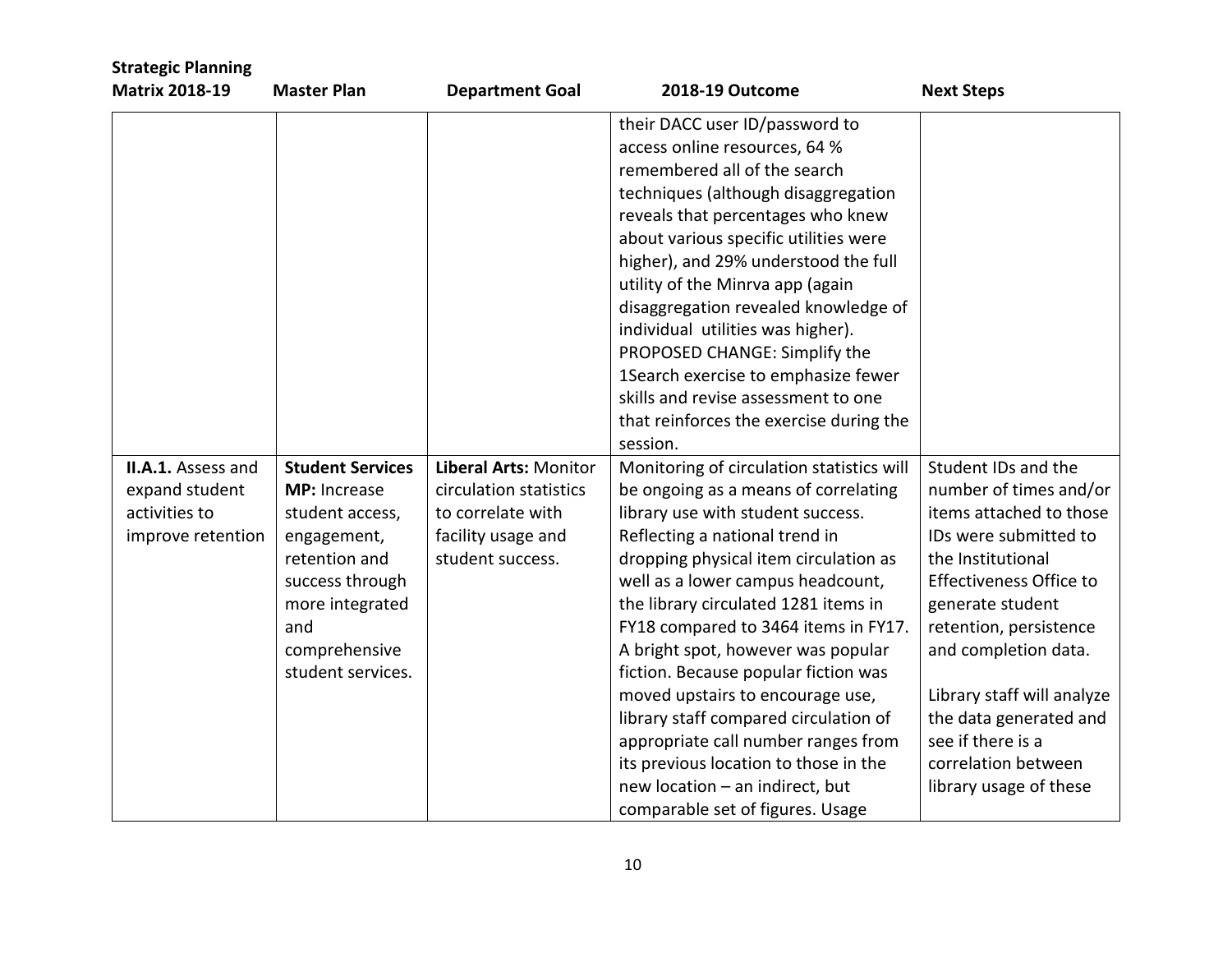| <b>Strategic Planning</b><br><b>Matrix 2018-19</b> | <b>Master Plan</b>                                                                                                                                                            | <b>Department Goal</b>                                                                                                                                                                                                                                                                                                                                       | 2018-19 Outcome                                                                                                                                                                                                                                                                                                                                                                                                                                                                                                                                                                                                                                                                                                                                                                                              | <b>Next Steps</b>                                                                                                                                                                                                                                                                                                                             |
|----------------------------------------------------|-------------------------------------------------------------------------------------------------------------------------------------------------------------------------------|--------------------------------------------------------------------------------------------------------------------------------------------------------------------------------------------------------------------------------------------------------------------------------------------------------------------------------------------------------------|--------------------------------------------------------------------------------------------------------------------------------------------------------------------------------------------------------------------------------------------------------------------------------------------------------------------------------------------------------------------------------------------------------------------------------------------------------------------------------------------------------------------------------------------------------------------------------------------------------------------------------------------------------------------------------------------------------------------------------------------------------------------------------------------------------------|-----------------------------------------------------------------------------------------------------------------------------------------------------------------------------------------------------------------------------------------------------------------------------------------------------------------------------------------------|
|                                                    |                                                                                                                                                                               |                                                                                                                                                                                                                                                                                                                                                              | FY16-17: 294 checkouts. Usage FY18-<br>19:357.                                                                                                                                                                                                                                                                                                                                                                                                                                                                                                                                                                                                                                                                                                                                                               | three indicators of<br>student success.<br>Library staff will explore<br>additional ways to<br>connect student usage<br>of library materials with<br>student success                                                                                                                                                                          |
| II.A.2. Enhance<br>general campus<br>tutoring.     | <b>Student Services</b><br>MP: Increase<br>student access,<br>engagement,<br>retention and<br>success through<br>more integrated<br>and<br>comprehensive<br>student services. | <b>Testing &amp; Academic</b><br><b>Services:</b><br>Provide an<br>1.<br>online, accessible<br>tutoring program<br>that can be linked<br>to Blackboard.<br>Establish a<br>2.<br><b>Tutoring Center</b><br>budget that will<br>allow expansion of<br>services.<br>3.<br><b>Expand staff</b><br>to support a more<br>readily available<br>service to students. | - College introduced ALEKS an<br>intelligent math placement and<br>learning system for students to<br>identify their weaknesses and then<br>receive instruction to strengthen their<br>skills in those areas. MASS Tutoring<br>Center is also using the diagnostic<br>data to help tutor students.<br>- Testing & Academic Services Director<br>taught Math instructors how to<br>retrieve and use the individual<br>diagnostic data prescribed by ALEKS<br>for students.<br>- Introduced Accuplacer Study App to<br>students for placement test prep and<br>instruction. Usage will be monitored<br>in FY20.<br>-Based on feedback from previous<br>tutoring sessions, students have<br>better outcomes with a professional<br>tutor (vs. peer). This also allows for<br>consistent training. Current tutor | measures.<br>- Only 1 student had<br>taken advantage of the<br>ALEKS supplemental<br>instruction by April 1,<br>2019. Several student<br>services offices are now<br>communicating the<br>benefits of ALEKS to<br>students. The number<br>of supplemental<br>instruction learners<br>started to increase. It<br>will be monitored in<br>FY20. |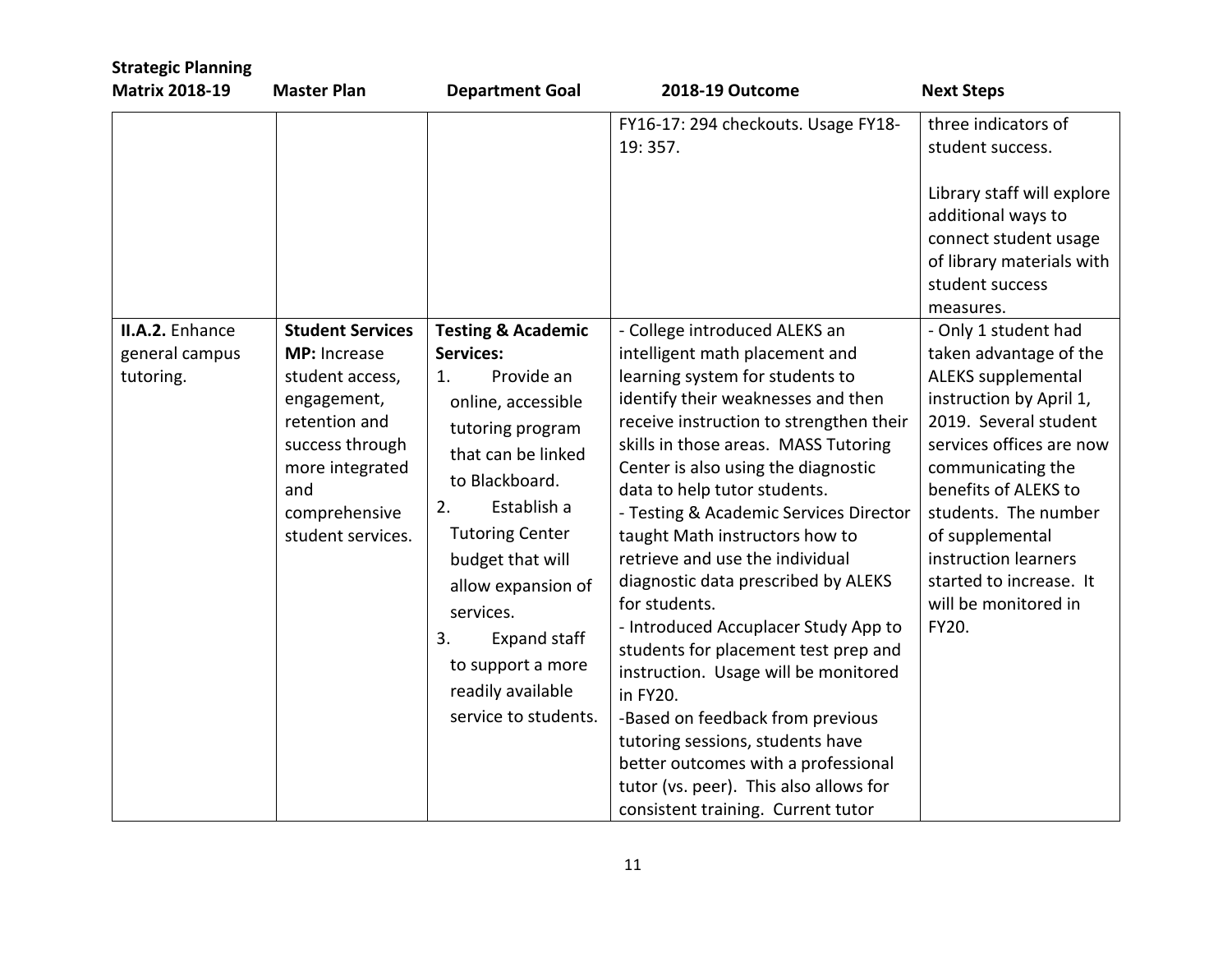| <b>Strategic Planning</b><br><b>Matrix 2018-19</b>                                                                                 | <b>Master Plan</b>                                                                                                                                                            | <b>Department Goal</b>                                                                                                          | 2018-19 Outcome                                                                                                                                                                                                                                                                                                                                                                                                                                                                                                                                                                                                                                                                                                                                                                                                                                              | <b>Next Steps</b>                                                                                                                                                                                                                                                                                                                                                                                                                                                                                                                                                                                    |
|------------------------------------------------------------------------------------------------------------------------------------|-------------------------------------------------------------------------------------------------------------------------------------------------------------------------------|---------------------------------------------------------------------------------------------------------------------------------|--------------------------------------------------------------------------------------------------------------------------------------------------------------------------------------------------------------------------------------------------------------------------------------------------------------------------------------------------------------------------------------------------------------------------------------------------------------------------------------------------------------------------------------------------------------------------------------------------------------------------------------------------------------------------------------------------------------------------------------------------------------------------------------------------------------------------------------------------------------|------------------------------------------------------------------------------------------------------------------------------------------------------------------------------------------------------------------------------------------------------------------------------------------------------------------------------------------------------------------------------------------------------------------------------------------------------------------------------------------------------------------------------------------------------------------------------------------------------|
|                                                                                                                                    |                                                                                                                                                                               |                                                                                                                                 | -Opened General Tutoring sessions to<br>include walk-in, appointments (day<br>and night).                                                                                                                                                                                                                                                                                                                                                                                                                                                                                                                                                                                                                                                                                                                                                                    |                                                                                                                                                                                                                                                                                                                                                                                                                                                                                                                                                                                                      |
| II.A.3. Implement<br>researched<br>retention and<br>recruiting methods<br>on underserved<br>groups, including<br>student athletes. | <b>Student Services</b><br>MP: Increase<br>student access,<br>engagement,<br>retention and<br>success through<br>more integrated<br>and<br>comprehensive<br>student services. | <b>Student Services:</b><br>Develop an<br>Enrollment<br>Management Plan<br>with the Strategic<br>Enrollment<br>Management Team. | - A SEM structure has been<br>established utilizing existing teams<br>and staff. Recruitment and retention<br>of underserved groups are part of the<br>SEM goals.<br>- Developed a Recruitment Action Plan<br>that will be part of the SEM. Activities<br>are based on successful strategies<br>from Fall 2018 and Spring 2019<br>registration periods.<br>- Asst. Dean of Student Services/CDO<br>introduced the College to a series of<br>online seminars titled Black Minds<br>Matter. Series highlighted research<br>and strategies from national leaders.<br>Topics covered can be utilized by<br>faculty, staff, administrators, and<br>community members.<br>- TRIO shared a Supporting Men of<br>Color webinar. Various student<br>services staff attended. Research<br>based strategies will be incorporated<br>into retention strategies for FY20. | - Team is still<br>developing overall<br>concept of SEM on<br>campus. Recruitment &<br><b>Retention sub-teams</b><br>are established, but not<br>working to full potential<br>based on progress to<br>date.<br>- Campus reporting<br>mechanisms still need<br>to be developed.<br>- Additional work is<br>required. Timeline will<br>be extended to<br>December 2019.<br>- College will ask teams<br>to review specific<br>seminars and<br>implement appropriate<br>strategies highlighted.<br>Strategies will be<br>assessed.<br>- Follow up with<br>national leaders from<br>the Supporting Men of |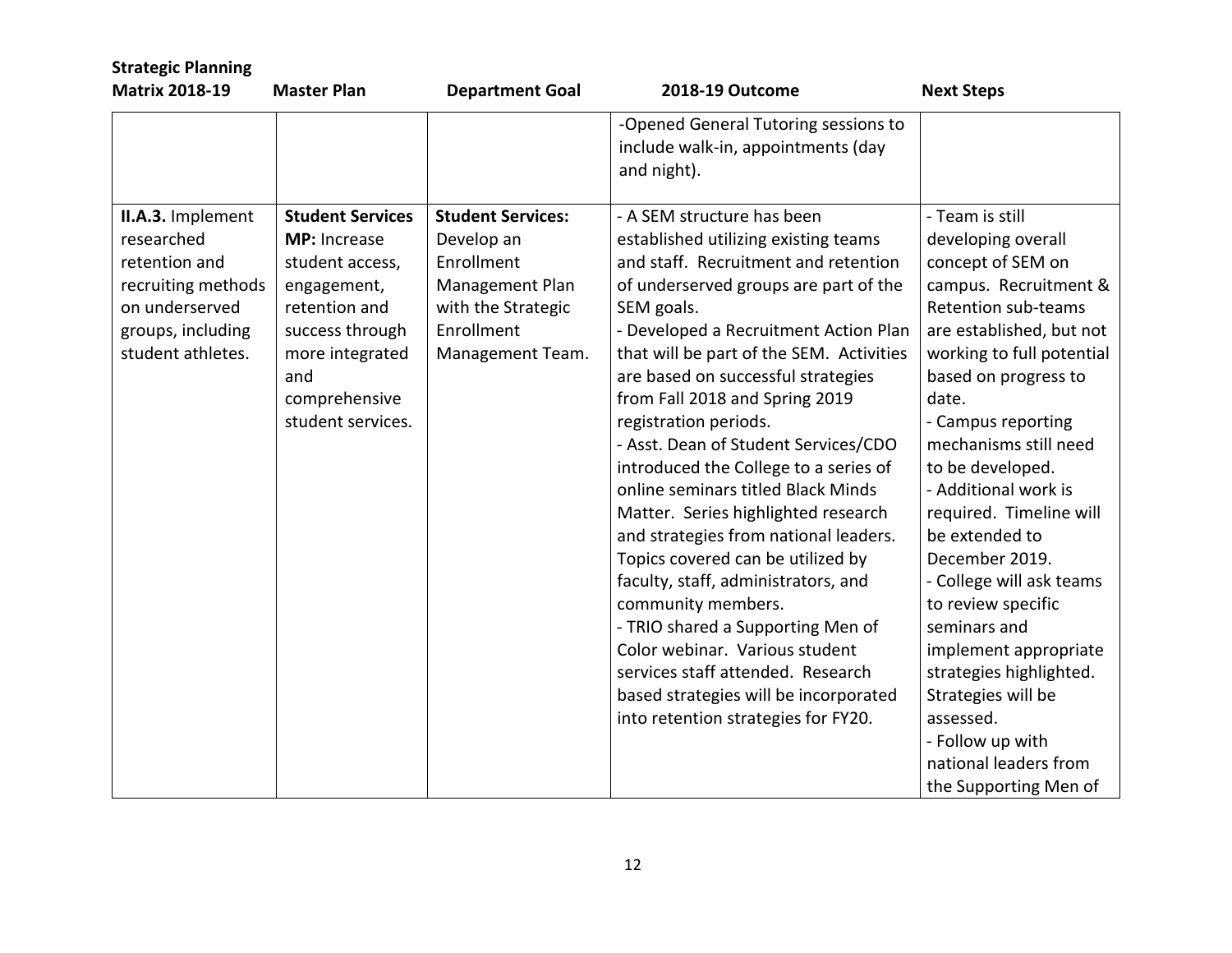| <b>Strategic Planning</b><br><b>Matrix 2018-19</b>                                                                                  | <b>Master Plan</b>                                          | <b>Department Goal</b>                                                                                                                                                               | 2018-19 Outcome                                                                                                                                                                                                                                                                                                                                                                                                                                                                                                                                                                                                          | <b>Next Steps</b>                                                                                                                     |
|-------------------------------------------------------------------------------------------------------------------------------------|-------------------------------------------------------------|--------------------------------------------------------------------------------------------------------------------------------------------------------------------------------------|--------------------------------------------------------------------------------------------------------------------------------------------------------------------------------------------------------------------------------------------------------------------------------------------------------------------------------------------------------------------------------------------------------------------------------------------------------------------------------------------------------------------------------------------------------------------------------------------------------------------------|---------------------------------------------------------------------------------------------------------------------------------------|
| II.A.3. Implement<br>researched<br>retention and<br>recruiting<br>methods on<br>underserved<br>groups-including<br>student-athletes | <b>Academic MP:</b><br>Advance a<br>culture of<br>inclusion | <b>Chief Diversity</b><br><b>Officer: Implement</b><br>programs to advance<br>diversity in staffing<br>and student<br>recruitment.                                                   | Developed and submitted to the<br>President of the college a draft<br>"Duties and Responsibilities"<br>document aligned with initiatives,<br>programs and trainings that address<br>the diversity needs of the college.<br>Consulted with 7 faculty on<br>a.<br>Diversity issues<br><b>Hosted IL Eliminating Poverty</b><br>b.<br>Listening tour.<br><b>Trained Student Services</b><br>C <sub>1</sub><br>division staff on Implicit Bias/MBTI<br>Participated in 2 Radio<br>d.<br>programs discussing Diversity<br>Initiatives<br>Initiated M-SWIFT program for<br>e.<br>retention of African-American male<br>students | Color webinar will take<br>place in Summer 2019.<br>Increase community<br>visibility of chief<br>diversity officer in 2020.           |
| II.A.4. Investigate<br>increasing social<br>or entertainment<br>events for<br>students                                              | <b>Student Services</b><br>MP: Increase<br>Enrollment       | <b>College Relations:</b><br>Investigate online<br>media to reach non-<br>traditional &<br>traditional students,<br>assist with<br>recruitment, and<br>support retention<br>efforts. | Test response to Facebook Live,<br>YouTube, and short format ad videos;<br>boost with small investment to reach<br>more people.                                                                                                                                                                                                                                                                                                                                                                                                                                                                                          | Based on successful<br>analytics and metrics,<br>investment will<br>increase to \$3,000 into<br>social-media marketing<br>in FY 2020. |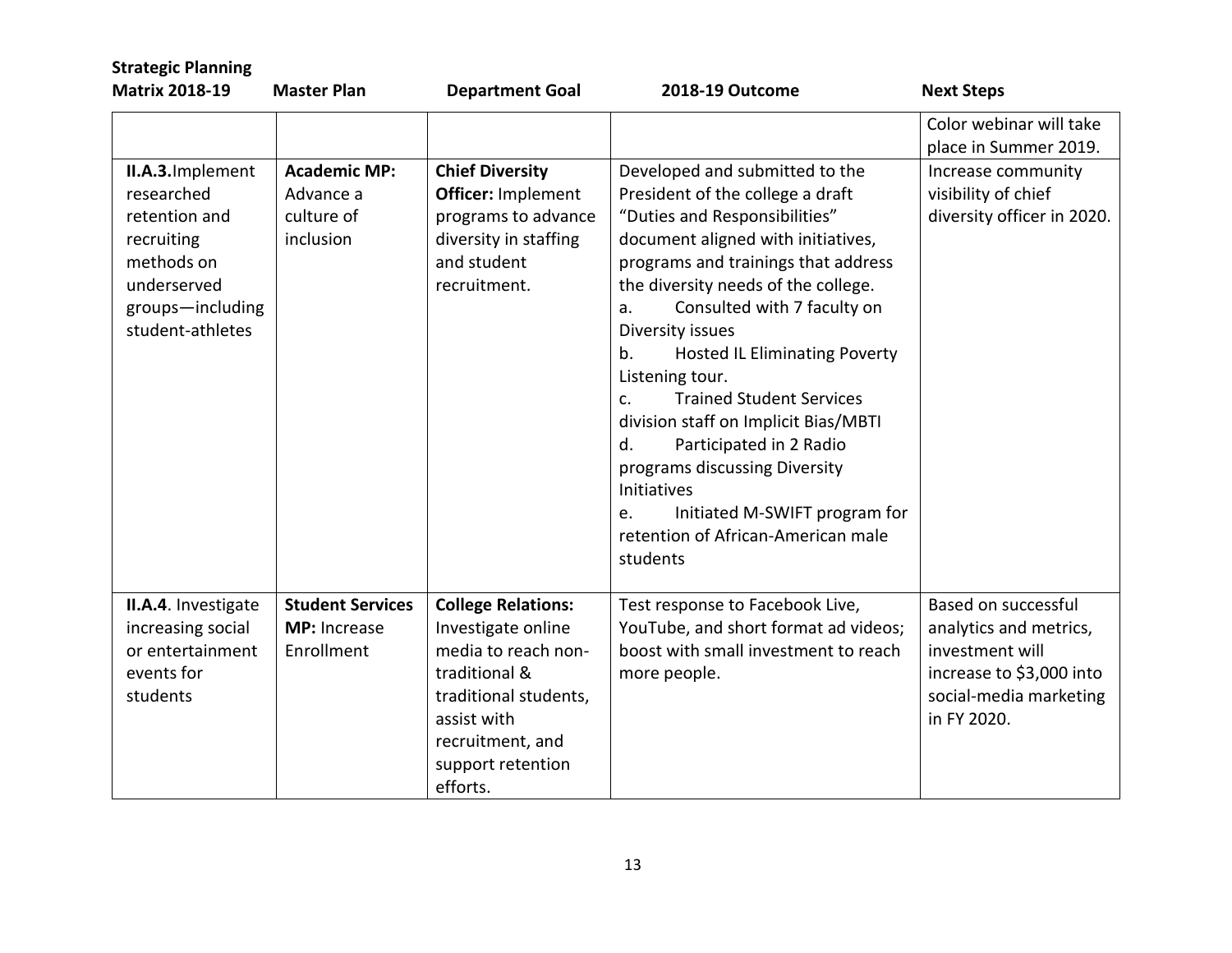| <b>Strategic Planning</b><br><b>Matrix 2018-19</b>                                      | <b>Master Plan</b>                                                                                                                                                            | <b>Department Goal</b>                                                                                                                              | 2018-19 Outcome                                                                                                                                                                                                                                                                                                                                                                                                                                                                                                                                                                      | <b>Next Steps</b>                                                                                                                                                                                                                                                                                                                                                                                                                                                                                                      |
|-----------------------------------------------------------------------------------------|-------------------------------------------------------------------------------------------------------------------------------------------------------------------------------|-----------------------------------------------------------------------------------------------------------------------------------------------------|--------------------------------------------------------------------------------------------------------------------------------------------------------------------------------------------------------------------------------------------------------------------------------------------------------------------------------------------------------------------------------------------------------------------------------------------------------------------------------------------------------------------------------------------------------------------------------------|------------------------------------------------------------------------------------------------------------------------------------------------------------------------------------------------------------------------------------------------------------------------------------------------------------------------------------------------------------------------------------------------------------------------------------------------------------------------------------------------------------------------|
| II.A.4. Investigate<br>increasing social or<br>entertainment<br>events for<br>students. | <b>Student Services</b><br>MP: Increase<br>student access,<br>engagement,<br>retention and<br>success through<br>more integrated<br>and<br>comprehensive<br>student services. | <b>Student Services:</b><br>Survey incoming<br>students to develop a<br>student activities<br>schedule that will<br>increase student<br>engagement. | - Surveyed incoming freshman during<br>Discover DACC Days (when high<br>school seniors register for upcoming<br>Fall term).<br>- Surveyed current students at<br>Welcome Back Cook-Out event held<br>at the beginning of the Fall term.<br>- Discovered students are interested<br>in the following intramurals:<br>- Discovered students are now aware<br>of the activities and clubs that are<br>already established.<br>- Days and times that students are<br>open to social events vary widely due<br>to demographics of students and<br>work/family demands outside of<br>DACC. | - Implement mobile<br>application tool to<br>improve student<br>communications and<br>engagement. App<br>would allow faculty,<br>staff, and students to<br>build virtual<br>communities based on<br>their interests and<br>needs.<br>- Mobile app will also<br>provide data analytics<br>on events that take<br>place (number<br>attended,<br>demographics,<br>satisfaction)<br>- We can track<br>participants and<br>compare student<br>retention and<br>completion rates of<br>participants vs. non<br>participants. |
| II.A.5. Continue to<br>reach out to non-<br>traditional<br>students                     | <b>Student Services</b><br>MP: Develop a<br>mobile app and<br>online<br>application                                                                                           | <b>Admissions &amp;</b><br><b>Registration:</b><br>Improve ease of<br>access via online<br>application.                                             | The Director of Admissions and Dean<br>of Student Services will review<br>potential online application systems<br>to implement over the next year.                                                                                                                                                                                                                                                                                                                                                                                                                                   | Financial resources to<br>fund this software<br>system (\$30,000 -<br>$$50-000$ )                                                                                                                                                                                                                                                                                                                                                                                                                                      |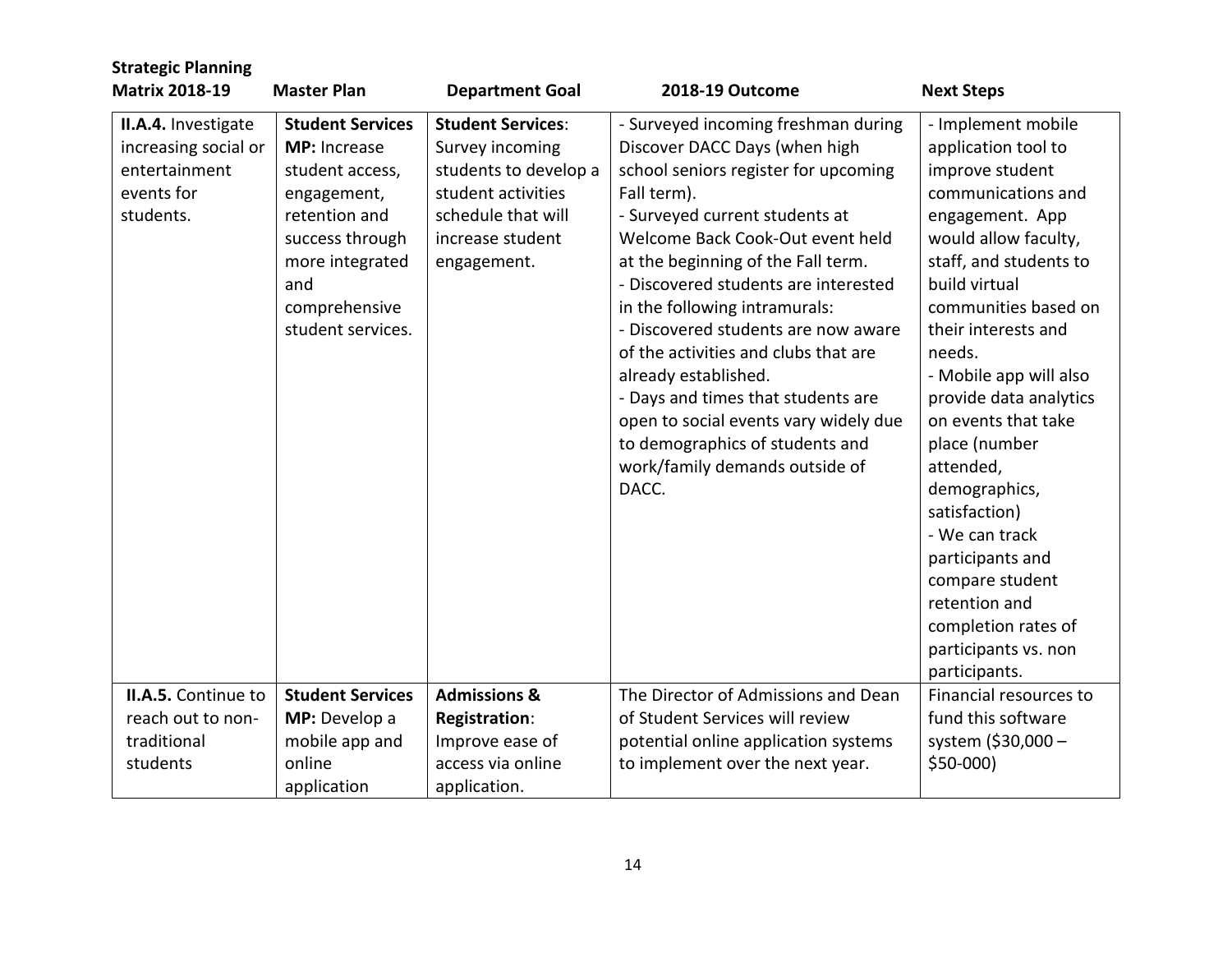| <b>Strategic Planning</b>                                                                    |                                                                                                                                                                                     |                                                                                                                                                                                                           |                                                                                                                                                                                                          |                                                                                                                                                                                                                                                        |
|----------------------------------------------------------------------------------------------|-------------------------------------------------------------------------------------------------------------------------------------------------------------------------------------|-----------------------------------------------------------------------------------------------------------------------------------------------------------------------------------------------------------|----------------------------------------------------------------------------------------------------------------------------------------------------------------------------------------------------------|--------------------------------------------------------------------------------------------------------------------------------------------------------------------------------------------------------------------------------------------------------|
| <b>Matrix 2018-19</b>                                                                        | <b>Master Plan</b>                                                                                                                                                                  | <b>Department Goal</b>                                                                                                                                                                                    | 2018-19 Outcome                                                                                                                                                                                          | <b>Next Steps</b>                                                                                                                                                                                                                                      |
| II.A.5. Continue to<br>reach out to non-<br>traditional<br>students                          | <b>Student Services</b><br>MP: Increase<br>Enrollment                                                                                                                               | <b>Student Services:</b><br><b>Attract adult learners</b><br>in underserved<br>southern part of<br>district.                                                                                              | With support from Georgetown-Ridge<br>Farm superintendent, DACC will begin<br>offering a full schedule of evening<br>credit classes and high-school<br>preparation in Fall 2019                          | Market program to<br>both adult learners and<br>traditional-age dual-<br>credit students.                                                                                                                                                              |
| II.A.5. Continue to<br>reach out to non-<br>traditional<br>students                          | <b>Student Services</b><br>MP: Increase<br>Enrollment                                                                                                                               | <b>Counseling: Staff will</b><br>complete training to<br>understand and assist<br>the diverse student<br>populations served.<br>Information learned<br>will be integrated<br>into advisement<br>services. | <b>Contacted Non-Traditional Students</b><br>to offer additional support and<br>services<br>- Employer insights gained in advisory<br>board meetings are shared with CTE<br>majors                       | Continued funding to<br>support training. Some<br>funding is already<br>provided by Perkins.                                                                                                                                                           |
| II.A.5. Continue to<br>reach out to non-<br>traditional<br>students                          | <b>Student Services</b><br><b>MP:</b> Increase<br>Student access,<br>engagement,<br>retention and<br>success through<br>more integrated<br>and<br>comprehensive<br>student services | <b>Counseling: Develop</b><br>additional training<br>points and methods<br>for non-traditional<br>students on how to<br>use the Self-Service<br>Student Planner tool.                                     | The Student Planner system has<br>presented challenges that the<br>Counseling department has worked<br>hard to overcome. Once Ellucian<br>implements a remedy, the training<br>will resume in Fall 2019. | Once the functionality<br>of Student Planner<br>improves, Counseling<br>will train students, as<br>needed. Increase the<br>number of student<br>plans developed for<br>students. Use the<br>previous years for<br>baseline data, starting<br>in FY 19. |
| II.A.6. Evaluate<br>current strategies<br>to improve student<br>retention and<br>equity gaps | <b>Academic MP:</b><br>Advance a<br>culture of<br>inclusion                                                                                                                         | <b>Liberal Arts: Monitor</b><br>usage of library<br>facility to determine<br>how and when<br>patrons use the space                                                                                        | The library tracks usage of various<br>areas of the library to determine how<br>students use its space in order to<br>modify the facility in accordance with<br>need. In the past year, the 42% of       | The conversion to<br>Library of Congress<br>organization has<br>opened up additional<br>space that needs to be                                                                                                                                         |
|                                                                                              |                                                                                                                                                                                     | and reconfigure to                                                                                                                                                                                        | students using the library used study                                                                                                                                                                    | reconfigured.                                                                                                                                                                                                                                          |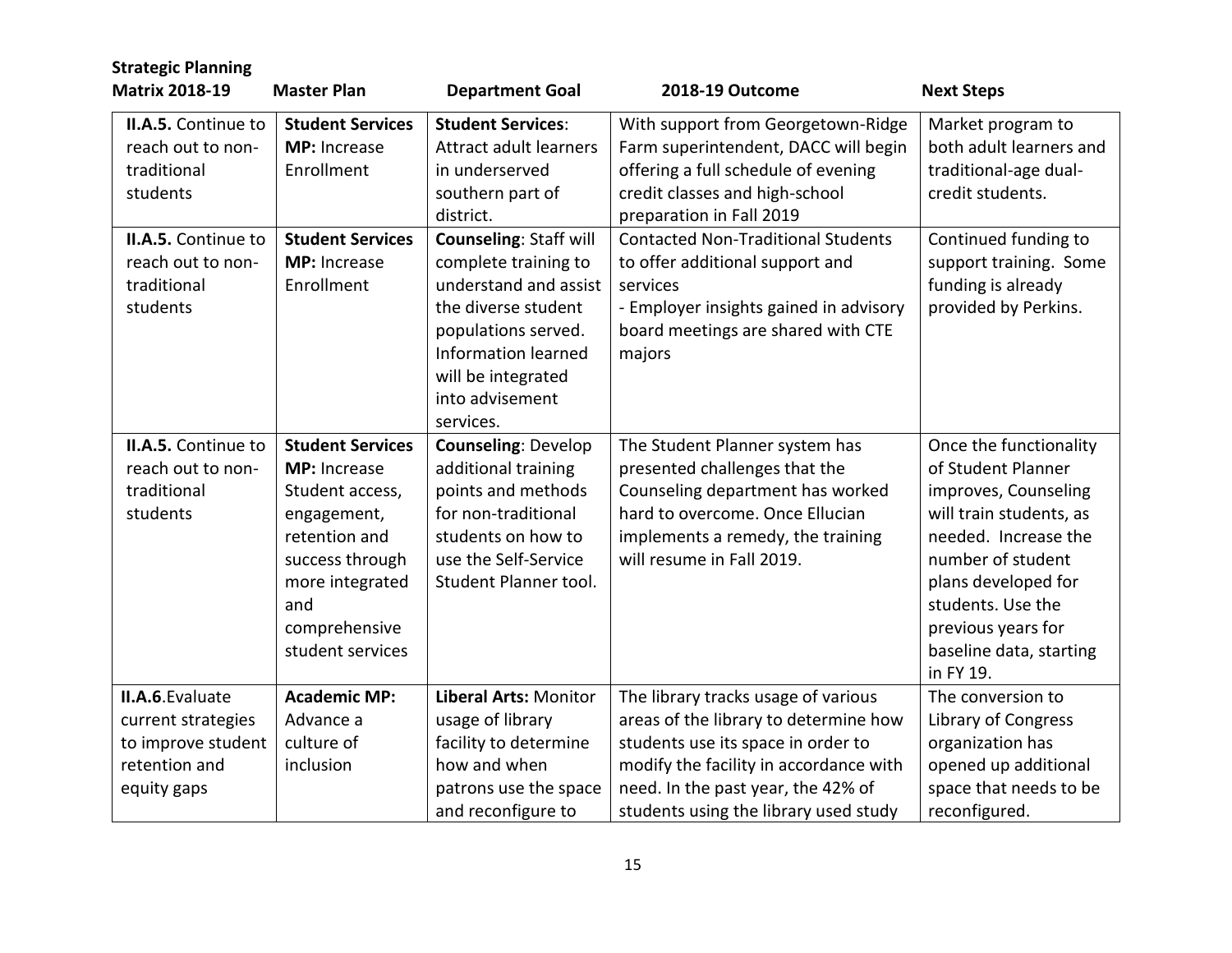| <b>Strategic Planning</b> |                         |                             |                                            |                                |
|---------------------------|-------------------------|-----------------------------|--------------------------------------------|--------------------------------|
| <b>Matrix 2018-19</b>     | <b>Master Plan</b>      | <b>Department Goal</b>      | 2018-19 Outcome                            | <b>Next Steps</b>              |
|                           |                         | support student and         | areas, 47% used the computers and          |                                |
|                           |                         | faculty needs.              | 11% used the new student lounging<br>areas |                                |
| II.A.6. Evaluate          | <b>Student Services</b> | <b>Middle College:</b>      | Improve Attendance/Being on time           | <b>College Express reports</b> |
| current strategies        | <b>MP:</b> Increase     | Improve student             | for College Express (first class of the    | daily attendance to MC         |
| to improve student        | student access,         | success.                    | day) - using a check in process and        | to help inform                 |
| retention and             | engagement,             |                             | weekly attendance checks from              | immediate correction if        |
| equity gaps               | retention and           |                             | <b>College Express</b>                     | needed. This process           |
|                           | success through         |                             |                                            | has helped immensely           |
|                           | more integrated         |                             |                                            | and will be ongoing.           |
|                           | and                     |                             |                                            |                                |
|                           | comprehensive           |                             |                                            |                                |
|                           | student services.       |                             |                                            |                                |
| II.A.6. Evaluate          | <b>Student Services</b> | <b>Adult Education:</b>     | Added volunteer tutors to assist           | Students are showing           |
| current strategies        | <b>MP:</b> Increase     | Improve student             | students attendance checks from            | improvement with real-         |
| to improve student        | student access,         | success in high-            | <b>College Express</b>                     | time assistance when           |
| retention and             | engagement,             | school equivalency.         |                                            | they struggle. Grades          |
| equity gaps               | retention and           |                             |                                            | have improved.                 |
|                           | success through         |                             |                                            |                                |
|                           | more integrated         |                             |                                            |                                |
|                           | and                     |                             |                                            |                                |
|                           | comprehensive           |                             |                                            |                                |
|                           | student services.       |                             |                                            |                                |
| II.A.6. Evaluate          | <b>Student Services</b> | <b>Counseling: Increase</b> | AAC has updated its point-of-service       | - Customer Service             |
| current strategies        | MP: Increase            | student satisfaction        | surveys. It has been shortened to          | <b>Training Scheduled</b>      |
| to improve student        | student access,         | rates (with FY2016 as       | decrease the time spent on the             | - Student Satisfaction         |
| retention and             | engagement,             | baseline) with              | survey.                                    | <b>Inventory Data</b>          |
| equity gaps               | retention and           | services provided           |                                            | - CCSSE Data                   |
|                           | success through         | through the AAC             |                                            | - Point-of-Service             |
|                           | more integrated         | department.                 |                                            | Surveys in AAC                 |
|                           | and                     |                             |                                            | - CTE Graduate Surveys         |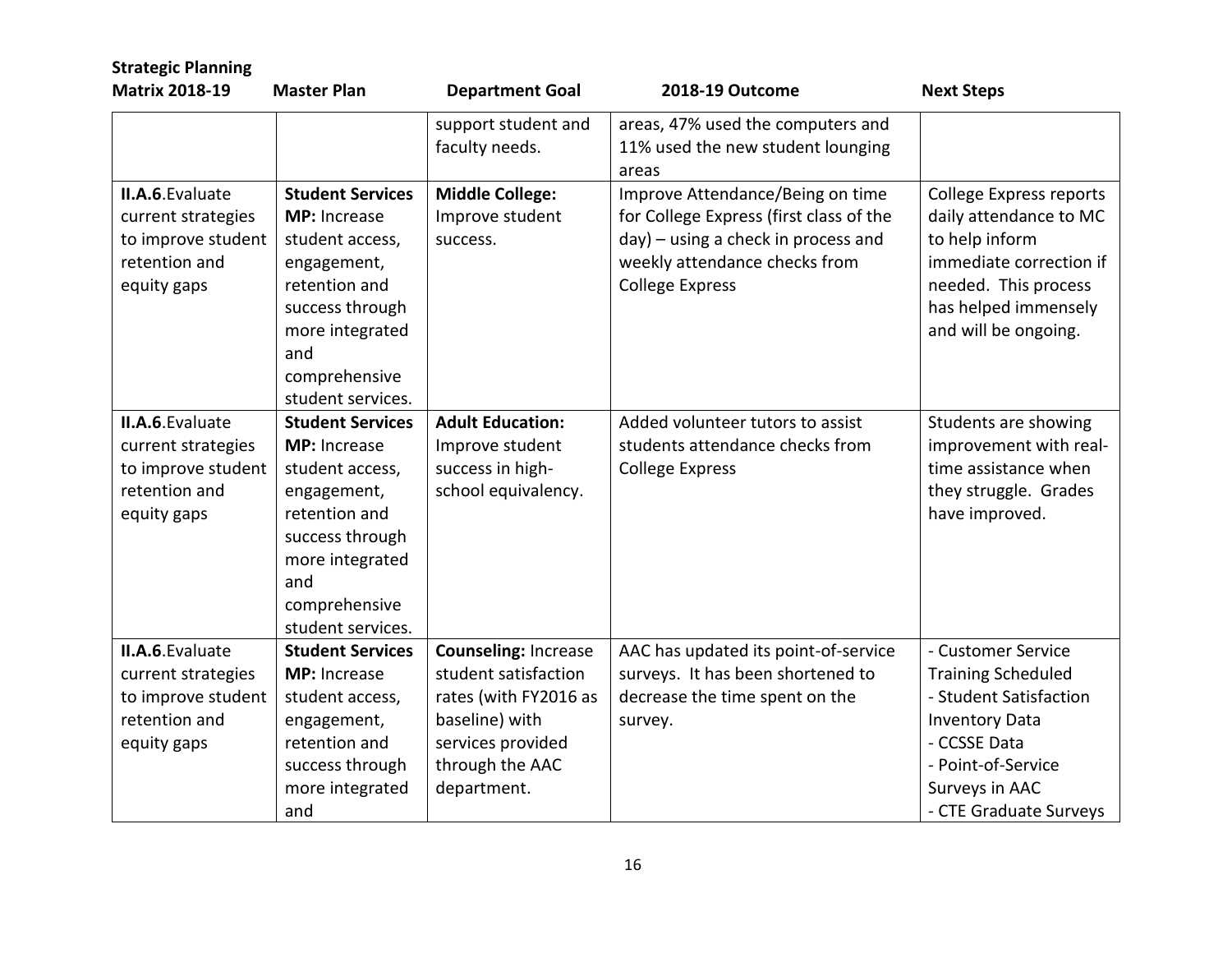| <b>Strategic Planning</b> |                         |                             |                                      |                             |
|---------------------------|-------------------------|-----------------------------|--------------------------------------|-----------------------------|
| <b>Matrix 2018-19</b>     | <b>Master Plan</b>      | <b>Department Goal</b>      | 2018-19 Outcome                      | <b>Next Steps</b>           |
|                           | comprehensive           |                             |                                      |                             |
|                           | student services.       |                             |                                      |                             |
| II.A.6. Evaluate          | <b>Student Services</b> | <b>Counseling: Advisors</b> | Advisement has been utilizing the    | The number of plans         |
| current strategies        | <b>MP:</b> Increase     | will develop student        | Student Planner System, however,     | developed will continue     |
| to improve student        | student access,         | plans for                   | there have been some administrative  | to be tracked. Increase     |
| retention and             | engagement,             | certificate/degree          | issues, which will be addressed with | the number of student       |
| equity gaps               | retention and           | seeking students.           | Ellucian.                            | plans developed for         |
|                           | success through         |                             |                                      | students. Use the           |
|                           | more integrated         |                             | Students now have access to Self     | previous years for          |
|                           | and                     |                             | Service and the Student Planner      | baseline data, starting     |
|                           | comprehensive           |                             | System. More training and            | in FY 19.                   |
|                           | student services.       |                             | information about the portal is      |                             |
|                           |                         |                             | needed for students.                 |                             |
| II.A.6. Evaluate          | <b>Student Services</b> | <b>Counseling:</b>          | Implement timely and intrusive       | Campus-wide                 |
| current strategies        | <b>MP:</b> Increase     | Communicate with            | retention strategies by encouraging  | reminders are provided      |
| to improve student        | student access,         | and encourage               | faculty and staff to utilize the     | during in-service, pre-     |
| retention and             | engagement,             | faculty and staff to        | Retention Alert/ Student Care        | registration meetings,      |
| equity gaps               | retention and           | submit Retention            | Reports.                             | during Threat               |
|                           | success through         | Alert/ Student Care         |                                      | Assessment team             |
|                           | more integrated         | reports at in-              |                                      | meetings, and in            |
|                           | and                     | services/meetings.          |                                      | meetings/conversations      |
|                           | comprehensive           | Develop a system to         |                                      | with faculty and staff      |
|                           | student services.       | track the outcomes          |                                      | regarding student           |
|                           |                         | of reports/student          |                                      | issues. Referrals are       |
|                           |                         | follow-up.                  |                                      | being made through          |
|                           |                         |                             |                                      | <b>Maxient Student Care</b> |
|                           |                         |                             |                                      | Reports.                    |
| II.A.6. Evaluate          | <b>Student Services</b> | Financial Aid: Expand       | Staff are participating in community | Coordinate with             |
| current strategies        | <b>MP:</b> Increase     | efforts to increase         | outreach activities with agencies    | Counseling, Career          |
| to improve student        | student access,         | the number of low           | serving lower income residents       | Services, Community         |
|                           | engagement,             | income students             | (Housing Authority, Comm. Action,    | Agencies and                |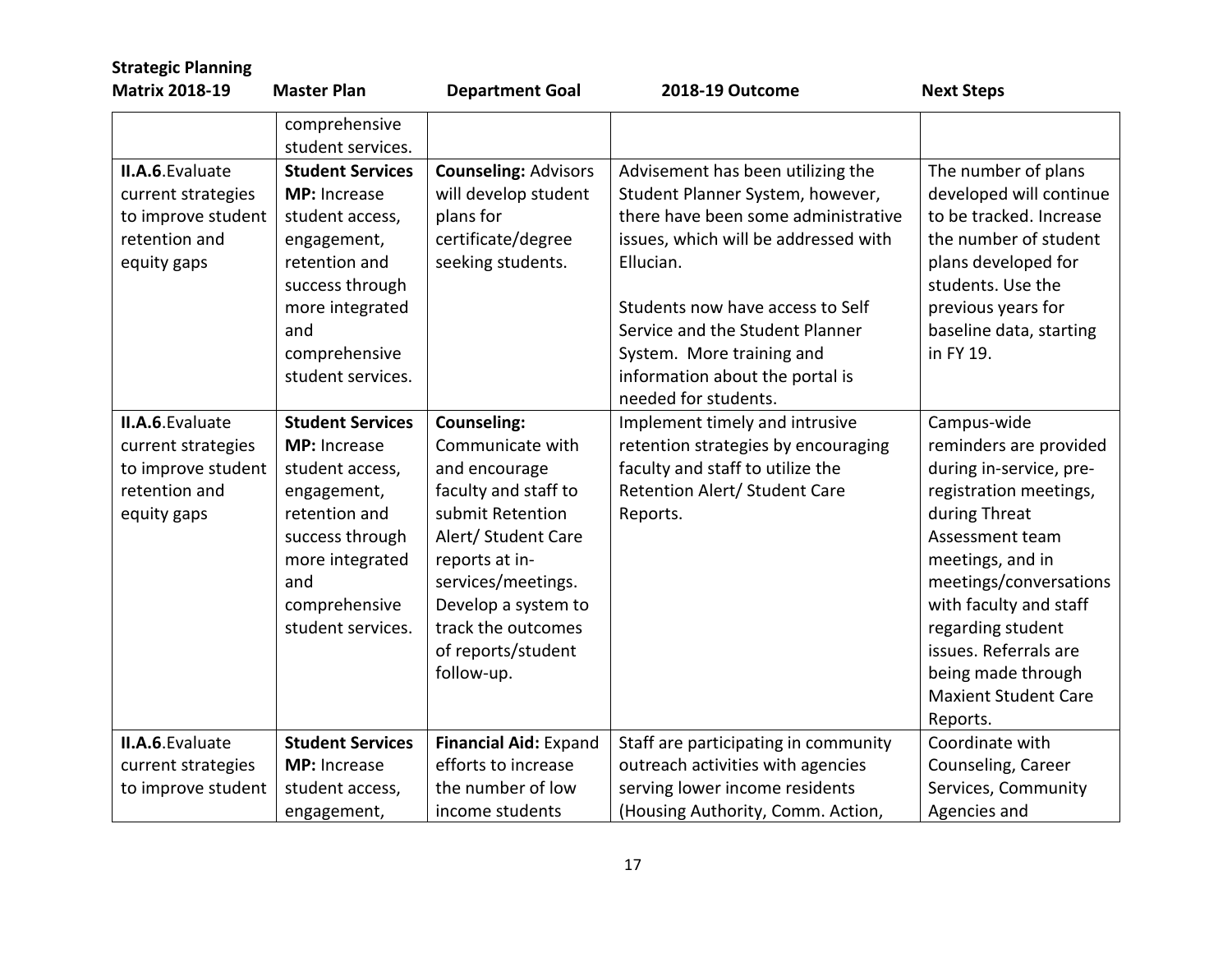| <b>Strategic Planning</b><br><b>Matrix 2018-19</b>                                           | <b>Master Plan</b>                                                                                                                                                            | <b>Department Goal</b>                                                                                                                                                            | 2018-19 Outcome                                                                                                                                                                                                                                                                                                                                                                    | <b>Next Steps</b>                                                                                                                                                                                                                                                     |
|----------------------------------------------------------------------------------------------|-------------------------------------------------------------------------------------------------------------------------------------------------------------------------------|-----------------------------------------------------------------------------------------------------------------------------------------------------------------------------------|------------------------------------------------------------------------------------------------------------------------------------------------------------------------------------------------------------------------------------------------------------------------------------------------------------------------------------------------------------------------------------|-----------------------------------------------------------------------------------------------------------------------------------------------------------------------------------------------------------------------------------------------------------------------|
| retention and<br>equity gaps                                                                 | retention and<br>success through<br>more integrated<br>and<br>comprehensive<br>student services.                                                                              | attending DACC to<br>apply for student aid.                                                                                                                                       | etc.) to provide SFA information and<br>help in applying for aid                                                                                                                                                                                                                                                                                                                   | Research and<br>Accountability Office.<br>Utilize high-school-<br>student lists from<br>College board and<br>Mobile App to reach<br>out and inform<br>students and parents.                                                                                           |
| II.A.6. Evaluate<br>current strategies<br>to improve student<br>retention and<br>equity gaps | <b>Student Services</b><br>MP: Increase<br>student access,<br>engagement,<br>retention and<br>success through<br>more integrated<br>and<br>comprehensive<br>student services. | <b>Liberal Arts: Monitor</b><br>usage of library<br>facility to determine<br>how and when<br>patrons use the space<br>and reconfigure to<br>support student and<br>faculty needs. | The library tracks usage of various<br>areas of the library to determine how<br>students use its space in order to<br>modify the facility in accordance with<br>need. In the past year, the 42% of<br>students using the library used study<br>areas, 47% used the computers and<br>11% used the new student lounging<br>areas                                                     | The conversion to<br>Library of Congress<br>organization has<br>opened up additional<br>space that needs to be<br>reconfigured.                                                                                                                                       |
| II.A.7. Investigate<br>ways to improve<br>online tutoring                                    | <b>Student Services</b><br>MP: Increase<br>student success                                                                                                                    | <b>Liberal Arts:</b><br>Supporting the<br>teaching and<br>research needs of our<br>campus community<br>and the College's<br>diverse curriculum                                    | Monitoring of database use is ongoing<br>in order to evaluate the mix of<br>databases against actual student<br>usage. Users viewed 101,163<br>abstracts and retrieved 60,855 full<br>text documents between 7/1/18 and<br>4/5/18. The library continues to<br>experience non-DACC-user intrusions<br>into the databases and continues to<br>work with IT to resolve these issues. | The expected<br>implementation of<br>single-sign-on<br>authentication campus<br>wide may help reduce<br>intrusion issues.<br>The dean and reference<br>librarian will review<br>database usage<br>compared to cost and<br>use that information in<br>the selection of |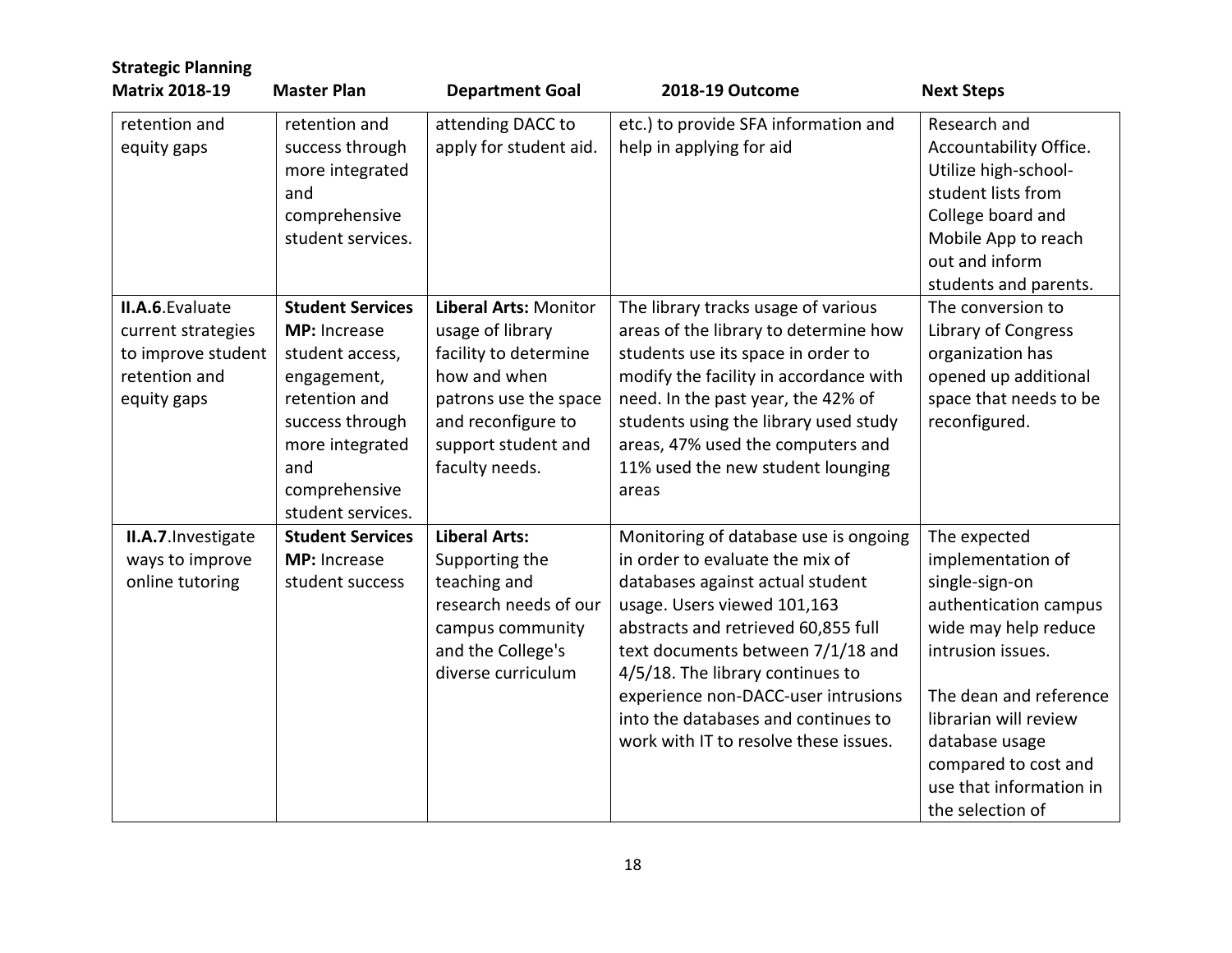| <b>Strategic Planning</b><br><b>Matrix 2018-19</b>                                                      | <b>Master Plan</b>                                                | <b>Department Goal</b>                                                                                                                                   | 2018-19 Outcome                                                                                                                                                                                                                                                                                             | <b>Next Steps</b>                                                                        |
|---------------------------------------------------------------------------------------------------------|-------------------------------------------------------------------|----------------------------------------------------------------------------------------------------------------------------------------------------------|-------------------------------------------------------------------------------------------------------------------------------------------------------------------------------------------------------------------------------------------------------------------------------------------------------------|------------------------------------------------------------------------------------------|
|                                                                                                         |                                                                   |                                                                                                                                                          |                                                                                                                                                                                                                                                                                                             | databases for the next<br>fiscal year.                                                   |
| II.A.7. Investigate<br>ways to improve<br>online tutoring                                               | <b>Student Services</b><br>MP: Increase<br>student success        | <b>Online Learning:</b><br><b>Expand Smarthinking</b><br>license to include<br>tutoring for online<br>students.                                          | Implemented and launched via<br><b>Blackboard LTI solution in March</b><br>2019.                                                                                                                                                                                                                            | Assessment in 2020.                                                                      |
| II.B.1.Implement<br>strategies to<br>reduce textbook<br>costs                                           | <b>Academic MP:</b><br>Reduce student<br>textbook costs.          | <b>Business Office:</b><br><b>Evaluate Bookstore</b><br>Partnership &<br>Operations                                                                      | Modify processes as needed; 5 year<br>contract to be evaluated for potential<br>bid in Spring 2019                                                                                                                                                                                                          | Contract renewed for<br>2019-2023 with<br>reduced commission to<br>reduce student costs. |
| II.B.2. Assess the<br>effectiveness of<br>textbook inclusion<br>into the student<br>payment plan        | <b>Academic MP:</b><br>Reduce student<br>textbook costs.          | <b>Business Office:</b><br><b>Expand Follett</b><br>services to include<br>Auto Course Import<br>and Follett Discover                                    | <b>Complete and Operational</b>                                                                                                                                                                                                                                                                             | Analyze financial<br>impact with regard to<br>book store revenue.                        |
| <b>II.B.2.</b> Assess the<br>effectiveness of<br>textbook inclusion<br>into the student<br>payment plan | <b>Academic MP:</b><br>Reduce student<br>textbook costs.          | <b>Business Office:</b><br>Assess the<br>effectiveness of<br>textbook inclusion<br>into the student<br>payment plan                                      | Students who have fully implemented<br>a payment plan with Nelnet are<br>eligible to charge their books at the<br>Bookstore to their payment plan.<br>Evaluated as a success and<br>implemented.                                                                                                            | Analyze student usage.                                                                   |
| II.B.3. Assess the<br>implementation of<br>the online<br>scholarship<br>software and<br>processes       | <b>Academic MP:</b><br><b>Improve Access</b><br>and Affordability | <b>Business Office:</b><br>Integrate student<br>balance and<br>transaction activity<br>with NextGen<br><b>Foundation On-Line</b><br>scholarship software | The Foundation implemented the<br>NextGen on-line software application<br>and management software which will<br>integrate with Colleague Student<br>Finance. The integration project is<br>hoped to begin late Spring 2019.<br>Through evaluation it was determined<br>an API integration is not available, | Complete training of<br>new staff and upgrade<br>software in 2020.                       |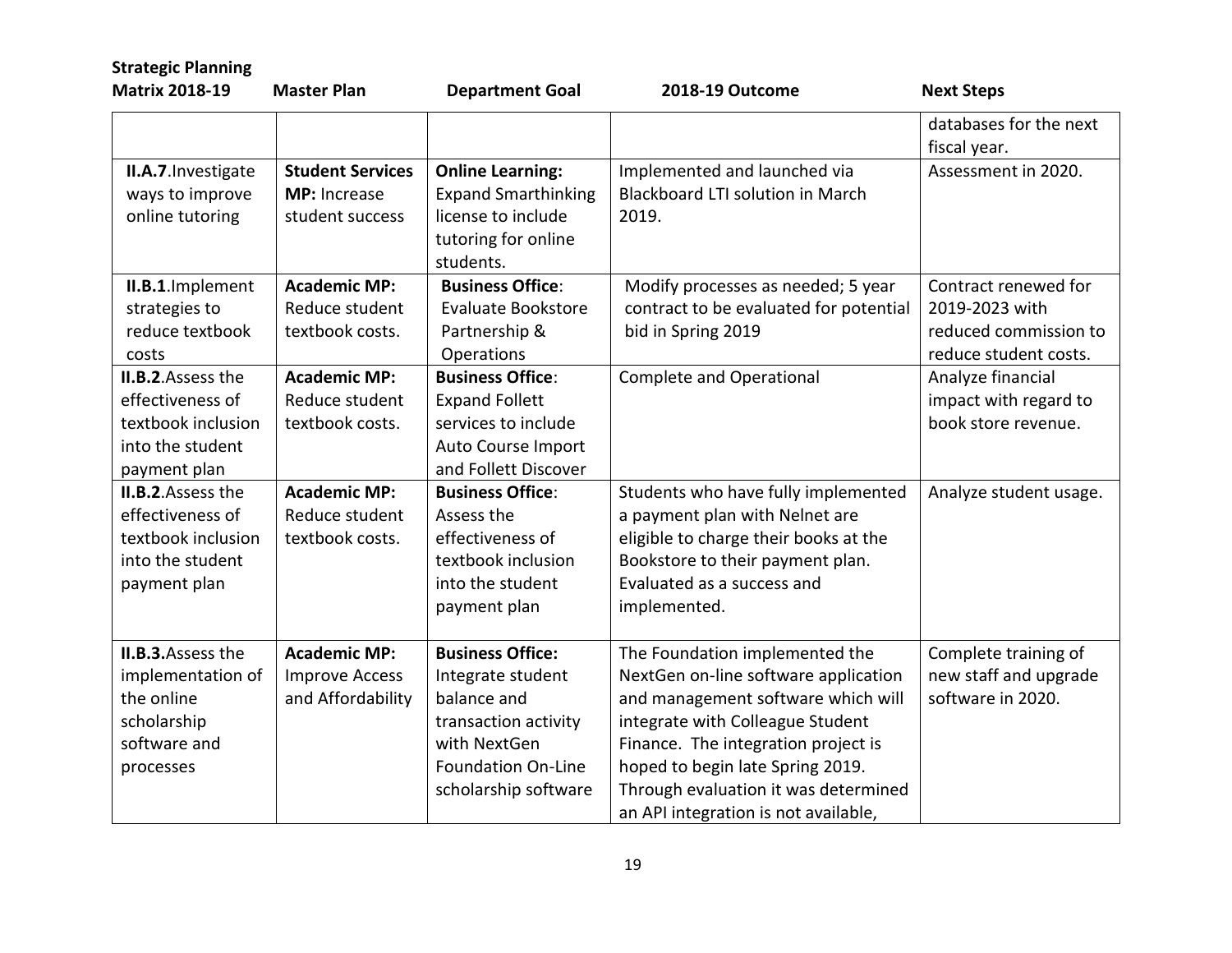| <b>Strategic Planning</b><br><b>Matrix 2018-19</b>                                                | <b>Master Plan</b>                                                | <b>Department Goal</b>                                                                                                                                                                                                               | 2018-19 Outcome                                                                                                                                                                                                                                                                                                                         | <b>Next Steps</b>                                                                                               |
|---------------------------------------------------------------------------------------------------|-------------------------------------------------------------------|--------------------------------------------------------------------------------------------------------------------------------------------------------------------------------------------------------------------------------------|-----------------------------------------------------------------------------------------------------------------------------------------------------------------------------------------------------------------------------------------------------------------------------------------------------------------------------------------|-----------------------------------------------------------------------------------------------------------------|
|                                                                                                   |                                                                   |                                                                                                                                                                                                                                      | however will pursue with<br>import/export processing.                                                                                                                                                                                                                                                                                   |                                                                                                                 |
| II.B.3. Assess the<br>implementation of<br>the online<br>scholarship<br>software and<br>processes | <b>Academic MP:</b><br><b>Improve Access</b><br>and Affordability | <b>Recruitment: Expand</b><br>outreach to high<br>school students in<br>presenting Financial<br>Aid information to<br>Sophomores, Juniors<br>and Seniors by<br>pairing with DACC<br>Foundation and the<br>DACC recruiter's<br>office | Staff works with DACC recruiter, ISAC<br>Corp staff and area high school<br>counseling staff to plan SFA<br>presentations and activities. More<br>high schools were served this past<br>year than in the previous with plans to<br>expand on this by combining DACC<br>Foundation outreach visits to include<br>an SFA staff member.    | Refocus message for<br>2020 to focus on<br>mobile app.                                                          |
| II.B.4. Develop lab<br>space for online<br>and 3+1 learners                                       | <b>Student Services</b><br><b>MP:</b> Increase<br>student success | <b>Student Services:</b><br>Establish a computer<br>lab in Advanced<br><b>Technology Building</b><br>to support $3 + 1$<br>programs                                                                                                  | The Business & Technology Tutoring<br>Center in Advanced Technology was<br>established and will also support the<br>fourth online year in $3 + 1$ bachelor's<br>programs.                                                                                                                                                               | Track usage by $3 + 1$<br>students via the<br>tutoring center log.                                              |
| II.B.5. Investigate<br>increased dual<br>credit options in<br>Hoopeston                           | <b>Academic MP:</b><br>Respond to local<br>and regional<br>demand | <b>Counseling: Support</b><br>enrollment in the<br>Hoopeston Center.                                                                                                                                                                 | An advisor travels to the Hoopeston<br>Extension Site, monthly, to register<br>and advises students as students are<br>scheduled.<br>AAC has updated its point-of-service<br>surveys. It has been shortened to<br>decrease the time spent on the<br>survey. Enrollment in Spring 2019<br>increased by nearly 7 percent in<br>Hoopeston. | Continue to measure<br>impact of part-time<br>counselor with possible<br>deployment of full-time<br>counseling. |
| II.B.6. Explore<br>mobile app usage                                                               | <b>Student Services</b><br>MP: Improve                            | <b>Student Services:</b><br>Prepare for the                                                                                                                                                                                          | - Documented and updated various<br>policies and procedures as needed to                                                                                                                                                                                                                                                                | - Assist with HLC<br>Response Team.                                                                             |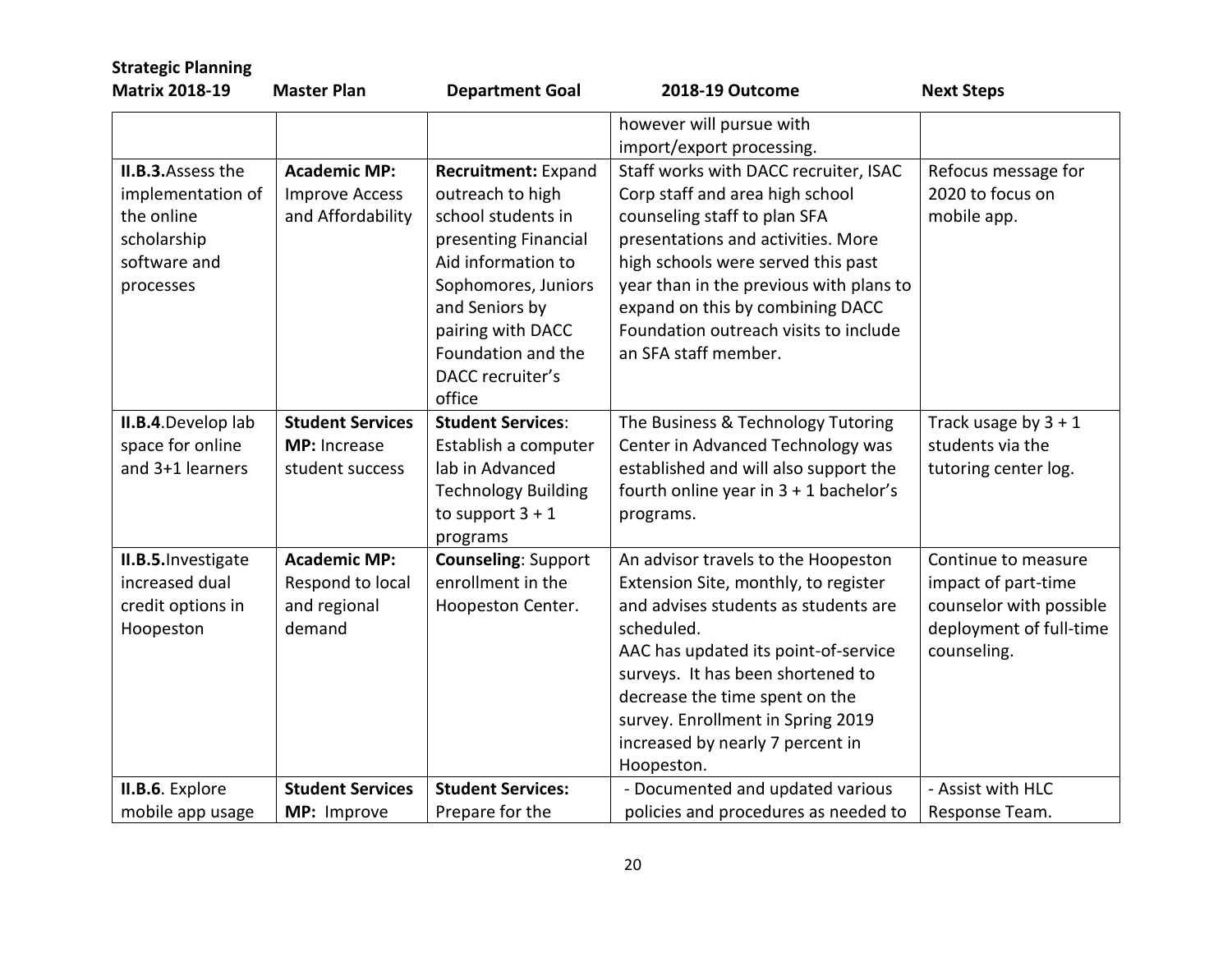| <b>Strategic Planning</b><br><b>Matrix 2018-19</b>                                                                     | <b>Master Plan</b>                                                                                                                                                            | <b>Department Goal</b>                                                                                      | 2018-19 Outcome                                                                                                                                                                                                                            | <b>Next Steps</b>                                                       |
|------------------------------------------------------------------------------------------------------------------------|-------------------------------------------------------------------------------------------------------------------------------------------------------------------------------|-------------------------------------------------------------------------------------------------------------|--------------------------------------------------------------------------------------------------------------------------------------------------------------------------------------------------------------------------------------------|-------------------------------------------------------------------------|
| to improve<br>communications.                                                                                          | student<br>awareness of<br>college services,<br>information,<br>activities and<br>programs.                                                                                   | upcoming HLC<br>Accreditation<br>process/study/ visit<br>by meeting<br>Compliance<br>requirements.          | meet compliance and HLC standards.<br>Policies updated include Transfer<br>Credit procedures &<br>communications, complaint reviews,<br>and co-curricular definition<br>- Transparency improved with<br>additions to DACC website, student | - Assist with defining<br>and assessing co-<br>curricular activities.   |
| II.B.7. Implement<br>web accessibility<br>contract                                                                     | <b>Student Services</b><br>MP: Increase<br>student access,<br>engagement,<br>retention and<br>success through<br>more integrated<br>and<br>comprehensive<br>student services. | <b>Business Office:</b><br>Research feasibility of<br>web payments to<br>Child Development<br>Center        | handbook, and college catalog.<br>System upgrade completed: Parents<br>of children in the Child Development<br>Center are able to make web<br>payments.                                                                                    | Evaluate usage of web-<br>payment system during<br>FY 2020.             |
| II.B.7. Implement<br>web accessibility<br>contract                                                                     | <b>Academic MP:</b><br><b>Improve Access</b><br>and Affordability                                                                                                             | <b>Online Learning:</b><br><b>Ensure College</b><br>website complies<br>with accessibility<br>standards     | Implement and launch Web site<br>accessibility checker license.                                                                                                                                                                            | Change is permanent;<br>evaluate user<br>satisfaction.                  |
| II.B.8.Develop new<br>and improve<br>current<br>partnerships to<br>increase onsite<br>bachelor and<br>graduate courses | <b>Academic MP:</b><br>Provide local<br>access to<br>bachelor's<br>degrees                                                                                                    | <b>Academic Affairs:</b><br>Explore new<br>partnerships for<br>bachelor's degrees in<br>$2 + 2$ and $3 + 1$ | Formed a $3 + 1$ articulation agreement<br>with Iowa Wesleyan University for<br>criminal justice, human services, and<br>business administration                                                                                           | Explore similar<br>arrangement with<br>Illinois Wesleyan<br>University. |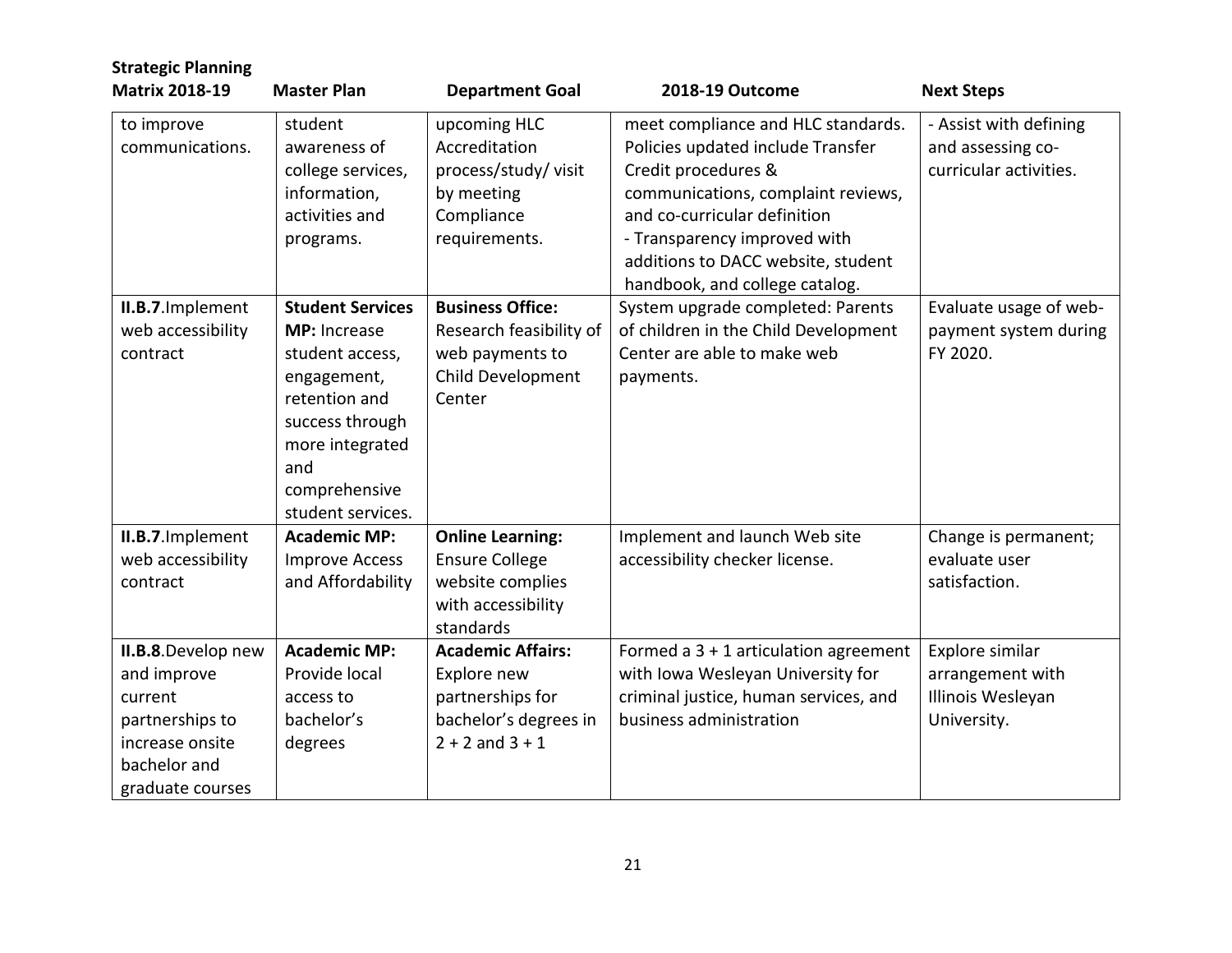| <b>Strategic Planning</b><br><b>Matrix 2018-19</b>                                                         | <b>Master Plan</b>                                                                                                                                                            | <b>Department Goal</b>                                                                                                                                                                           | 2018-19 Outcome                                                                                                                                                                                                                                                                                                                                                                                                                                                                                                                                          | <b>Next Steps</b>                                                                                                                                                                                                                                                                      |
|------------------------------------------------------------------------------------------------------------|-------------------------------------------------------------------------------------------------------------------------------------------------------------------------------|--------------------------------------------------------------------------------------------------------------------------------------------------------------------------------------------------|----------------------------------------------------------------------------------------------------------------------------------------------------------------------------------------------------------------------------------------------------------------------------------------------------------------------------------------------------------------------------------------------------------------------------------------------------------------------------------------------------------------------------------------------------------|----------------------------------------------------------------------------------------------------------------------------------------------------------------------------------------------------------------------------------------------------------------------------------------|
| II.C.1. Implement a<br>scaled up<br>mentoring<br>program.                                                  | <b>Student Services</b><br>MP: Increase<br>student access,<br>engagement,<br>retention and<br>success through<br>more integrated<br>and<br>comprehensive<br>student services. | <b>Student Services:</b><br>Scale up the<br><b>Mentoring Program</b><br>to include Operation<br><b>Graduation cohort</b><br>students. Determine<br>the effectiveness of<br>the program.          | - Mentor Program has been assigned<br>to a 1/2 time Student Services Advocate<br>(Erika Harris) to improve program<br>oversight, mentor training, and<br>mentee engagement.<br>- Mentor pool was increased by 75%.<br>- Mentee pool was established by<br>DACC officials (special populations,<br>Operation Graduation cohort, and<br>students who asked to be a part of<br>the program) instead of by request<br>only. Number of mentees increased<br>over 200%.<br>- Connecting with nontraditional CTE<br>enrollees from Operation Graduation<br>List | - Identified the need for<br>staff to review lists to<br>avoid duplication of<br>contacts with students<br>to maximize staff<br>resources and student<br>engagement.<br>- Will review<br>recruitment of<br>nontraditional students<br>in CTE programs after<br>FY19 data is collected. |
| II.C.2. Track and<br>provide assistance<br>to keep students<br>on track for<br>graduation w/in 3<br>years. | <b>Student Services</b><br>MP: Increase<br>student access,<br>engagement,<br>retention and<br>success through<br>more integrated<br>and<br>comprehensive<br>student services. | <b>Advisement &amp;</b><br><b>Counseling</b><br>Department:<br>Continue intrusive<br>advisement<br>strategies with<br>Operation<br><b>Graduation students</b><br>and nontraditional<br>students. | - Operation Graduation data from<br>April 2019 reports that 81% of the Fall<br>2018 cohort was still enrolled<br>compared to 79% of the 2017 cohort<br>and 78% of the 2016 cohort.                                                                                                                                                                                                                                                                                                                                                                       | - Develop a more<br>efficient system of<br><b>Operation Graduation</b><br>student contacts with<br>sister departments and<br>interventions (Perkins,<br>Mentoring Program).<br>- Continue to reinforce<br>need for data<br>collection.                                                 |
| II.C.3. Create a<br>Veteran one-stop                                                                       | <b>Student Services</b><br>MP: Increase<br>student success                                                                                                                    | <b>Career Services:</b><br>Research and<br>develop counseling<br>office area to better                                                                                                           | Refocusing career services' Nick<br>Catlett on outreach to veterans<br>through coordination with the local<br>veterans' administration; as role of                                                                                                                                                                                                                                                                                                                                                                                                       | Expand efforts to<br>increase the number of<br>Veterans attending<br>DACC by building                                                                                                                                                                                                  |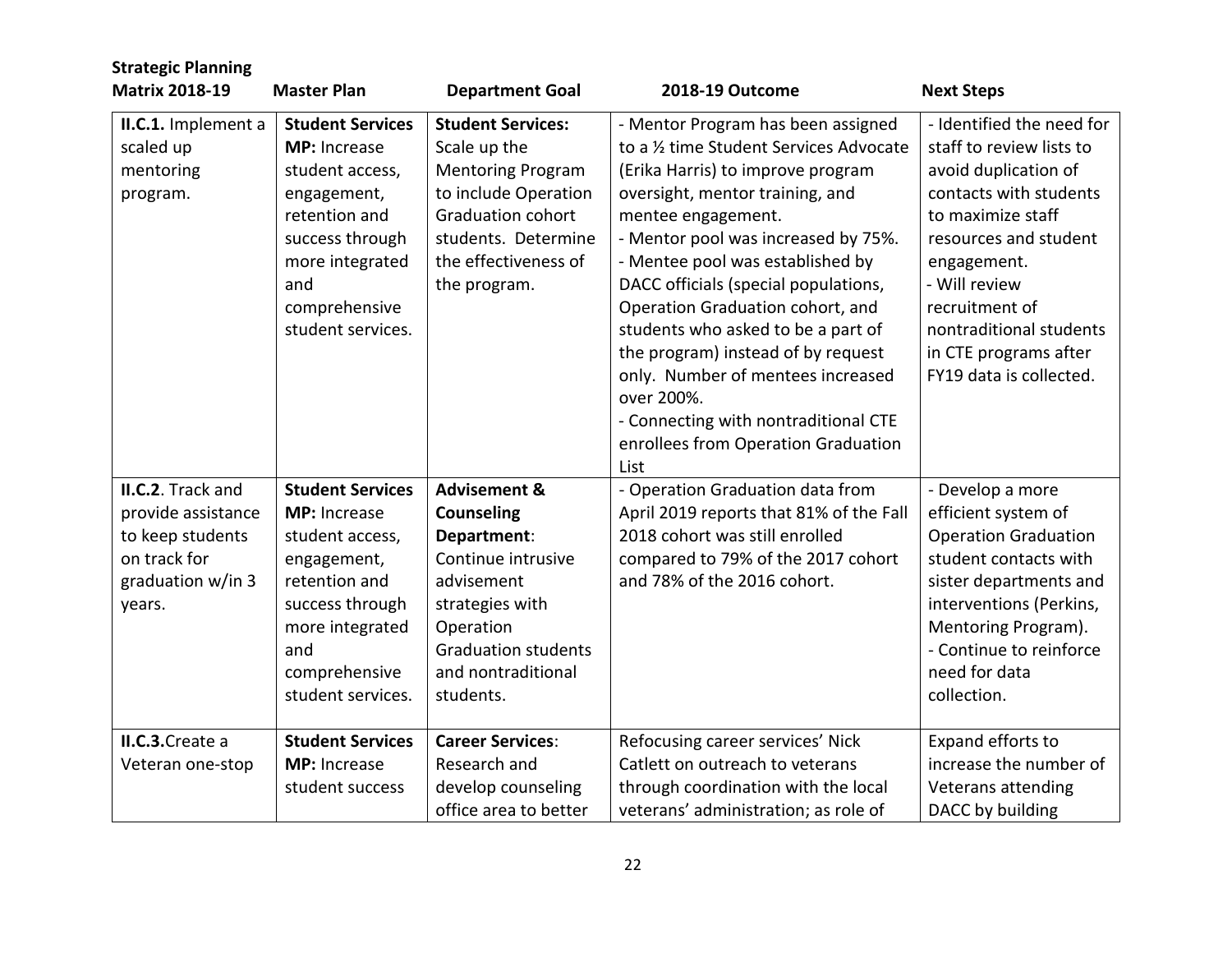|                         |                                                       |                                                                                                                                                                                                                                                                                                                                                                                                                                                                                                                                          | <b>Next Steps</b>                                                                                                                                                                                                                                                                                                                                                                                                                                                                                                                                                                                                                                        |
|-------------------------|-------------------------------------------------------|------------------------------------------------------------------------------------------------------------------------------------------------------------------------------------------------------------------------------------------------------------------------------------------------------------------------------------------------------------------------------------------------------------------------------------------------------------------------------------------------------------------------------------------|----------------------------------------------------------------------------------------------------------------------------------------------------------------------------------------------------------------------------------------------------------------------------------------------------------------------------------------------------------------------------------------------------------------------------------------------------------------------------------------------------------------------------------------------------------------------------------------------------------------------------------------------------------|
|                         | meet the needs of<br>veterans                         | Veteran's Affairs now has dual role as<br>Career Services understanding<br>demand of both duties and prioritizing<br>services to ensure Veterans are being<br>served and investigating strategies to<br>ensure quality service. Trained front-<br>line Career Services Specialist began<br>providing Veteran intake services<br>(assistance with wrap-around services<br>and forms) and to supervise the<br>Veteran Student worker. Specialist<br>has also been assigned to be the<br>front-line, American Job Center intake<br>contact. | contacts within the VA,<br>attending various<br>community<br>opportunities offered<br>to Veterans and build a<br>network within the<br><b>State Approving agency</b><br>to remain updated on<br>Veteran outreach in the<br>state. In FY 20, the<br>following will be<br>completed: Coordinator<br>and specialist will<br>attend a School<br>Certifying Official<br>training session to learn<br>about help available for<br>GI Bill veterans. The<br>unit will also establish a<br><b>United Service</b><br>Organization lounge for<br>veterans in order to<br>increase morale and to<br>provide student<br>engagement<br>opportunities for<br>veterans. |
| <b>Student Services</b> |                                                       |                                                                                                                                                                                                                                                                                                                                                                                                                                                                                                                                          | Look to establish a                                                                                                                                                                                                                                                                                                                                                                                                                                                                                                                                                                                                                                      |
|                         |                                                       |                                                                                                                                                                                                                                                                                                                                                                                                                                                                                                                                          | DACC office at the                                                                                                                                                                                                                                                                                                                                                                                                                                                                                                                                                                                                                                       |
|                         |                                                       |                                                                                                                                                                                                                                                                                                                                                                                                                                                                                                                                          | veterans'                                                                                                                                                                                                                                                                                                                                                                                                                                                                                                                                                                                                                                                |
|                         |                                                       |                                                                                                                                                                                                                                                                                                                                                                                                                                                                                                                                          | administration. This                                                                                                                                                                                                                                                                                                                                                                                                                                                                                                                                                                                                                                     |
|                         | <b>Master Plan</b><br>MP: Increase<br>student success | <b>Department Goal</b><br><b>Student Services:</b><br>Research and<br>develop counseling<br>office area to better                                                                                                                                                                                                                                                                                                                                                                                                                        | 2018-19 Outcome<br>Resources in staffing, physical location<br>and Process are being investigated to<br>create a plan of action to implement a<br>"One Stop). Other community                                                                                                                                                                                                                                                                                                                                                                                                                                                                            |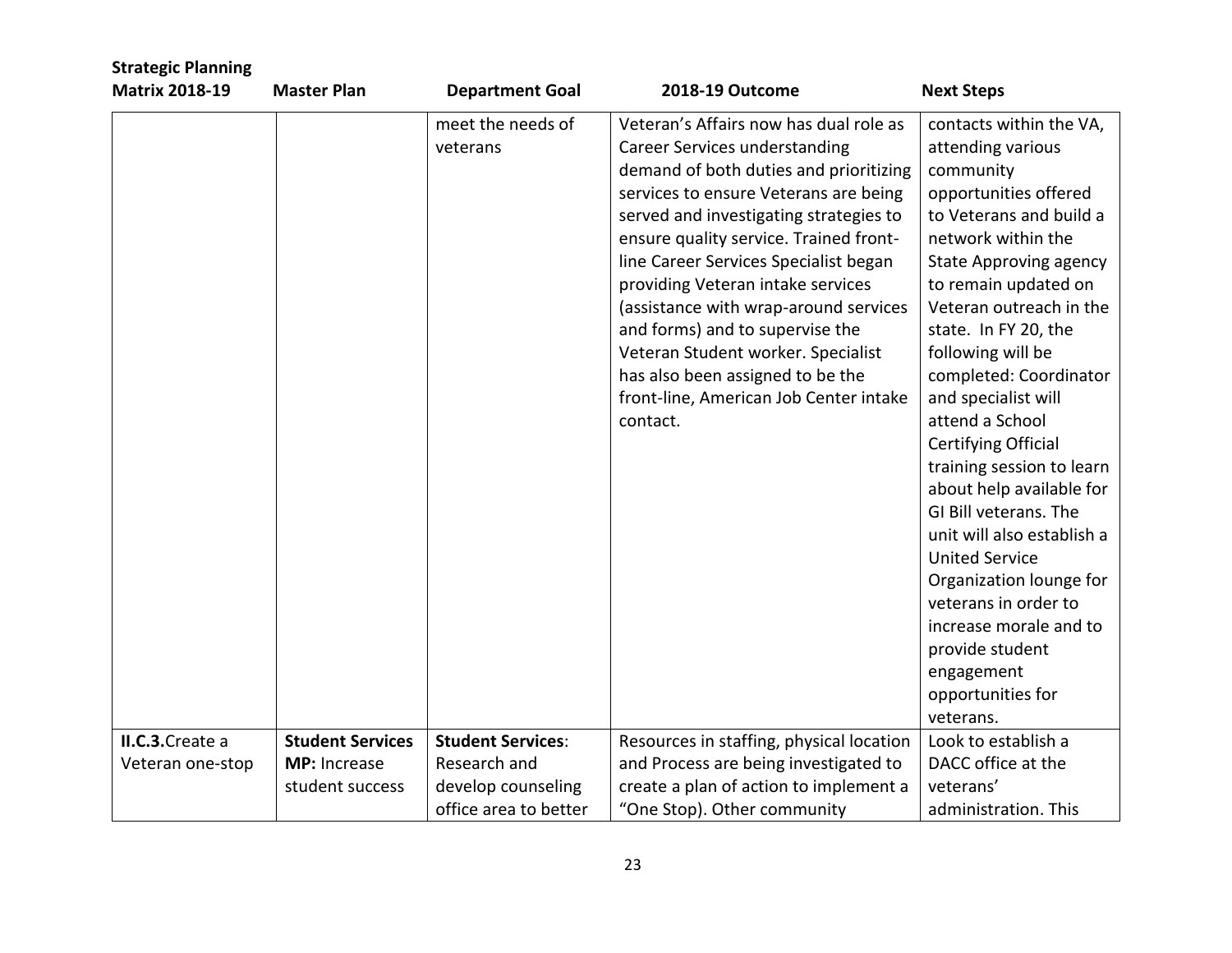| <b>Strategic Planning</b>             |                                              |                            |                                                                              |                                            |
|---------------------------------------|----------------------------------------------|----------------------------|------------------------------------------------------------------------------|--------------------------------------------|
| <b>Matrix 2018-19</b>                 | <b>Master Plan</b>                           | <b>Department Goal</b>     | 2018-19 Outcome                                                              | <b>Next Steps</b>                          |
|                                       |                                              | meet the needs of          | colleges who have a Vet One Stop are                                         | initiative will be                         |
|                                       |                                              | veterans                   | being reviewed.                                                              | concurrent with IV. D. 1                   |
| II.C.3.1 Implement                    | <b>Student Services</b>                      | <b>Advisement &amp;</b>    | - Student Planner was incorporated                                           | - Train Academic                           |
| <b>Student Planner</b>                | MP: Improve                                  | <b>Counseling</b>          | into the tools/services used by                                              | Advisor to be lead                         |
| and market to                         | student                                      | Department: Expand         | Academic Advisement staff.                                                   | <b>Student Planning</b>                    |
| students.                             | awareness of                                 | <b>Student Planner use</b> | - Online academic plans are available                                        | expert. Melanie Green                      |
|                                       | college services,                            | by Advisors and            | for new students starting with the Fall                                      | has been identified as                     |
|                                       | information,                                 | students.                  | 2018 cohort.                                                                 | the person.                                |
|                                       | activities and                               |                            | - Technical difficulties have been                                           | - Train new Director of                    |
|                                       | programs.                                    |                            | identified with the Student Planning                                         | <b>Admissions &amp; Records</b>            |
|                                       |                                              |                            | system.                                                                      | on Degree Audit (a                         |
|                                       |                                              |                            |                                                                              | critical piece of student                  |
|                                       |                                              |                            |                                                                              | planning).                                 |
|                                       |                                              |                            |                                                                              | - Set up a consult with                    |
|                                       |                                              |                            |                                                                              | <b>Ellucian to address</b>                 |
|                                       |                                              |                            |                                                                              | remaining technical                        |
|                                       |                                              |                            |                                                                              | difficulties.                              |
| <b>II.C.4.</b> Assess the             | <b>Academic MP:</b>                          | <b>Business Office:</b>    | At October 2018 in-service,                                                  | Implement                                  |
| implementation of                     | <b>Improve Access</b>                        | Partner with               | <b>Enrollment Management Team</b>                                            | recommended action                         |
| the Financial Aid                     | and Affordability                            | Marketing regarding        | investigated self service disconnects                                        | plan in 2019-20                            |
| Module of Student                     |                                              | ways to encourage          | with students. Proposed solutions                                            |                                            |
| Self Service and                      |                                              | students to check          | include promotional activities, e.g.                                         |                                            |
| market it to                          |                                              | their account.             | points for logging and receive reward;                                       |                                            |
| students<br><b>II.C.4.</b> Assess the |                                              | <b>Financial Aid:</b>      | postcard reminders, etc.                                                     |                                            |
| implementation of                     | <b>Academic MP:</b><br><b>Improve Access</b> | Integrate Financial        | A very good "user friendly" product<br>for students to be better informed of | Implement full usage<br>during summer 2019 |
| the Financial Aid                     | and Affordability                            | Aid Self-Service           | their Student Accounts data and in a                                         |                                            |
| Module of Student                     |                                              | module into current        | "real time" delivery.                                                        |                                            |
| Self Service and                      |                                              | Self Service portal        | Feedback from students has been                                              |                                            |
| market it to                          |                                              | with goal to run pilot     | positive.                                                                    |                                            |
| students                              |                                              | 2018 summer then           |                                                                              |                                            |
|                                       |                                              |                            |                                                                              |                                            |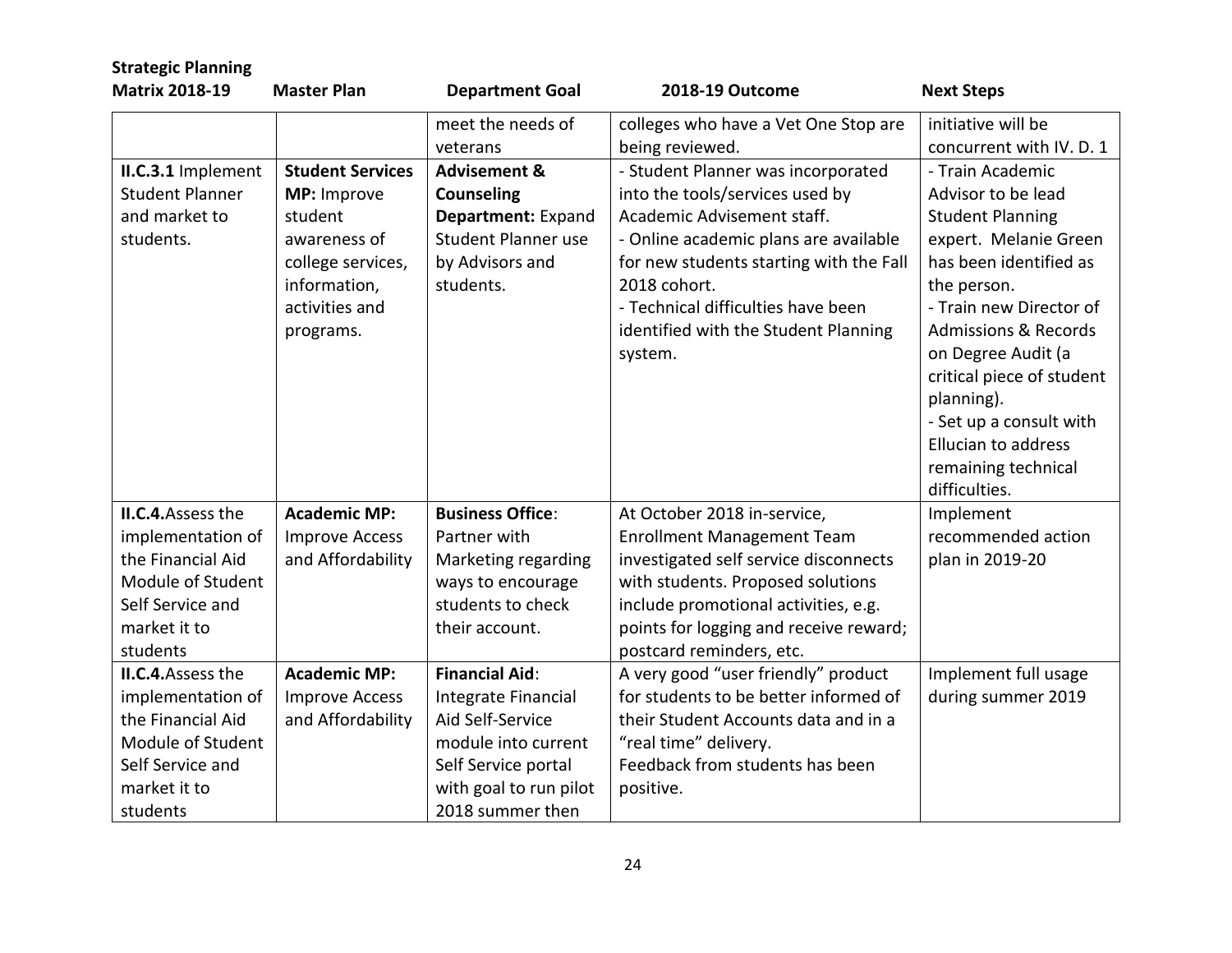| <b>Strategic Planning</b> |                         |                                  |                                         |                              |
|---------------------------|-------------------------|----------------------------------|-----------------------------------------|------------------------------|
| <b>Matrix 2018-19</b>     | <b>Master Plan</b>      | <b>Department Goal</b>           | 2018-19 Outcome                         | <b>Next Steps</b>            |
|                           |                         | full usage 2018/19<br>and beyond |                                         |                              |
| II.C.5. Develop TRIO      | <b>Student Services</b> | <b>TRIO:</b> Achieve annual      | TRIO achieved all goals for FY 2019,    | TRIO will submit its         |
| program proposal          | <b>MP:</b> Increase     | student-success goals            | including the following:                | <b>Annual Performance</b>    |
| to secure 2020-25         | student access,         | per federal                      | Objective #1: Persistence               | Report to the U.S.           |
| grant funding             | engagement,             | requirements                     | 50% of all participants served by the   | Department of                |
|                           | retention and           |                                  | SSS Project will persist from one       | <b>Education in November</b> |
|                           | success through         |                                  | academic year to the beginning of the   | 2019 to determine its        |
|                           | more integrated         |                                  | next academic year or graduate          | outcomes for the 2018-       |
|                           | and                     |                                  | and/or transfer from a 2-year to a 4-   | 2019 project year.           |
|                           | comprehensive           |                                  | year institution during the academic    |                              |
|                           | student services.       |                                  | year.                                   |                              |
|                           |                         |                                  | Objective #2: Good Academic             |                              |
|                           |                         |                                  | Standing                                |                              |
|                           |                         |                                  | 65% of all enrolled Participants served |                              |
|                           |                         |                                  | by the SSS Project will meet the        |                              |
|                           |                         |                                  | performance level required to stay in   |                              |
|                           |                         |                                  | good academic standing at the           |                              |
|                           |                         |                                  | grantee institution.                    |                              |
|                           |                         |                                  | Objective #3: Graduation/Transfer       |                              |
|                           |                         |                                  | (Part 1): 23% of new Participants       |                              |
|                           |                         |                                  | served each year will GRADUATE with     |                              |
|                           |                         |                                  | an associate's degree or certificate    |                              |
|                           |                         |                                  | within four (4) years.                  |                              |
|                           |                         |                                  | (Part 2): 25% of new Participants       |                              |
|                           |                         |                                  | served each year will TRANSFER with     |                              |
|                           |                         |                                  | an associate's degree or certificate    |                              |
|                           |                         |                                  | within four (4) years.                  |                              |
| III.A.1.Maintain          | President's             | <b>Business Office:</b>          | To increase amount of money             | Evaluate the success of      |
| essential spending        | <b>Institutional</b>    | Evaluate relationship            | recovered from delinquent accounts,     | TedCollect during the        |
| guidelines                | Vision: Revenue,        | with Collection                  | the Business Office changed collection  | 2019-20 FY.                  |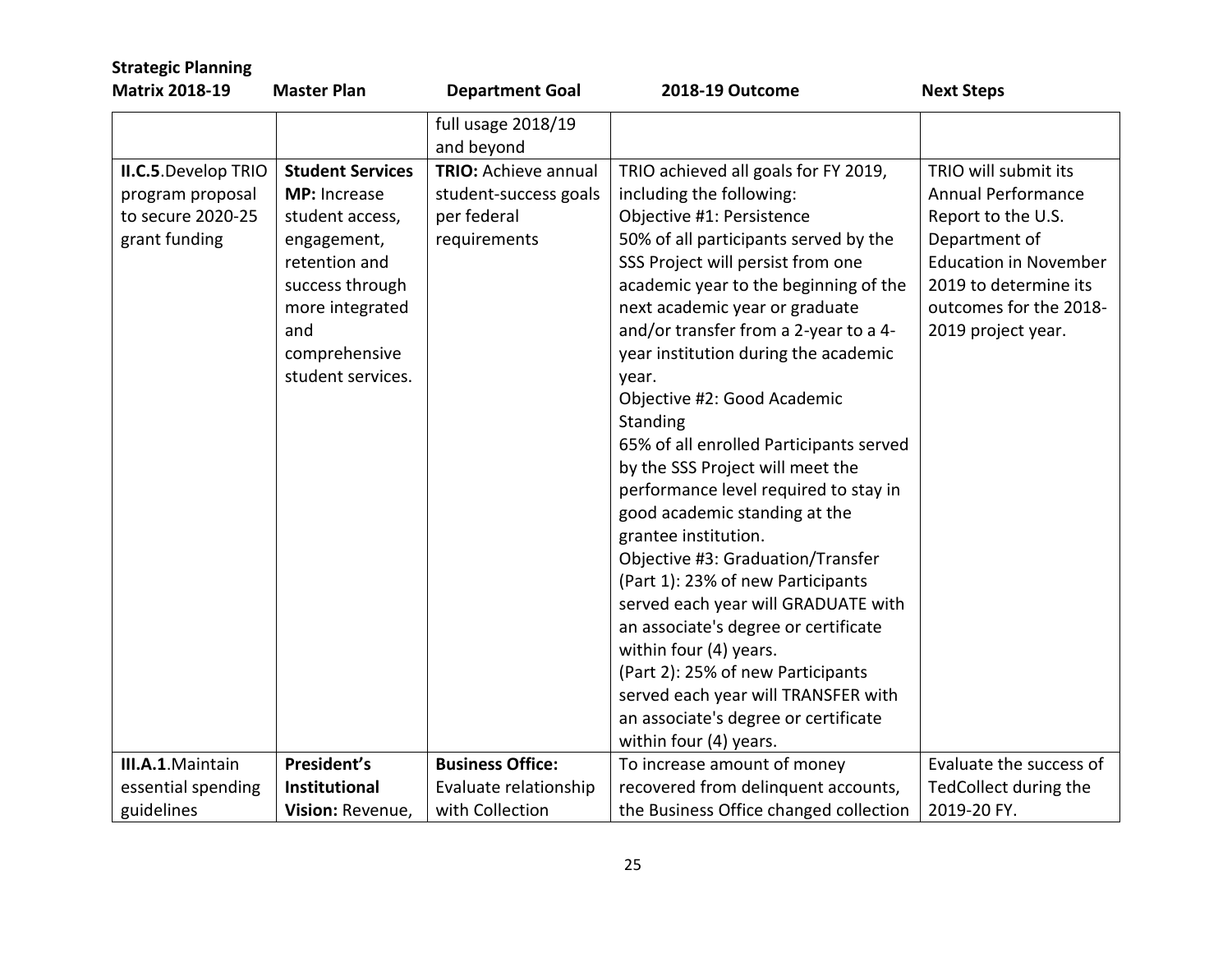| <b>Strategic Planning</b><br><b>Matrix 2018-19</b> | <b>Master Plan</b>    | <b>Department Goal</b>        | 2018-19 Outcome                                | <b>Next Steps</b>                     |
|----------------------------------------------------|-----------------------|-------------------------------|------------------------------------------------|---------------------------------------|
|                                                    | Relationships,        | Agency and explore            | agencies, from CCB to TekCollect               |                                       |
|                                                    | and Reputation        | other options.                | effective Spring 2019                          |                                       |
| <b>III.A.1.Maintain</b>                            | President's           | <b>Business Office: asset</b> | FY17 - Operational deficit of                  | Continue essential                    |
| essential spending                                 | <b>Institutional</b>  | management and                | $\frac{1}{2}(1,250,659)$ – Budgeted deficit of | spending guidelines in                |
| guidelines                                         | Vision: Revenue,      | fiscal accountability         | \$(1,292,400). Favorable variance due          | 2020 Matrix or until the              |
|                                                    | Relationships,        |                               | to essential spending, reductions in           | fund balance of                       |
|                                                    | and Reputation        |                               | force and other variables.                     | \$4,000,000 (pre-2015                 |
|                                                    |                       |                               | FY18 - Operational surplus                     | balance) is restored.                 |
|                                                    |                       |                               | $$2,602,152 - Budgeted surplus$                |                                       |
|                                                    |                       |                               | \$2,786,936 (Unfavorable)                      |                                       |
| <b>III.A.1.</b> Maintain                           | President's           | <b>Business Office:</b>       | Effective March 9, 2018 fees are               | Continue essential                    |
| essential spending                                 | <b>Institutional</b>  | Evaluate the transfer         | charged to the consumer. Will save             | spending guidelines in                |
| guidelines                                         | Vision: Revenue,      | of service fees on            | the College approximately \$30,000             | 2020 Matrix or until the              |
|                                                    | Relationships,        | credit card                   | annually.                                      | fund balance of                       |
|                                                    | and Reputation        | transactions from the         |                                                | \$4,000,000 (pre-2015                 |
|                                                    |                       | College to the                |                                                | balance) is restored.                 |
|                                                    |                       | consumer                      |                                                |                                       |
| III.A.2. Identify and                              | <b>Academic MP:</b>   | <b>Executive</b>              | In the newly established position,             | Continue to research                  |
| apply for grant                                    | <b>Improve Access</b> | <b>Assistant/Director of</b>  | Director reviews and oversees all              | grant opportunities.                  |
| opportunities in                                   | and Affordability     | Grants: Identify and          | grant submissions.                             | Remind the campus                     |
| support of                                         |                       | apply for grant               |                                                | community that all                    |
| teaching and                                       |                       | opportunities in              |                                                | grants should be shared               |
| learning.                                          |                       | support of teaching           |                                                | with the grants director              |
|                                                    |                       | and learning.                 |                                                | for reporting purposes<br>and review. |
| III.A.2. Identify and                              | <b>Academic MP:</b>   | <b>Executive</b>              | Director's personal development has            | Continue to look for                  |
| apply for grant                                    | Improve               | <b>Assistant/Director of</b>  | included attending the ICCRD                   | opportunities available               |
| opportunities in                                   | students' job         | <b>Grants: Continue to</b>    | Conference during Spring 2019                  | for grant directors.                  |
| support of                                         | readiness             | explore personal              |                                                |                                       |
| teaching and                                       | through career        | professional-                 |                                                |                                       |
| learning.                                          |                       | development                   |                                                |                                       |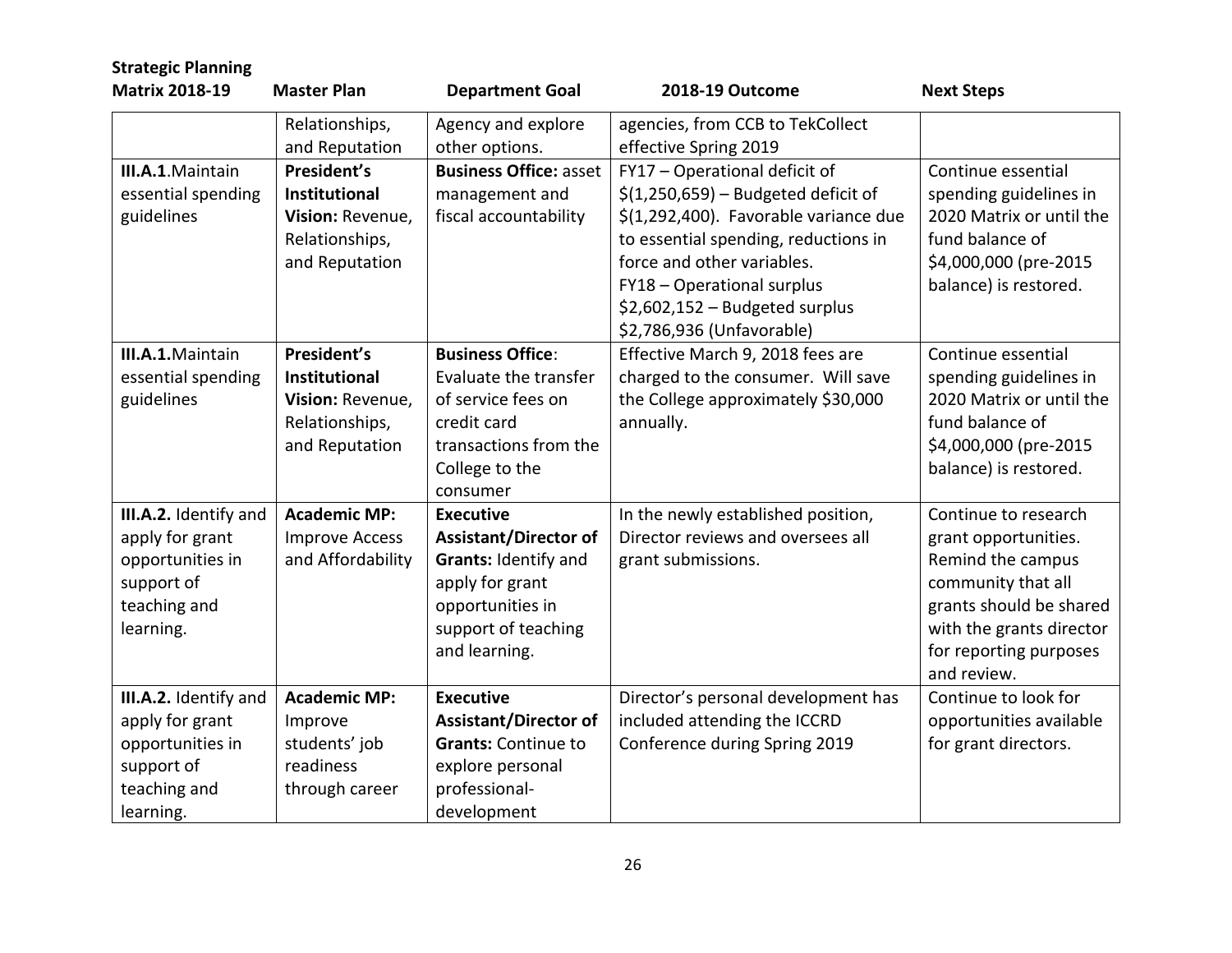| <b>Strategic Planning</b>                                                                              |                                                                                                                                                         |                                                                                                                                                                                                 |                                                                                                                                                                                                                                                                                                                                                                                                                                                                                                                                                                                                                                                   |                                                                                                                                                                                                                                                                                                                                                                                                                                                                                     |
|--------------------------------------------------------------------------------------------------------|---------------------------------------------------------------------------------------------------------------------------------------------------------|-------------------------------------------------------------------------------------------------------------------------------------------------------------------------------------------------|---------------------------------------------------------------------------------------------------------------------------------------------------------------------------------------------------------------------------------------------------------------------------------------------------------------------------------------------------------------------------------------------------------------------------------------------------------------------------------------------------------------------------------------------------------------------------------------------------------------------------------------------------|-------------------------------------------------------------------------------------------------------------------------------------------------------------------------------------------------------------------------------------------------------------------------------------------------------------------------------------------------------------------------------------------------------------------------------------------------------------------------------------|
| <b>Matrix 2018-19</b>                                                                                  | <b>Master Plan</b>                                                                                                                                      | <b>Department Goal</b>                                                                                                                                                                          | 2018-19 Outcome                                                                                                                                                                                                                                                                                                                                                                                                                                                                                                                                                                                                                                   | <b>Next Steps</b>                                                                                                                                                                                                                                                                                                                                                                                                                                                                   |
|                                                                                                        | and technical<br>programs                                                                                                                               | opportunities in<br>resource<br>development/grants.                                                                                                                                             |                                                                                                                                                                                                                                                                                                                                                                                                                                                                                                                                                                                                                                                   |                                                                                                                                                                                                                                                                                                                                                                                                                                                                                     |
| III.A.2. Identify and<br>apply for grant<br>opportunities in<br>support of<br>teaching and<br>learning | <b>Academic MP:</b><br>Improve<br>students' job<br>readiness<br>through career<br>and technical<br>programs                                             | <b>Business Office:</b><br>Identify funding<br>opportunities that<br>fund equipment &<br>facilities                                                                                             | On a 2 year Bond Issuance Cycle;<br>Issued \$1,000,000 Tech/Equipment &<br>Deferred Maintenance bonds July,<br>2018                                                                                                                                                                                                                                                                                                                                                                                                                                                                                                                               | Analyze revenue and<br>usage data during FY<br>2020.                                                                                                                                                                                                                                                                                                                                                                                                                                |
| <b>III.A.3. Evaluate</b><br>space needs for<br><b>Student Services.</b>                                | <b>Student Services</b><br><b>MP:</b> Maximize<br>resource and<br>improve Student<br>Services'<br>infrastructures to<br>meet<br>stakeholders'<br>needs. | <b>Student Services:</b><br>Develop a Student<br>Services division<br>structure for optimal<br>use of resources<br>(staff, space) to<br>support student<br>success over the next<br>5-10 years. | - Organizational chart, job<br>descriptions, office layouts, and<br>current/future needs of students we<br>serve are being reviewed to<br>determine services needed to support<br>student success and the best use of<br>employees and building<br>space/structure.<br>- Meetings are taking place with<br>campus stakeholders to determine<br>the best plan.<br>- Assist Dean of Student Services in<br>weekly training to understand scope<br>of Student Services' functions.<br>- Two members of Leadership team<br>are attending Leadership Bootcamp<br>series offered through CCE. Will ask<br>them to provide a session to SSAT<br>members. | - Plan will be presented<br>to EVP Kietzmann & Dr.<br>Nacco, then<br>Administrative Council.<br>- Funding needs and<br>sources will be<br>determined.<br>Adjustments will be<br>made as needed.<br>- Budget needs will be<br>addressed in budget<br>process.<br>- Job descriptions and<br>organizational chart will<br>be updated.<br>- Additional training will<br>be requested if<br>necessary.<br>- Create more inviting<br>student spaces in high-<br>traffic areas with use of |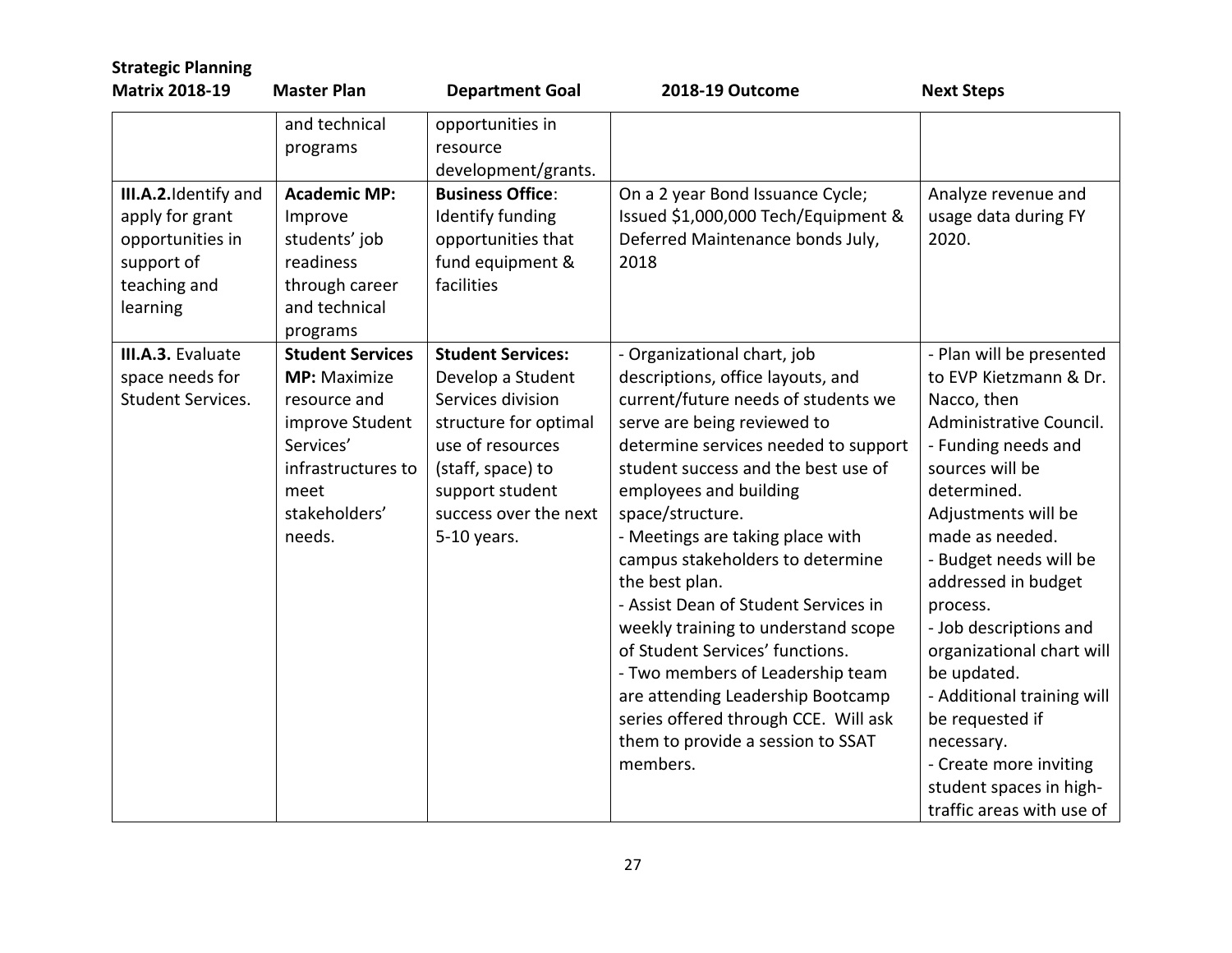| <b>Strategic Planning</b><br><b>Matrix 2018-19</b>                                                              | <b>Master Plan</b>                                                                          | <b>Department Goal</b>                                                                                                                               | 2018-19 Outcome                                                                                                                                                                                                                       | <b>Next Steps</b>                                                                                                                                                                                   |
|-----------------------------------------------------------------------------------------------------------------|---------------------------------------------------------------------------------------------|------------------------------------------------------------------------------------------------------------------------------------------------------|---------------------------------------------------------------------------------------------------------------------------------------------------------------------------------------------------------------------------------------|-----------------------------------------------------------------------------------------------------------------------------------------------------------------------------------------------------|
|                                                                                                                 |                                                                                             |                                                                                                                                                      | - One member of Leadership team is<br>attending Leadership Tomorrow<br>training through Vermilion Advantage.<br>- SSAT members are updating or<br>developing manuals for their position<br>and procedural manuals for their<br>staff. | furniture and charging<br>stations.<br>- Redesign the layout of<br><b>Advisement and Career</b><br>Services to allow for<br>more comprehensive<br>student services.                                 |
| <b>III.A.4.</b> Assess<br>recent changes in<br>health insurance                                                 | President's<br><b>Institutional</b><br>Vision: Revenue,<br>Relationships,<br>and Reputation | <b>Business Office:</b><br>Evaluate change in<br>health insurance<br>providers;<br><b>Human Resources:</b><br>Review of health<br>insurance benefits | College switched from CCIC to Health<br>Alliance, Principal (Dental) and VSP<br>(Vision) in 2018 for a savings of<br>\$600,000E; No changes in rates for<br>Calendar 2019. Evaluate each year.                                        | Continue working with<br>our Insurance<br>Consultants, ONI, and<br>the Insurance<br>Committee. We will<br>continue to review our<br>plans to have<br>affordable coverage for<br>DACC and employees. |
| III.A.5. Review<br><b>Bookstore</b><br>operations and<br>contract                                               | <b>Academic MP:</b><br>Reduce student<br>textbook costs.                                    | <b>Business Office:</b><br><b>Evaluate Bookstore</b><br>Partnership &<br>Operations                                                                  | Modify processes as needed; 5 year<br>contract to be evaluated for potential<br>bid in Spring 2019; Requested 3 year<br>proposal from Follett - hope to take<br>to May 2019 Board for Approval                                        | Contract renewed for<br>2019-2023 with<br>reduced commission to<br>reduce student costs.                                                                                                            |
| III.B.1. Establish<br>continuation of<br>operation plans to<br>prepare for short<br>and long term<br>calamities | <b>Academic MP:</b><br><b>Improve Access</b><br>and Affordability                           | <b>Academic Affairs:</b><br>Provide a<br>contingency plan to<br>continue operations<br>after a catastrophic<br>loss of the physical<br>campus        | Online education has created more<br>than 750 course shells in<br>Blackboard-providing an online<br>option for every DACC course                                                                                                      | Work plan created to<br>train all faculty on use<br>of Blackboard                                                                                                                                   |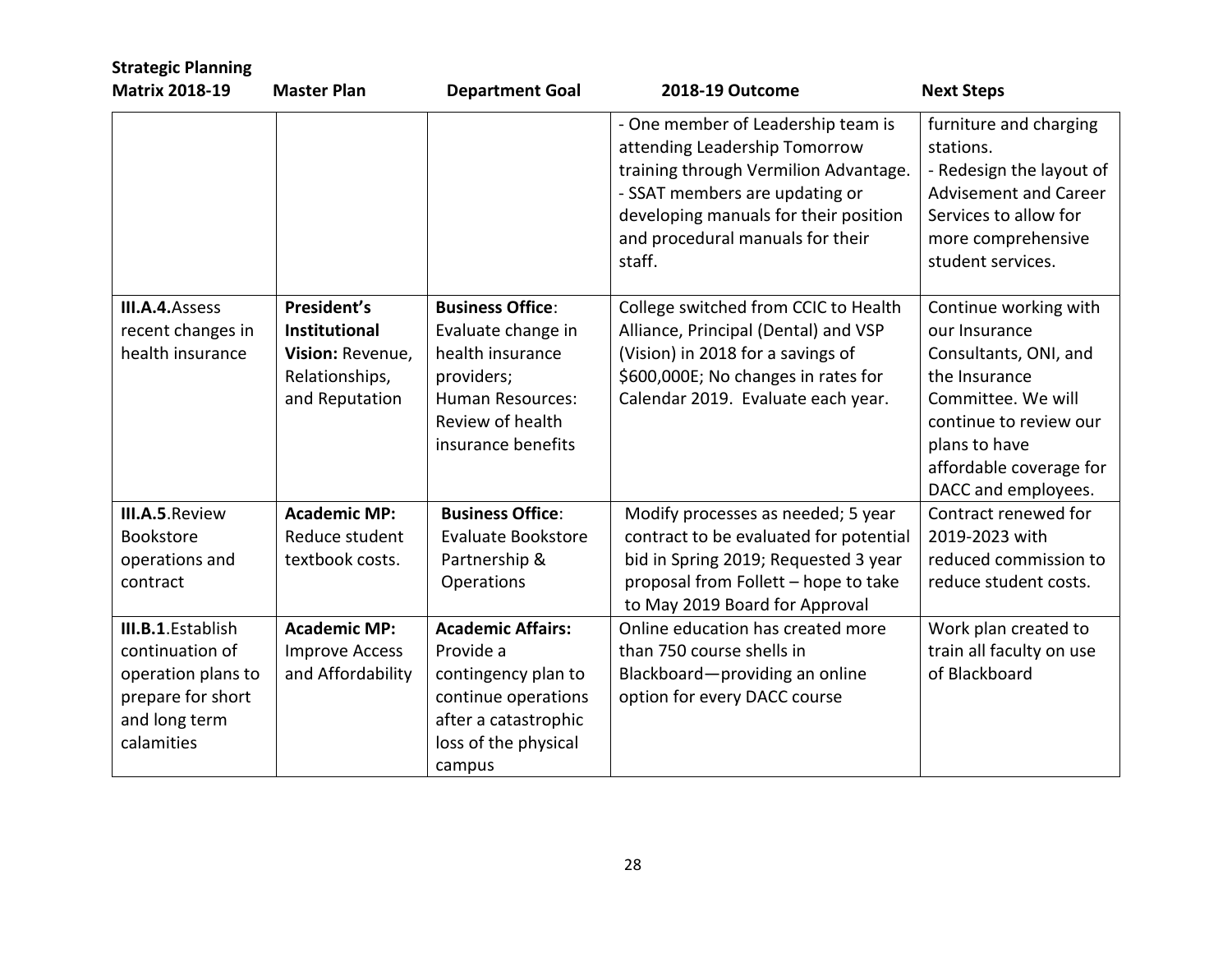| <b>Strategic Planning</b><br><b>Matrix 2018-19</b>                                              | <b>Master Plan</b>                                                | <b>Department Goal</b>                                                                                                 | 2018-19 Outcome                                                                                                                                                                                                      | <b>Next Steps</b>                                                      |
|-------------------------------------------------------------------------------------------------|-------------------------------------------------------------------|------------------------------------------------------------------------------------------------------------------------|----------------------------------------------------------------------------------------------------------------------------------------------------------------------------------------------------------------------|------------------------------------------------------------------------|
| III.B.2.Implement<br>upgrades to<br>campus buildings<br>on the Facilities<br>Master Plan        | <b>Facilities Master</b><br>Plan, 2016-22                         | <b>Building Services:</b><br>Provide a clean<br>environment for<br>students and staff                                  | Building cleanliness has been<br>addressed as needed per area<br>requests and inspections made by<br>Supervisor and Director. Filled vacant<br>BSA positions in Vermilion Hall and<br>Child Care                     | Assess the<br>improvements brought<br>by new personnel                 |
| III.B.2.Implement<br>upgrades to<br>campus buildings<br>on the Facilities<br>Master Plan        | <b>Facilities Master</b><br>Plan, 2016-22                         | <b>Maintenance &amp;</b><br><b>Grounds: Maintain</b><br>the physical<br>properties of the<br>buildings and<br>grounds. | Made repairs and renovations to<br>buildings and grounds, and responded<br>to work orders in a timely manner.<br>Purchased new platform lift and snow<br>plow for one-ton truck                                      | Need to purchase new<br>floor scrubber                                 |
| III.B.2.Implement<br>upgrades to<br>campus buildings<br>on the Facilities<br><b>Master Plan</b> | <b>Facilities Master</b><br>Plan, 2016-22                         | <b>Maintenance &amp;</b><br>Grounds: Achieve a<br>state-of-good-repair<br>for all DACC Campus<br>facilities.           | <b>Upgraded Energy Management</b><br>Controls for HVAC in Vermilion Hall,<br>Prairie Hall, & Cannon Hall; completed<br>painting of trim on all campus<br>buildings; resurfaced four Danville<br>Campus parking lots. | Need to replace the<br>roof of the Child<br><b>Development Center</b>  |
| III.B.2.Implement<br>upgrades to<br>campus buildings<br>on the Facilities<br>Master Plan        | <b>Facilities Master</b><br>Plan, 2016-22                         | <b>Maintenance &amp;</b><br>Grounds: Achieve a<br>state-of-good-repair<br>for all DACC Campus<br>facilities.           | Developed specifications to achieve<br>beneficial use of Dr. Alice Marie<br>Jacobs Hall.                                                                                                                             | Awaiting funding in<br>advance of a donor's \$2<br>million bequest.    |
| <b>III.B.3.</b> Evaluate the<br><b>Community Ed</b><br>mall location                            | <b>Academic MP:</b><br><b>Improve Access</b><br>and Affordability | <b>Community</b><br><b>Education: Provide</b><br>access for adult,<br>noncredit students                               | Renewed lease with the mall based on<br>having more than 70 percent of<br>enrollment in Community Education<br>generated via walk-ins at Mall<br>location                                                            | Will seek continued<br>presence at the Mall.                           |
| <b>III.B.4.</b> Evaluate the<br>condition of the                                                | <b>Facilities Master</b><br>Plan, 2016-22                         | Administrative<br><b>Services: Assess</b><br>current status of                                                         | Began working with Illinois Capital<br>Development Board on architecture                                                                                                                                             | Will hope to go to bid<br>on fabrication of<br>HVAC's and installation |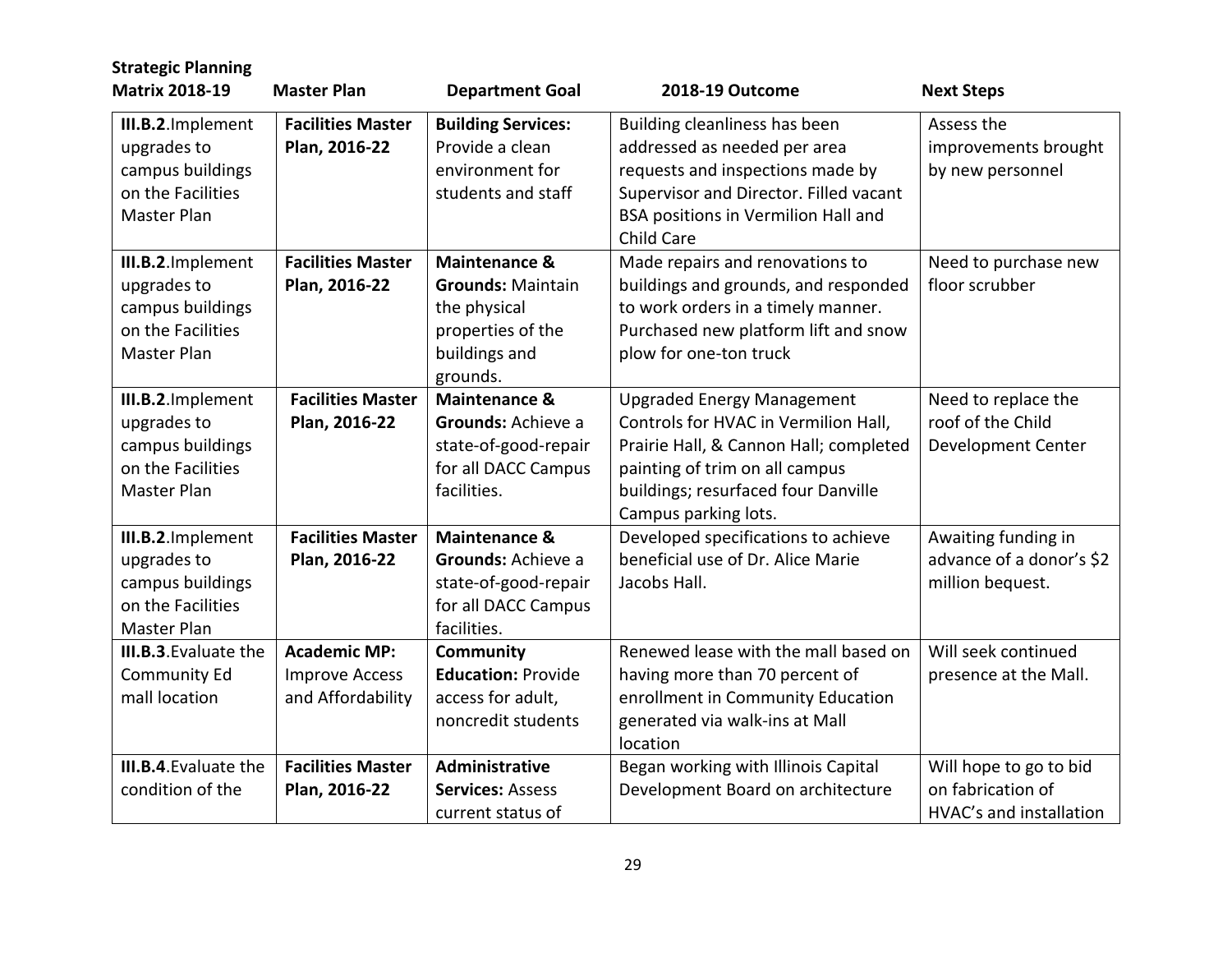| <b>Strategic Planning</b>                                                                                |                                                                                                                                                         |                                                                                                                         |                                                                                                                                                                                                                                                                                                                                                                |                                                                                                                                |
|----------------------------------------------------------------------------------------------------------|---------------------------------------------------------------------------------------------------------------------------------------------------------|-------------------------------------------------------------------------------------------------------------------------|----------------------------------------------------------------------------------------------------------------------------------------------------------------------------------------------------------------------------------------------------------------------------------------------------------------------------------------------------------------|--------------------------------------------------------------------------------------------------------------------------------|
| <b>Matrix 2018-19</b>                                                                                    | <b>Master Plan</b>                                                                                                                                      | <b>Department Goal</b>                                                                                                  | 2018-19 Outcome                                                                                                                                                                                                                                                                                                                                                | <b>Next Steps</b>                                                                                                              |
| college's athletic<br>facilities                                                                         |                                                                                                                                                         | athletic facilities and<br>recommend<br>improvements.                                                                   | and electrical for installation of HVAC<br>in the Mary Miller Gym.                                                                                                                                                                                                                                                                                             | by late summer for May<br>2020 completion.                                                                                     |
| <b>III.B.4.</b> Evaluate the<br>condition of the<br>college's athletic<br>facilities                     | <b>Facilities Master</b><br>Plan, 2016-22                                                                                                               | Administrative<br><b>Services: Assess</b><br>current status of<br>athletic facilities and<br>recommend<br>improvements. | Developed plans and specifications for<br>softball field on Danville Campus.<br>Total cost of a new on-campus facility<br>that meets NJCAA regulations is<br>\$450,000                                                                                                                                                                                         | Have developed a less<br>costly alternative with a<br>proposal for the field<br>only-including sod,<br>drainage, dirt infield. |
| <b>III.B.5.</b> Establish<br>systems and<br>spaces that meet<br>the needs of<br>transgender<br>students. | <b>Student Services</b><br><b>MP:</b> Maximize<br>resource and<br>improve Student<br>Services'<br>infrastructures to<br>meet<br>stakeholders'<br>needs. | <b>Student Services:</b><br>Establish systems and<br>spaces that meet the<br>needs of transgender<br>students.          | - With the assistance of Mike<br>Cunningham and Maintenance staff,<br>established several gender neutral<br>restrooms were designated in the<br>following buildings: Lincoln Hall<br>(lower level), Clock Tower Library,<br><b>Technology Center (northeast</b><br>corner), and the Mary Miller Center<br>(near Athletic Director's office on first<br>floor). | - None planned at this<br>time.                                                                                                |
| III.B.5. Establish<br>systems and<br>spaces that meet<br>the needs of<br>transgender<br>students         | <b>Facilities Master</b><br>Plan, 2016-22                                                                                                               | Administrative<br>Services: Provide<br>lavatories to<br>accommodate<br>transgender<br>students.                         | In FY 2019, all seven campus buildings<br>with student access were afforded<br>gender-neutral lavatories and signage.                                                                                                                                                                                                                                          | All restrooms comply<br>with requests by<br>transgender students                                                               |
| III.B.6.Explore<br>teaching options in<br>the southern part<br>of the district                           | <b>Student Services</b><br>MP: Increase<br>Enrollment                                                                                                   | <b>Student Services:</b><br>Attract adult learners<br>in underserved                                                    | With support from Georgetown-Ridge<br>Farm superintendent, DACC will begin<br>offering a full schedule of evening                                                                                                                                                                                                                                              | Market program to<br>both adult learners and<br>traditional-age dual-<br>credit students.                                      |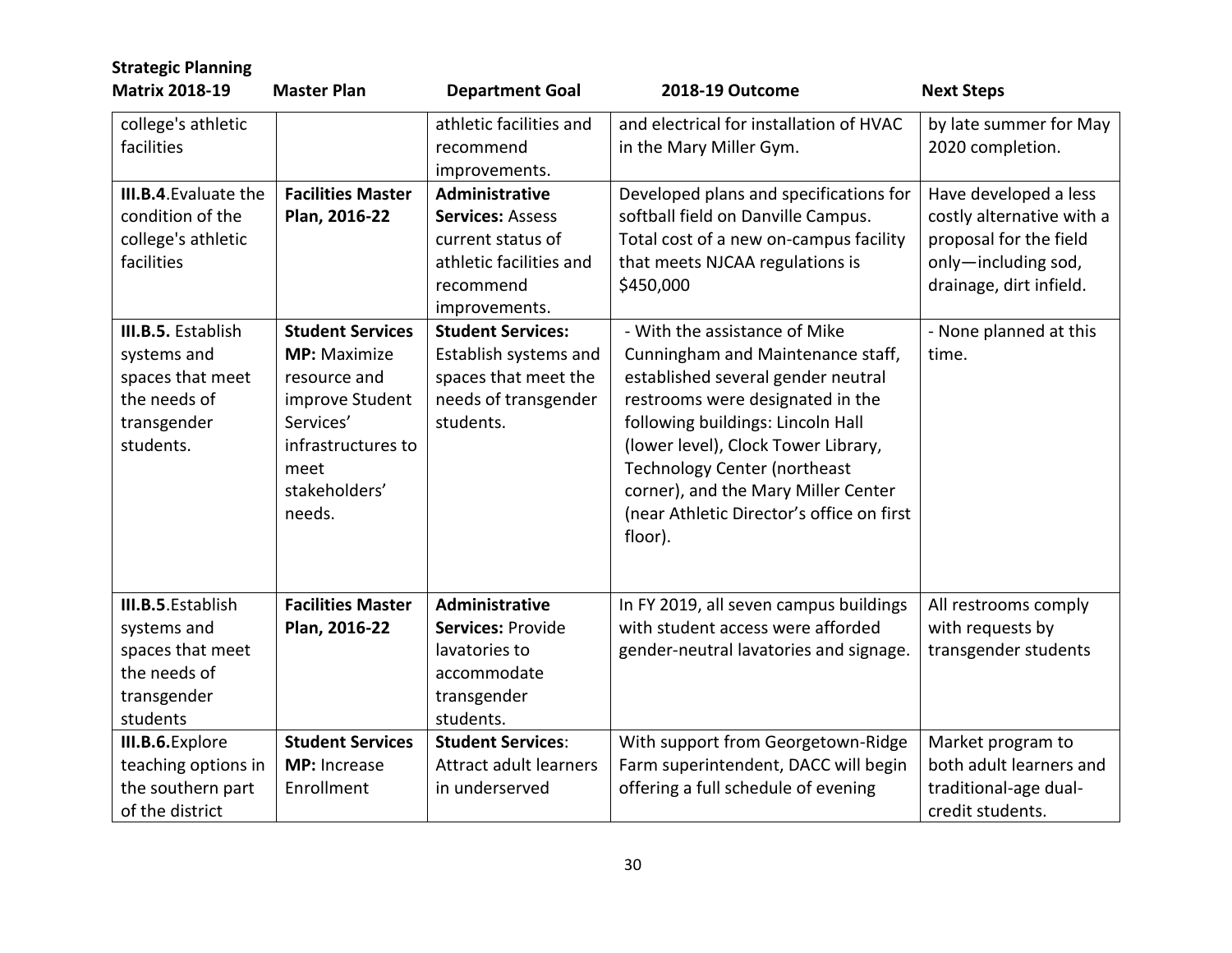| <b>Strategic Planning</b> |                        |                             |                                            |                            |
|---------------------------|------------------------|-----------------------------|--------------------------------------------|----------------------------|
| <b>Matrix 2018-19</b>     | <b>Master Plan</b>     | <b>Department Goal</b>      | 2018-19 Outcome                            | <b>Next Steps</b>          |
|                           |                        | southern part of            | credit classes and high-school             |                            |
|                           |                        | district.                   | preparation in Fall 2019                   |                            |
| III.C.1. Investigate      | <b>Academic MP:</b>    | <b>College Relations:</b>   | During FY 2019-20, a College-wide          | Implementation of          |
| web site redesign         | <b>Improve Access</b>  | Assess vendor for           | committee will review development          | redesign to commence       |
|                           | and Affordability      | new Web site                | of a new Web site. Institutional           | in July 2019.              |
|                           |                        |                             | <b>Visioning &amp; Community Relations</b> |                            |
|                           |                        |                             | team will develop RFP with response        |                            |
|                           |                        |                             | deadline of June 2019.                     |                            |
| III.C.2. Implement        | <b>Marketing Plan,</b> | <b>College Relations:</b>   | Collaboration among video and              | In FY 2020, Executive      |
| improvements to           | 2018-22                | Integrate marketing         | website services with partnering of        | Assistant to the           |
| the television            |                        | with video                  | Recruitment, College Relations, and        | President oversees         |
| production studio         |                        | production.                 | <b>Community Relations. Community</b>      | <b>Community Education</b> |
| and educational           |                        |                             | Relations Director Laura Hensgen           | and video production in    |
| technology                |                        |                             | adds video production to her               | order to coordinate        |
|                           |                        |                             | responsibilities and coordinates work      | activities with College    |
|                           |                        |                             | with College Relations via the Office      | <b>Relations and</b>       |
|                           |                        |                             | of the Executive Assistant. Through        | Recruitment.               |
|                           |                        |                             | this alliance, the College implemented     |                            |
|                           |                        |                             | video into the college's social media      |                            |
|                           |                        |                             | accounts. Started weekly Facebook          |                            |
|                           |                        |                             | Live videos highlighting various           |                            |
|                           |                        |                             | programs and offerings on campus.          |                            |
|                           |                        |                             | Film/edit/create promotional videos        |                            |
|                           |                        |                             | created to promote the college.            |                            |
|                           |                        |                             | Utilized students in video production      |                            |
|                           |                        |                             | class to assist in projects giving them    |                            |
|                           |                        |                             | real-world experience.                     |                            |
| III.C.2.Implement         | Information            | <b>Instructional Media:</b> | Staff trained on Adobe Premier             | <b>Reviewing Equipment</b> |
| improvements to           | <b>Technology</b>      | support upgrade to          | software needed to ensure continued        | and communications         |
| the television            | <b>Strategic Plan,</b> | video production.           | effective use of video editing             | optics.                    |
| production studio         | 2018-2024              |                             | equipment.                                 |                            |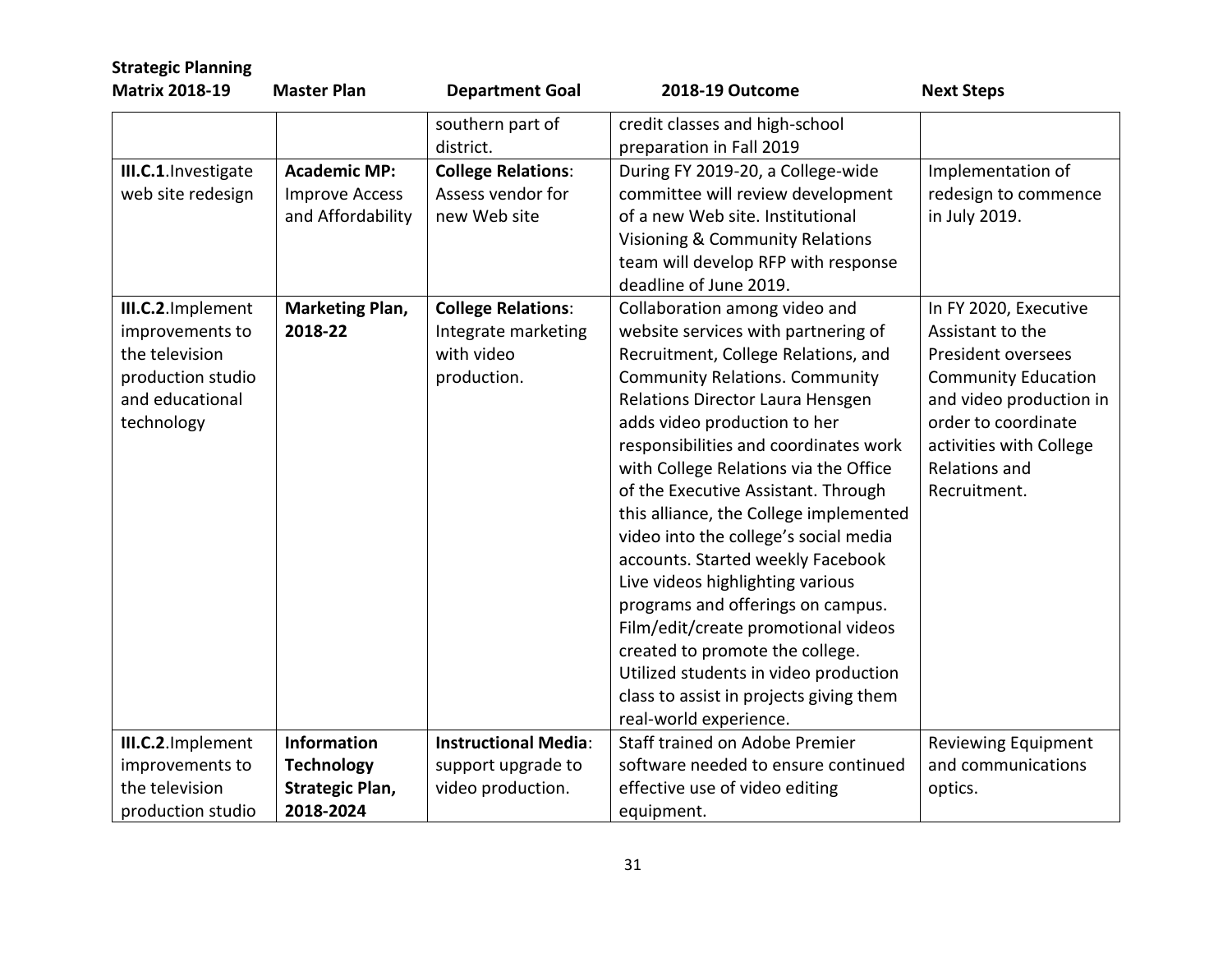| <b>Strategic Planning</b><br><b>Matrix 2018-19</b>                                                            | <b>Master Plan</b>                                                             | <b>Department Goal</b>                                                                                                                                            | 2018-19 Outcome                                                                                                                                                                                                                                                                     | <b>Next Steps</b>                                                                                               |
|---------------------------------------------------------------------------------------------------------------|--------------------------------------------------------------------------------|-------------------------------------------------------------------------------------------------------------------------------------------------------------------|-------------------------------------------------------------------------------------------------------------------------------------------------------------------------------------------------------------------------------------------------------------------------------------|-----------------------------------------------------------------------------------------------------------------|
| and educational<br>technology                                                                                 |                                                                                |                                                                                                                                                                   |                                                                                                                                                                                                                                                                                     |                                                                                                                 |
| III.C.2.Implement<br>improvements to<br>the television<br>production studio<br>and educational<br>technology  | <b>Information</b><br><b>Technology</b><br><b>Strategic Plan,</b><br>2018-2024 | <b>Instructional Media:</b><br>Improve instructional<br>media.                                                                                                    | 2018-19 projects completed:<br>Installation of updated equipment in<br>Lincoln Hall 218 and Lincoln Hall 219;<br>Installed new smartboard in TC-135;<br>Installed Matte White board in LH-<br>106; Installed changes to VH 306<br>Podium to accommodate work station<br>and Monitor | Per the ITSP 2024,<br>continue upgrades to<br>projectors and<br>smartboards that are<br>due for replacement.    |
| III.C.2. Implement<br>improvements to<br>the television<br>production studio<br>and educational<br>technology | <b>Information</b><br><b>Technology</b><br><b>Strategic Plan,</b><br>2018-2024 | <b>Instructional Media:</b><br><b>Bremer Center for</b><br>performing arts                                                                                        | Upgraded Bremer Center Sound<br>System after hiring an acoustics<br>engineer, making infrastructure<br>changes, and then installing a new<br>sound system with a control center                                                                                                     | Per the ITSP 2024,<br>upgrade lighting system<br>will begin with hiring a<br>lighting consultant.               |
| III.C.3. Implement<br>active directory                                                                        | <b>Academic MP:</b><br><b>Improve Access</b><br>and Affordability              | <b>Business Office:</b><br>Research new<br>Colleague<br>functionality as it<br>becomes available for<br>consideration of<br>implementation (e.g.<br>Self Service) | Communication with Ellucian<br>addressed self-service, potential HR<br>modules, and migration of Instant<br>Enrollment to Elevate.                                                                                                                                                  | Investigate feasibility<br>and provide a timetable<br>for possible<br>implementation of on-<br>line application |
| III.C.3. Implement<br>active directory                                                                        | <b>Information</b><br><b>Technology</b><br><b>Strategic Plan,</b><br>2018-2024 | <b>Business Office:</b><br>Research feasibility of<br>implement<br><b>Assignment Contract</b><br>in Colleague                                                     | <b>Implementing Assignment Contract</b><br>would eliminate the need for the<br>Faculty Payment Access Database for<br>Overload, Stipends, PT Faculty, etc.<br>and would streamline all processing to<br>Colleague                                                                   | <b>Investigate Consulting</b><br>Services for<br>implementation and<br>training                                 |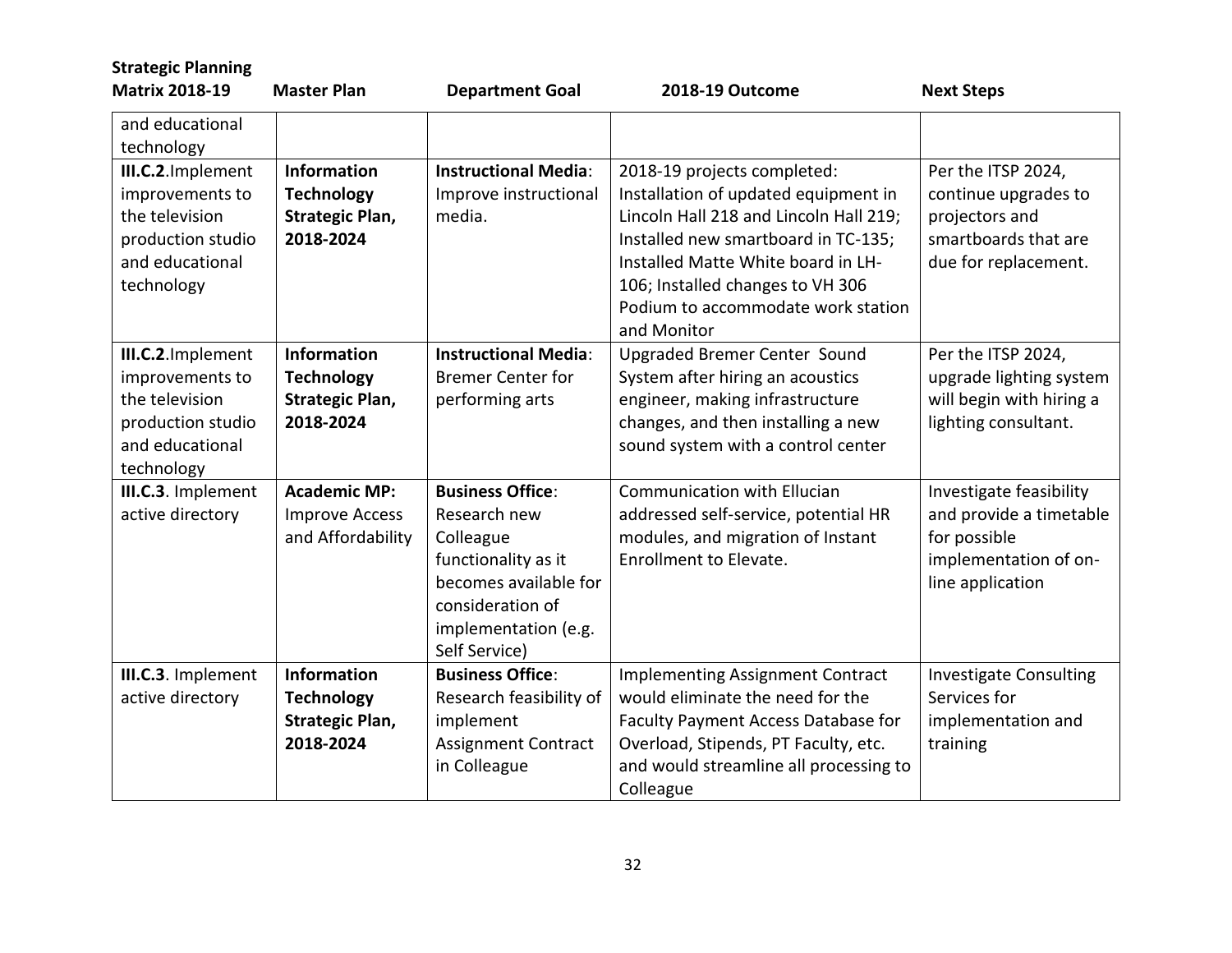| <b>Strategic Planning</b><br><b>Matrix 2018-19</b>                                    | <b>Master Plan</b>                                                             |                                                                                                                                                                                                                                                                | 2018-19 Outcome                                                                                                                                                                                                                                                                  |                                                                                                            |
|---------------------------------------------------------------------------------------|--------------------------------------------------------------------------------|----------------------------------------------------------------------------------------------------------------------------------------------------------------------------------------------------------------------------------------------------------------|----------------------------------------------------------------------------------------------------------------------------------------------------------------------------------------------------------------------------------------------------------------------------------|------------------------------------------------------------------------------------------------------------|
|                                                                                       |                                                                                | <b>Department Goal</b>                                                                                                                                                                                                                                         |                                                                                                                                                                                                                                                                                  | <b>Next Steps</b>                                                                                          |
| III.C.4. Explore an<br>employee intranet                                              | <b>Information</b><br><b>Technology</b><br><b>Strategic Plan,</b><br>2018-2024 | <b>Human Resources:</b><br>Provide secure access<br>to information for<br>employees                                                                                                                                                                            | With the coming of the mobile app,<br>the Technology Committee and<br>Human Resources have decided that<br>an Intranet is not required. Use of<br>Google Docs for sharing information<br>will suffice until the Mobile app is<br>adopted.                                        | Mobile app is<br>scheduled for<br>implementation in Fall<br>2019                                           |
| <b>III.C.5 Investigate</b><br>automated<br>document imaging<br>sharing and<br>routing | <b>Information</b><br><b>Technology</b><br><b>Strategic Plan,</b><br>2018-2024 | <b>Business Office:</b><br>Research options for<br><b>Electronic Document</b><br>Workflow                                                                                                                                                                      | Discovered a need for Request for<br>Pay, Leave Requests, Time sheets and<br>any other paper forms to be<br>transmitted electronically for<br>approvals (outside of Colleague)                                                                                                   | Investigate use and<br>timeframe for<br>implementing<br>Sharepoint.                                        |
| <b>III.C.5</b> Investigate<br>automated<br>document imaging<br>sharing and<br>routing | <b>Information</b><br><b>Technology</b><br><b>Strategic Plan,</b><br>2018-2024 | <b>Financial Aid:</b><br>Investigate scanning<br>software that can<br>integrate with<br>Colleague for FA<br>department to utilize<br>online file sharing<br>and system backup.<br><b>Student Services</b><br>departments on<br>campus and other<br>departments | Admission/Records exploring scanning<br>systems to work with current MIS<br>product and will inform the rest of<br>Student Services as to what they find.<br>The thought is to have a scanning<br>system all departments can utilize in a<br>cost effective and efficient manner | Will be determined by<br>the Student Services<br>team.                                                     |
| III.C.6.Review<br>current test<br>center security<br>and monitoring                   | <b>Facilities Master</b><br>Plan, 2016-22                                      | <b>Security: Prepare</b><br>College for<br>Emergency Response.                                                                                                                                                                                                 | Held monthly "table-top drills" for<br>faculty and staff throughout FY 2018-<br>19, with Danville Police attending six<br>times.                                                                                                                                                 | Coordinate drills with<br>police to increase<br>College-wide<br>participation and police<br>participation. |
| <b>III.C.6.Review</b><br>current test                                                 | <b>Facilities Master</b><br>Plan, 2016-22                                      | <b>Security: Prepare</b><br>campus to ensure a                                                                                                                                                                                                                 | Hired Danville Police to provide an<br>armed, on-campus officer during high                                                                                                                                                                                                      | Provide a refresher in<br>ALICE training for                                                               |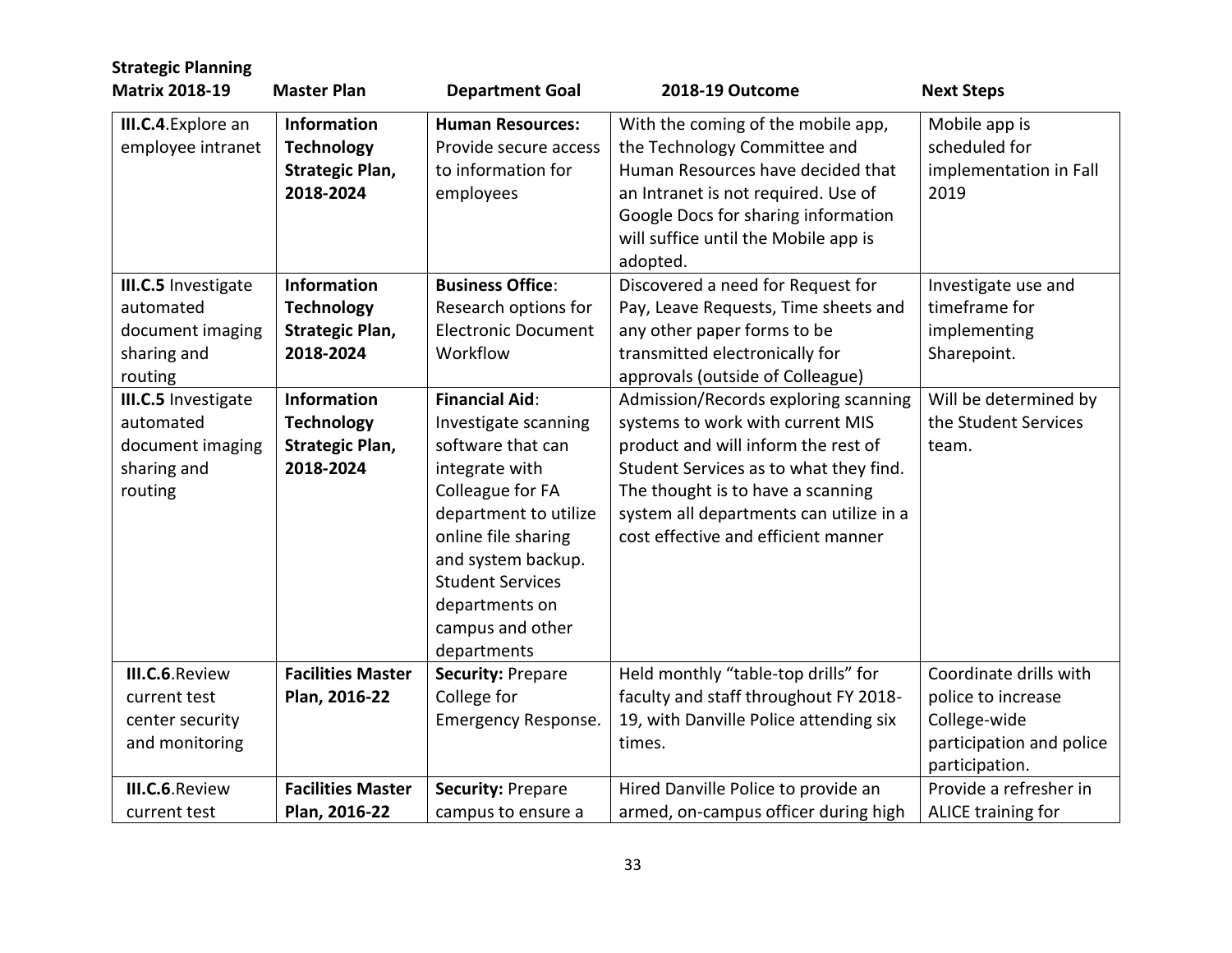| <b>Strategic Planning</b>                                                                                             |                                                                                    |                                                                                                                                                     |                                                                                                                                                                                                    |                                                                                                                                                           |
|-----------------------------------------------------------------------------------------------------------------------|------------------------------------------------------------------------------------|-----------------------------------------------------------------------------------------------------------------------------------------------------|----------------------------------------------------------------------------------------------------------------------------------------------------------------------------------------------------|-----------------------------------------------------------------------------------------------------------------------------------------------------------|
| <b>Matrix 2018-19</b>                                                                                                 | <b>Master Plan</b>                                                                 | <b>Department Goal</b>                                                                                                                              | 2018-19 Outcome                                                                                                                                                                                    | <b>Next Steps</b>                                                                                                                                         |
| center security<br>and monitoring                                                                                     |                                                                                    | swift response to an<br>active-shooter<br>situation                                                                                                 | volume times throughout the week;<br>coordinating patrol with DACC<br>Security.                                                                                                                    | faculty and staff-<br>which last occurred in<br>2016 and was led by<br>Commander Yates.                                                                   |
| III.C.6. Review<br>current test<br>center security<br>and monitoring                                                  | <b>Facilities Master</b><br>Plan, 2016-22                                          | Security: Respond to<br>student complaints<br>about feeling isolated<br>at night in parking<br>lots.                                                | Responding to a complaint forwarded<br>during HLC visiting team meetings by<br>investigating student parking-lot use<br>after dark and deploying additional<br>security contractor to lots in use. | For fall 2019, academic<br>departments looking to<br>consolidate building<br>use after 8 p.m. to<br>ensure more efficient<br>use of deployed<br>security. |
| III.C.7. Begin the<br>investigation into<br>other learning<br>management<br>systems for<br>possible<br>implementation | <b>Academic MP:</b><br>Revise<br>curriculum<br>to Ensure<br>teaching<br>excellence | Institutional<br><b>Effectiveness:</b><br>Explore changes to<br>the web presentation<br>of student programs<br>of study                             | Program of study web page has been<br>changed making it more user friendly                                                                                                                         | Will solicit student<br>feedback on the revised<br>web page.                                                                                              |
| III.C.7. Begin the<br>investigation into<br>other learning<br>management<br>systems for<br>possible<br>implementation | <b>Information</b><br><b>Technology</b><br><b>Strategic Plan</b><br>2018-2024      | <b>Online Learning &amp;</b><br>Services: Online<br>Learning Advisory<br>Committee begins<br>investigation of<br>learning<br>management<br>systems. | Investigation will take place during FY<br>2020. The outcome will be to explore<br>other LMS solutions and to decide if<br>DACC will continue to license the<br>current LMS (Blackboard).          | Investigate and<br>evaluate other LMS<br>solutions.                                                                                                       |
| <b>III.D.1.Provide</b><br>additional "closing<br>the loop"<br>examples of<br>assessment                               | <b>Academic MP:</b><br>Revise<br>curriculum                                        | <b>Academic Affairs:</b><br>Ensure that all<br>program reviews<br>include assessment<br>data with specificity                                       | Provided two improvement plans<br>updates for each of the five requested<br>program review reports documented<br>during the last two years.                                                        | Will use data from<br>assessment reviews.<br>Bu summer 2019,<br>program reviews will be<br>completed by deans.                                            |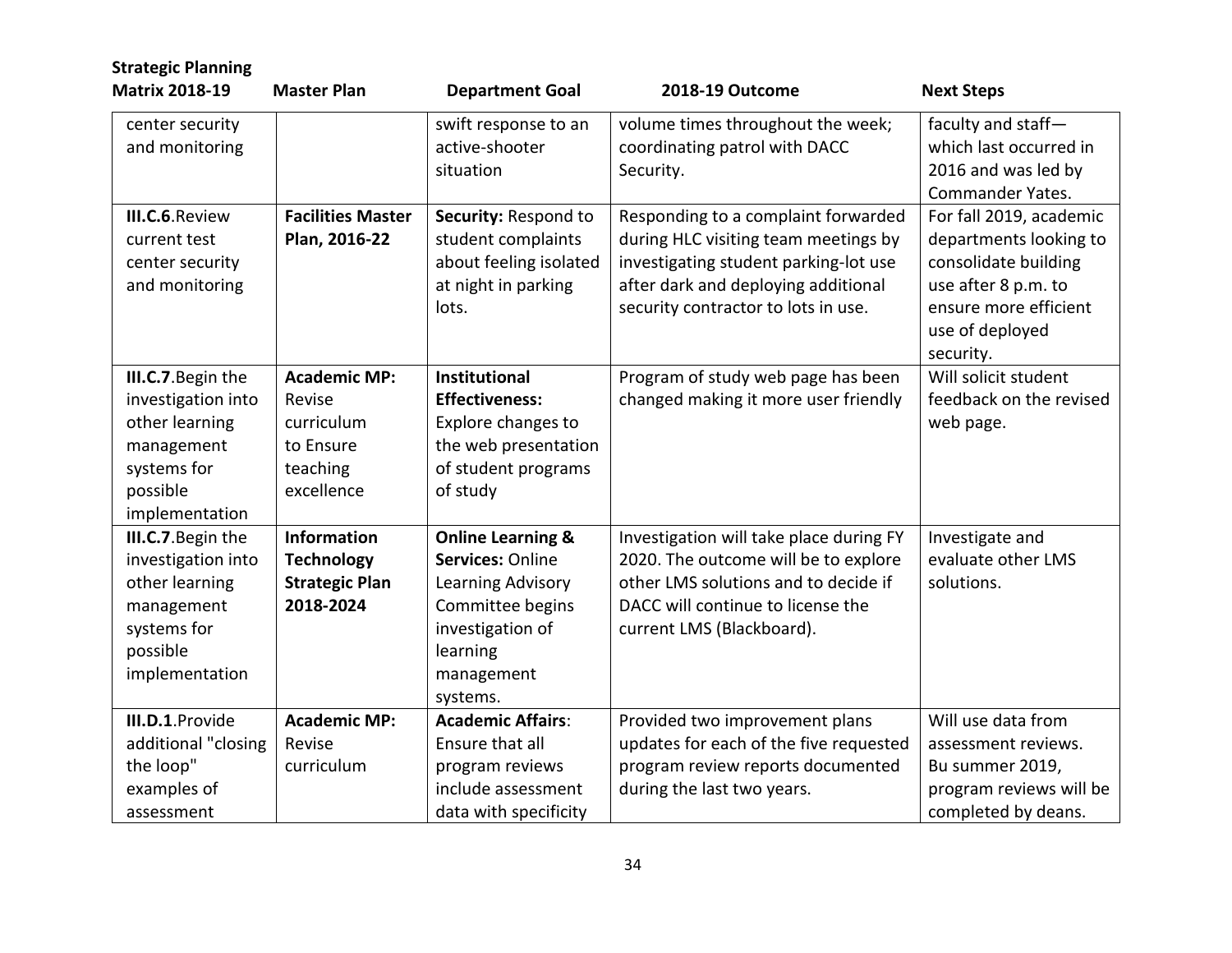| <b>Strategic Planning</b><br><b>Matrix 2018-19</b> | <b>Master Plan</b>      | <b>Department Goal</b>                | 2018-19 Outcome                       | <b>Next Steps</b>        |
|----------------------------------------------------|-------------------------|---------------------------------------|---------------------------------------|--------------------------|
|                                                    |                         | about how the                         |                                       |                          |
|                                                    | to Ensure               |                                       |                                       | Will have a two-year     |
|                                                    | teaching<br>excellence  | gathered assessment<br>information is |                                       | rubric for closing the   |
|                                                    |                         |                                       |                                       | loop.                    |
|                                                    |                         | reflected upon and                    |                                       |                          |
|                                                    |                         | analyzed within                       |                                       |                          |
|                                                    |                         | program reviews to                    |                                       |                          |
|                                                    |                         | document learning                     |                                       |                          |
|                                                    |                         | gains and/or                          |                                       |                          |
|                                                    |                         | maintenance that                      |                                       |                          |
|                                                    |                         | affect program                        |                                       |                          |
|                                                    |                         | quality                               |                                       |                          |
| III.D.2. Increase                                  | President's             | <b>Academic Affairs:</b>              | In 2019, Print Shop screened all      | Future in-service will   |
| campus                                             | <b>Institutional</b>    | Increase College-wide                 | requests for reproduction based on    | reinforce the copyright  |
| knowledge of                                       | Vision: Revenue,        | awareness of                          | copyright law and provided copies of  | laws.                    |
| plagiarism &                                       | Relationships,          | copyright laws                        | federal Circular 21 when reproduction |                          |
| copyright policies                                 | and Reputation          |                                       | was refused                           |                          |
| III.D.3. Develop the                               | <b>Student Services</b> | <b>Student Services:</b>              | -Worked with various HLC leadership   | - On the Complaint Log,  |
| assurance                                          | <b>MP:</b> Maximize     | <b>Audit DACC practices</b>           | team and subcommittees to identify    | be more descriptive in   |
| argument for HLC                                   | resource and            | against Department                    | plan and identify areas in need of    | describing the outcome   |
|                                                    | improve Student         | of Ed, State, and                     | more data, lacking requirements,      | of individual complaints |
|                                                    | Services'               | Federal compliance                    | without full transparency, and/or     | (per HLC reviewer).      |
|                                                    | infrastructures to      | mandates. Update                      | lacking general                       | - Assessment of co-      |
|                                                    | meet                    | and implement                         | communication/understanding by        | curricular activities.   |
|                                                    | stakeholders'           | changes as necessary                  | faculty and staff.                    |                          |
|                                                    | needs.                  | in preparation of HLC                 | -Documented and updated various       |                          |
|                                                    |                         | Compliance                            | policies and procedures as needed to  |                          |
|                                                    |                         | submission.                           | meet compliance requirements, HLC     |                          |
|                                                    |                         |                                       | standards, and for increased          |                          |
|                                                    |                         |                                       | transparency. Policies updated        |                          |
|                                                    |                         |                                       | include Transfer Credit procedures &  |                          |
|                                                    |                         |                                       | communications, complaint system      |                          |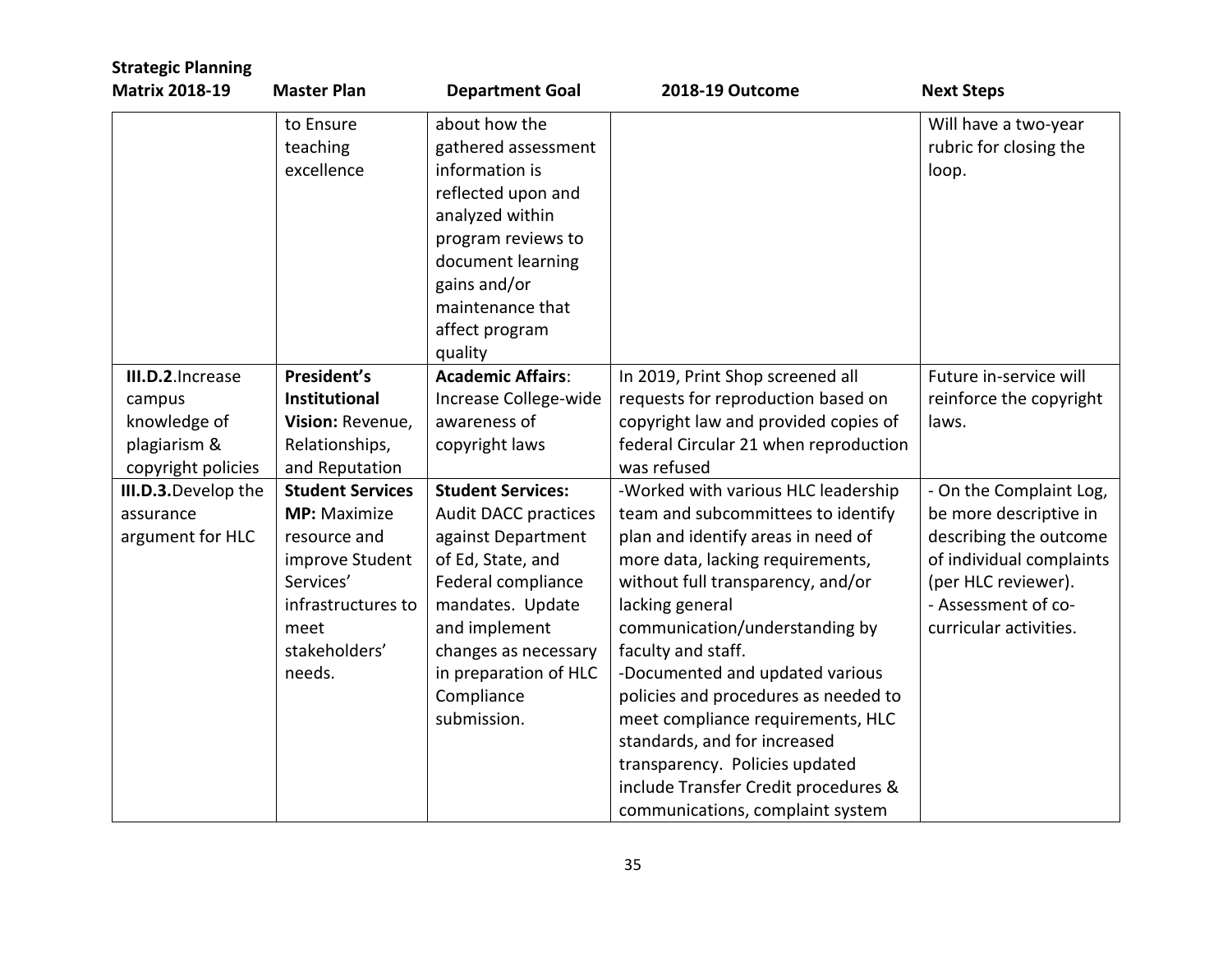| <b>Strategic Planning</b><br><b>Matrix 2018-19</b>   | <b>Master Plan</b>                                                                                                                                      | <b>Department Goal</b>                                                                                                         | 2018-19 Outcome                                                                                                                                                                                                                                                                                                                                                                                                                                                                                                                                                           | <b>Next Steps</b>                                                                                                                                          |
|------------------------------------------------------|---------------------------------------------------------------------------------------------------------------------------------------------------------|--------------------------------------------------------------------------------------------------------------------------------|---------------------------------------------------------------------------------------------------------------------------------------------------------------------------------------------------------------------------------------------------------------------------------------------------------------------------------------------------------------------------------------------------------------------------------------------------------------------------------------------------------------------------------------------------------------------------|------------------------------------------------------------------------------------------------------------------------------------------------------------|
|                                                      |                                                                                                                                                         |                                                                                                                                | and assessment, program of study<br>information, and co-curricular<br>definition<br>-Completed HLC Compliance audit and<br>report.<br>-Defined co-curricular and extra-<br>curricular activities at DACC.<br>Definitions reviewed again after HLC<br>visit and 2019 HLC Conference. With<br>new definition, co-curricular<br>assessment data is being pulled and<br>reviewed. An assessment plan will be<br>put in place for future co-curricular<br>assessment.<br>-- Transparency improved with<br>additions to DACC website, student<br>handbook, and college catalog. |                                                                                                                                                            |
| III.D.3.Develop<br>the assurance<br>argument for HLC | <b>Student Services</b><br><b>MP:</b> Maximize<br>resource and<br>improve Student<br>Services'<br>infrastructures to<br>meet<br>stakeholders'<br>needs. | <b>Institutional</b><br><b>Effectiveness: Create</b><br>and review<br>measurement tools<br>for General Education<br>assessment | Assess student satisfaction, student<br>engagement, and general education,<br>program- and department-level<br>assessment on an on-going basis                                                                                                                                                                                                                                                                                                                                                                                                                            | All 4 rubrics have been<br>created and used once.<br><b>HLC</b> recommendations<br>include writing about<br>how results were used<br>to make improvements. |
| III.E.1.Develop<br>succession plans                  | President's<br><b>Institutional</b><br>Vision: Revenue,                                                                                                 | Administrative<br>Services: Develop<br>succession plan for<br>retiring vice president                                          | <b>Succession Planning for Mike</b><br>Cunningham: Separate Purchasing<br>and Insurance responsibilities from<br>current job description                                                                                                                                                                                                                                                                                                                                                                                                                                  | Develop facilities<br>manager for<br>maintenance/building<br>services/construction;                                                                        |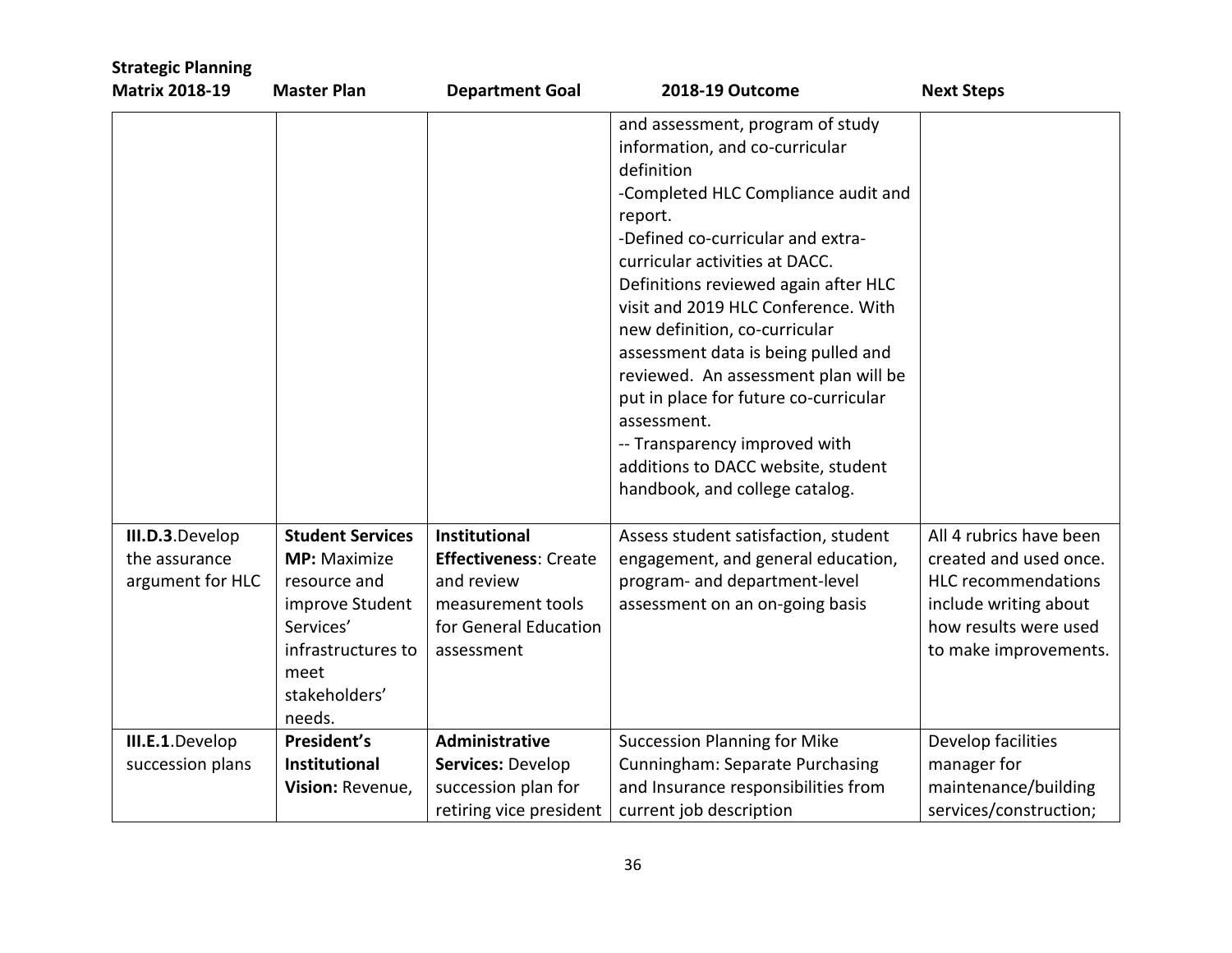| <b>Strategic Planning</b><br><b>Matrix 2018-19</b> | <b>Master Plan</b>      | <b>Department Goal</b>     | 2018-19 Outcome                          | <b>Next Steps</b>        |
|----------------------------------------------------|-------------------------|----------------------------|------------------------------------------|--------------------------|
|                                                    |                         |                            |                                          |                          |
|                                                    | Relationships,          | of administrative          |                                          | transfer purchasing to   |
|                                                    | and Reputation          | services                   |                                          | <b>Business Office.</b>  |
| III.E.1.Develop                                    | <b>Academic MP:</b>     | <b>Executive VP:</b>       | Developed a plan to split executive      | Need to develop plans    |
| succession plans                                   | Develop a               | Prepare a succession       | vice president into a vice president for | for other administrative |
|                                                    | succession plan         | plan for retirement of     | academic affairs and a vice president    | and academic             |
|                                                    | for replacing           | <b>Executive Vice</b>      | for student services.                    | departments, including   |
|                                                    | retiring Academic       | President                  |                                          | adult education,         |
|                                                    | Admin. And              |                            |                                          | corporate education,     |
|                                                    | Faculty                 |                            |                                          | community education,     |
|                                                    |                         |                            |                                          | computer network,        |
|                                                    |                         |                            |                                          | television broadcasting, |
|                                                    |                         |                            |                                          | and athletics.           |
| III.E.1.Develop                                    | <b>Academic MP:</b>     | Financial aid: Prepare     | Director explored training options and   | Need to develop a        |
| succession plans                                   | Develop a               | a succession plan for      | costs primarily in-state (with ILASFAA   | revised job description  |
|                                                    | succession plan         | retirement of the          | and ISAC) and Web based options as       | that more accurately     |
|                                                    | for replacing           | director of Financial      | well as National trainings through       | reflects all of the      |
|                                                    | retiring Academic       | Aid                        | professional and Federal                 | responsibilities         |
|                                                    | Admin. And              |                            | organizations (NASFAA, MASFAA and        | required of the          |
|                                                    | Faculty                 |                            | DoE).                                    | director.                |
| III.E.2.Scale up                                   | <b>Student Services</b> | <b>Counseling: Expand</b>  | -Advisors initiated Embedded             | Funding for pamphlets    |
| embedded                                           | MP: Increase            | embedded                   | Advisement with 2 - MATH 107             | & educational materials  |
| advisement                                         | student success         | advisement into 1-2        | sections.                                | for students.            |
|                                                    |                         | more gateway               | - Continuing to research embedded        |                          |
|                                                    |                         | courses. Research          | advisement strategies for online         |                          |
|                                                    |                         | online embedded            | course sections.                         |                          |
|                                                    |                         | advisement.                |                                          |                          |
| <b>III.E.3.Continue to</b>                         | President's             | <b>Business Office: To</b> | College began withholding Indiana        | Monitor use among 65     |
| recruit and retain                                 | <b>Institutional</b>    | encourage more             | state & local income taxes beginning     | employees who opted      |
| a diverse                                          | Vision: Revenue,        | underrepresented           | first payroll in January 2019            | in.                      |
| workforce                                          | Relationships,          | employees from             |                                          |                          |
|                                                    | and Reputation          | Indiana to apply to        |                                          |                          |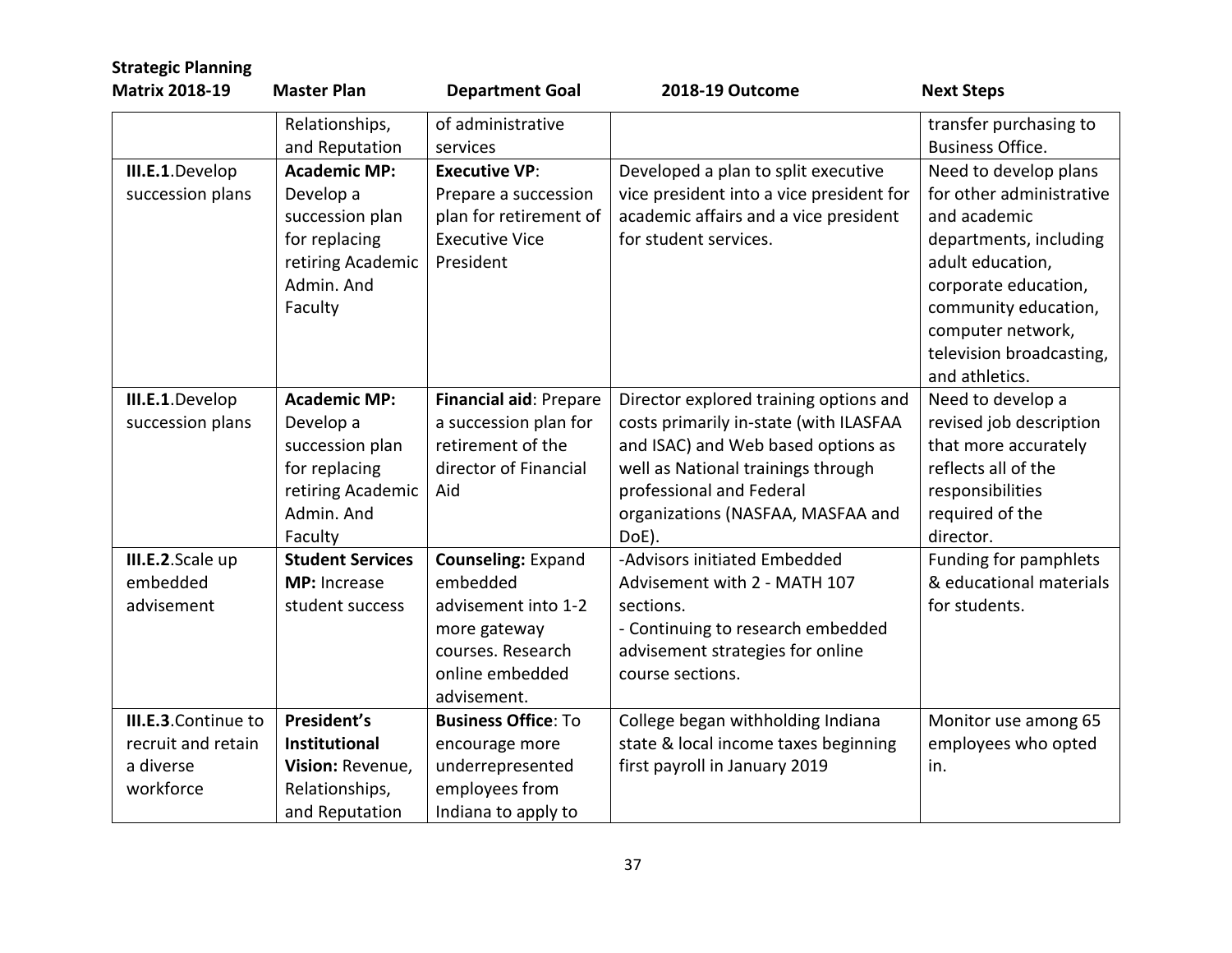| <b>Strategic Planning</b>                                                  |                                                                                             |                                                                                                                  |                                                                                                                                                                                                                                                                                                                                                                                                                                                                                                                                                           |                                                                                                                                   |
|----------------------------------------------------------------------------|---------------------------------------------------------------------------------------------|------------------------------------------------------------------------------------------------------------------|-----------------------------------------------------------------------------------------------------------------------------------------------------------------------------------------------------------------------------------------------------------------------------------------------------------------------------------------------------------------------------------------------------------------------------------------------------------------------------------------------------------------------------------------------------------|-----------------------------------------------------------------------------------------------------------------------------------|
| <b>Matrix 2018-19</b>                                                      | <b>Master Plan</b>                                                                          | <b>Department Goal</b>                                                                                           | <b>2018-19 Outcome</b>                                                                                                                                                                                                                                                                                                                                                                                                                                                                                                                                    | <b>Next Steps</b>                                                                                                                 |
|                                                                            |                                                                                             | DACC, the College<br>will investigate the<br>feasibility of<br>withholding for<br>Indiana State & Local<br>taxes |                                                                                                                                                                                                                                                                                                                                                                                                                                                                                                                                                           |                                                                                                                                   |
| <b>III.E.3.Continue to</b><br>recruit and retain<br>a diverse<br>workforce | President's<br><b>Institutional</b><br>Vision: Revenue,<br>Relationships,<br>and Reputation | <b>Human Resources:</b><br>Automate new hire<br>employee required<br>documentation                               | To increase ease of access for<br>employment, and encourage<br>increased applications from under-<br>represented groups, new hire<br>documents were transitioned to an<br>online program for most of the new<br>hire documents. This allows for a<br>reduction in paperwork and time for<br>the hiring administrator and the HR<br>office. Electronic processes are also a<br>learning opportunity for our students<br>as they prepare for future employers.<br>A few documents are required for an<br>actual signature, and these were not<br>automated. | Continue to review the<br>process and make<br>revisions as needed to<br>provide customer<br>service to students and<br>employees. |
| <b>III.E.3.Continue to</b>                                                 | President's                                                                                 | <b>Human Resources:</b>                                                                                          | This position joined the HR                                                                                                                                                                                                                                                                                                                                                                                                                                                                                                                               | The entire HR                                                                                                                     |
| recruit and retain                                                         | <b>Institutional</b>                                                                        | Transition the HR                                                                                                | Department in the Spring of 2018. She                                                                                                                                                                                                                                                                                                                                                                                                                                                                                                                     | department continues                                                                                                              |
| a diverse                                                                  | Vision: Revenue,                                                                            | office to add the                                                                                                | was instrumental in recruiting 28                                                                                                                                                                                                                                                                                                                                                                                                                                                                                                                         | to learn the various                                                                                                              |
| workforce                                                                  | Relationships,                                                                              | Coordinator of                                                                                                   | positions this year. She has a strong                                                                                                                                                                                                                                                                                                                                                                                                                                                                                                                     | areas of human                                                                                                                    |
|                                                                            | and Reputation                                                                              | Employment and<br>Professional                                                                                   | focus on making connections with                                                                                                                                                                                                                                                                                                                                                                                                                                                                                                                          | resources, specifically                                                                                                           |
|                                                                            |                                                                                             | Development who                                                                                                  | other employers and 4 year                                                                                                                                                                                                                                                                                                                                                                                                                                                                                                                                | ever changing policies,<br>procedures and laws,                                                                                   |
|                                                                            |                                                                                             | specializes in                                                                                                   | universities to promote employment<br>at DACC for specific needs. Adding                                                                                                                                                                                                                                                                                                                                                                                                                                                                                  | while adapting to the                                                                                                             |
|                                                                            |                                                                                             | recruiting faculty and                                                                                           | this position allows for additional                                                                                                                                                                                                                                                                                                                                                                                                                                                                                                                       | college needs.                                                                                                                    |
|                                                                            |                                                                                             | staff from                                                                                                       | projects such as employee                                                                                                                                                                                                                                                                                                                                                                                                                                                                                                                                 |                                                                                                                                   |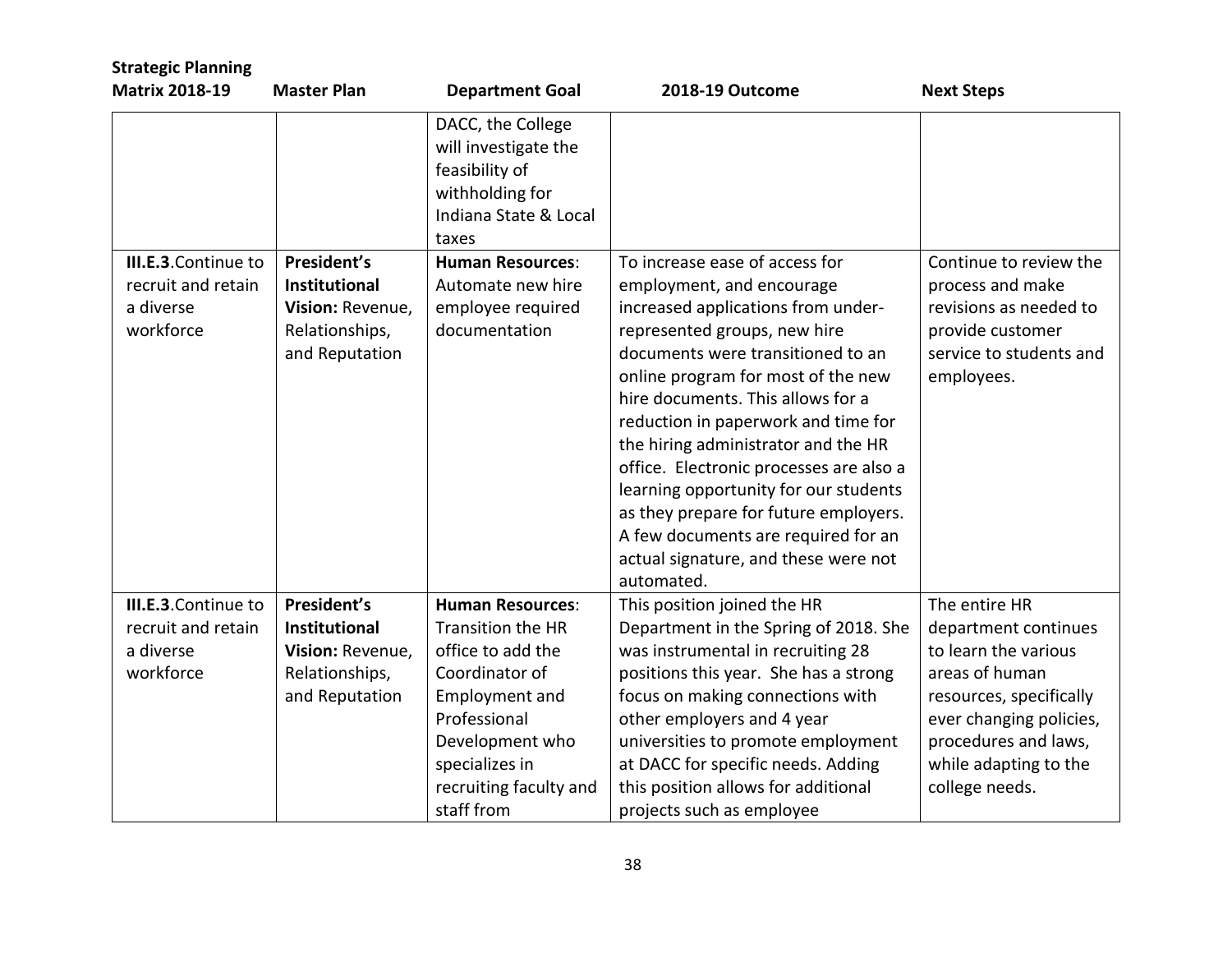| <b>Strategic Planning</b> |                         |                            |                                          |                         |
|---------------------------|-------------------------|----------------------------|------------------------------------------|-------------------------|
| <b>Matrix 2018-19</b>     | <b>Master Plan</b>      | <b>Department Goal</b>     | 2018-19 Outcome                          | <b>Next Steps</b>       |
|                           |                         | underrepresented           | development and promoting health         |                         |
|                           |                         | groups.                    | and wellness to our employees.           |                         |
| III.E.4. Explore the      | <b>Student Services</b> | <b>Student Services:</b>   | - Student Services Dean and Assistant    | - Ideas will be         |
| creation of student       | <b>MP:</b> Maximize     | Develop a Student          | Dean are reviewing Generalist            | presented to Student    |
| service generalist        | resource and            | Services division          | positions at other colleges and          | Services Administrative |
| position.                 | improve Student         | structure for optimal      | working on a plan to incorporate the     | Team (SSAT) for         |
|                           | Services'               | use of resources           | concept into the current Student         | feedback and additional |
|                           | infrastructures to      | (staff, space) to          | Services' structure and future vision.   | planning.               |
|                           | meet                    | support student            |                                          | - Final plan will be    |
|                           | stakeholders'           | success over the next      |                                          | presented with Student  |
|                           | needs.                  | 5-10 years.                |                                          | Services Master Plan    |
|                           |                         |                            |                                          | FY21-23 (planning       |
|                           |                         |                            |                                          | starts in Dec 2019)     |
| III.E.4. Explore the      | <b>Student Services</b> | <b>Human Resources:</b>    | This is an on-going process with Dave    | Continue to review this |
| creation of               | <b>MP:</b> Maximize     | Explore the creation       | Kietzmann and Stacy Ehmen. We have       | option as the Student   |
| student service           | resource and            | of a student-service       | had a few meetings to discuss this       | Service area plans      |
| generalist                | improve Student         | generalist position.       | project. A list-serve was done. The      | develop.                |
| positions                 | Services'               |                            | result was that no other community       |                         |
|                           | infrastructures to      |                            | college has this position. The Student   |                         |
|                           | meet                    |                            | Services division is developing a vision |                         |
|                           | stakeholders'           |                            | for future structure to determine the    |                         |
|                           | needs.                  |                            | needs to serve students.                 |                         |
| III.E.4. Explore the      | <b>Student Services</b> | <b>Counseling: Explore</b> | AAC staff will complete training to      | Continue to fund this   |
| creation of               | <b>MP:</b> Maximize     | the creation of a          | understand and assist the diverse        | program with Perkins    |
| student service           | resource and            | student-service            | student populations served.              | support.                |
| generalist                | improve Student         | generalist position.       | Information learned will be integrated   |                         |
| positions                 | Services'               |                            | into advisement services.                |                         |
|                           | infrastructures to      |                            | - Diversity                              |                         |
|                           | meet                    |                            | <b>Special Populations</b>               |                         |
|                           | stakeholders'           |                            | - CTE students                           |                         |
|                           | needs.                  |                            | - Transfer Students                      |                         |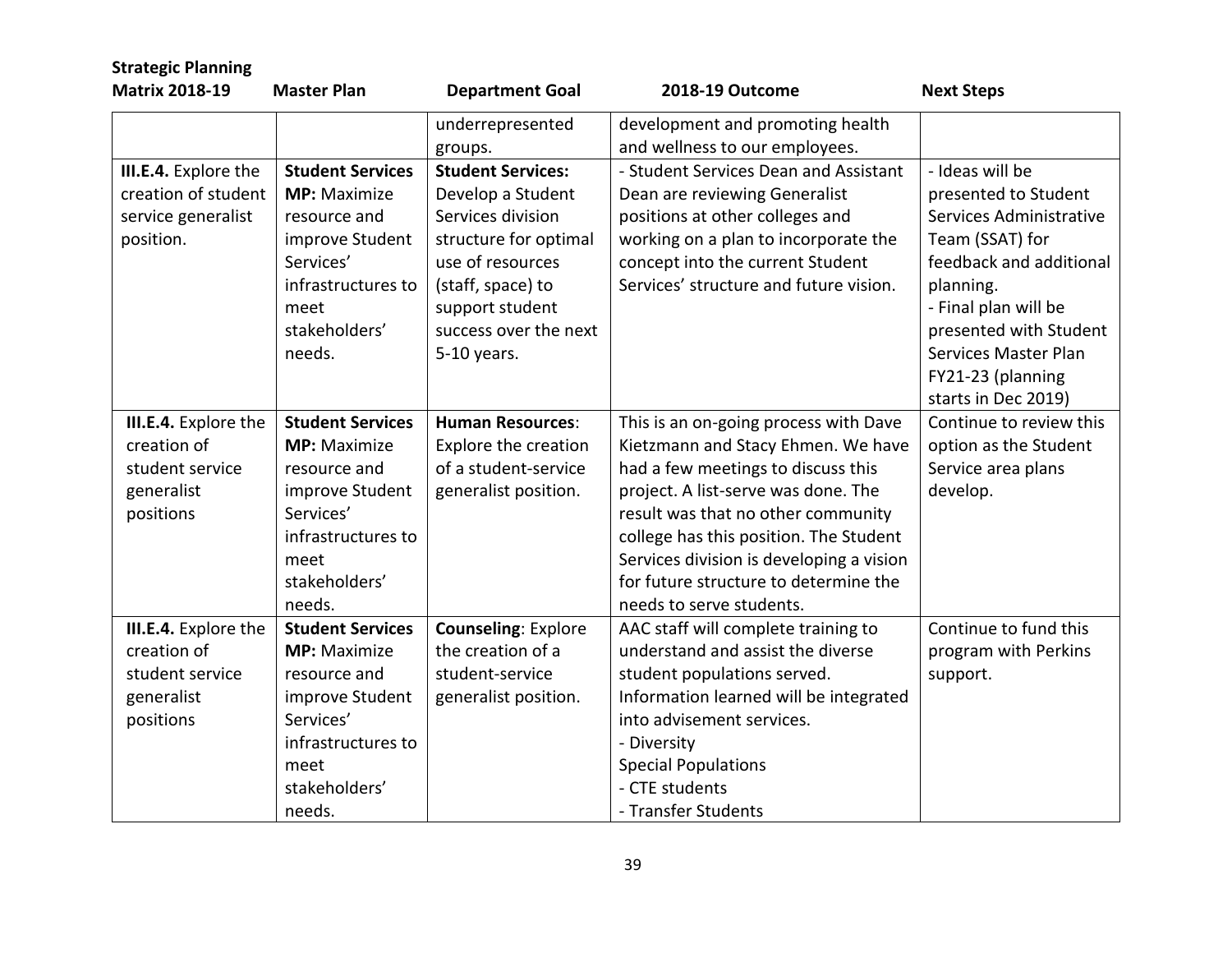| <b>Strategic Planning</b><br><b>Matrix 2018-19</b>                                  | <b>Master Plan</b>                                                | <b>Department Goal</b>                                                                                                                                                                                                                | 2018-19 Outcome                                                                                                                                                                                                                                           | <b>Next Steps</b>                                                                                                                                                |
|-------------------------------------------------------------------------------------|-------------------------------------------------------------------|---------------------------------------------------------------------------------------------------------------------------------------------------------------------------------------------------------------------------------------|-----------------------------------------------------------------------------------------------------------------------------------------------------------------------------------------------------------------------------------------------------------|------------------------------------------------------------------------------------------------------------------------------------------------------------------|
|                                                                                     |                                                                   |                                                                                                                                                                                                                                       | - Low SES student perspective                                                                                                                                                                                                                             |                                                                                                                                                                  |
| IV.A.1. Research<br>expanded class<br>offerings at<br>Danville Housing              | <b>Academic MP:</b><br><b>Improve Access</b><br>and Affordability | <b>Academic Affairs:</b><br>Provide on-site<br>classes for 1,500<br>apartments in Section<br>8 housing complex                                                                                                                        | Provided GED/HiSET classes in FY<br>2019. Classes began with more than<br>12 students but dwindled to three<br>during the Spring 2019 semester.                                                                                                           | Through Equity and<br>Diversity team, will<br>explore other ways of<br>recruiting and retaining<br>Fair Oaks residents                                           |
| IV.A.2. Prepare<br>for a Foundation<br>fundraising<br>campaign                      | <b>Academic MP:</b><br><b>Improve Access</b><br>and Affordability | Foundation: Launch a<br>capital campaign in<br>2019 to support<br>student scholarships<br>and College<br>operations.                                                                                                                  | Campaign co-chairs and leadership<br>team established for late 2019<br>campaign launch. Identified key<br>priorities: support for presidential<br>scholarships, a nursing simulation<br>laboratory, renovation of Jacobs Hall,<br>and other scholarships. | Campaign launch will<br>move from silent phase<br>to open phase for two-<br>to-three years. Target is<br>\$3 million.                                            |
| IV.A.3. Implement<br>an<br>entrepreneurial<br>approach to<br>Community<br>Education | <b>Academic MP:</b><br>Increase<br>Enrollments and<br>Net Revenue | <b>Exec VP: Evaluate</b><br>DHS dual enrollment<br><b>Fitness Center</b>                                                                                                                                                              | Exec VP: Review student data for<br>usage and success rates                                                                                                                                                                                               | <b>Exec VP: Enrollment</b><br>numbers, mentoring<br>evaluations and<br>student success.                                                                          |
| IV.B.1. Assess the<br>"Power of 3"<br>branding                                      | <b>Academic MP:</b><br><b>Improve Access</b><br>and Affordability | <b>College Relations:</b><br>Investigate expanding<br>NCMPR membership<br>to institutional level<br>to include Recruiter,<br>webmaster and/or<br>Videographer in<br>order to appeal to a<br>vast audience of<br>prospective students. | Professional development for all<br>aspects of marketing, recruiting, and<br>retention team to enhance team<br>rapport, improve product output, and<br>encourage a team approach to<br>recruitment and retention                                          | Will invest \$8,000 in<br>2020 to hone the skills<br>of recruiters and<br>marketing to focus on<br>attracting a diverse<br>market of students to<br>the College. |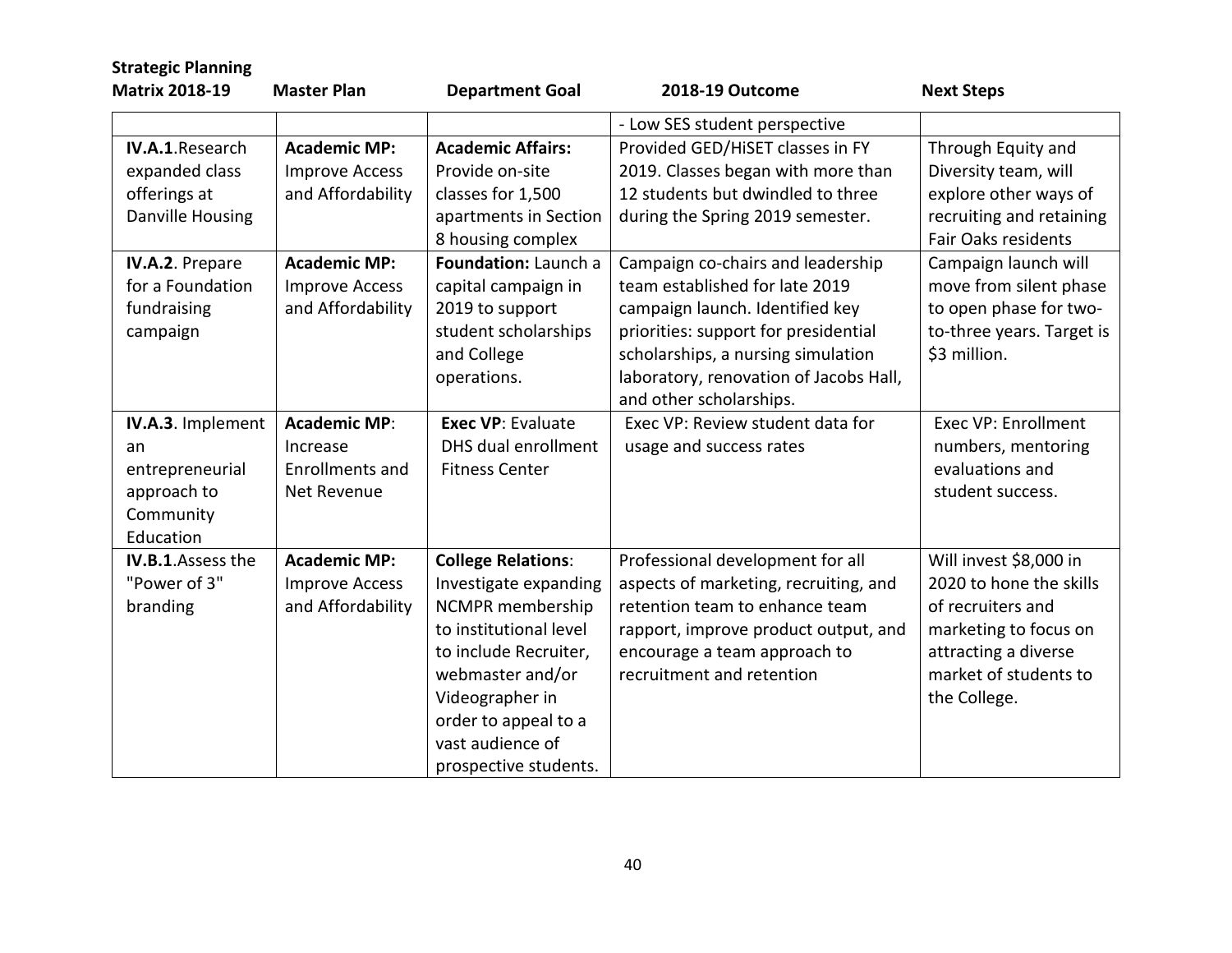| <b>Strategic Planning</b><br><b>Matrix 2018-19</b>                  | <b>Master Plan</b>                                                                            | <b>Department Goal</b>                                                                                                                                                                                                                       | 2018-19 Outcome                                                                                                                                                                                                                                                                                                    | <b>Next Steps</b>                                                                                                           |
|---------------------------------------------------------------------|-----------------------------------------------------------------------------------------------|----------------------------------------------------------------------------------------------------------------------------------------------------------------------------------------------------------------------------------------------|--------------------------------------------------------------------------------------------------------------------------------------------------------------------------------------------------------------------------------------------------------------------------------------------------------------------|-----------------------------------------------------------------------------------------------------------------------------|
| <b>IV.B.1.</b> Assess the<br>"Power of 3"<br>branding               | <b>Academic MP:</b><br><b>Improve Access</b><br>and Affordability                             | <b>College Relations:</b><br>Assess new<br>publication strategies<br>to limit expenses and<br>better target specific<br>demographics                                                                                                         | Replacing 2 publications with 4<br>publications has increased costs;<br>however, Community Education<br>reports an increase in enrollment<br>directly related to their new program-<br>specific magazine. The Trigger mailing<br>had no appreciable impact on<br>enrollment. We will continue both<br>publications | Determine whether<br>2019-20 budget<br>sustains the new<br>publication sequence.                                            |
| IV.B.2. Assess $3+1$<br>bachelor program<br>marketing<br>strategies | <b>Academic</b><br><b>Services MP:</b><br>Provide local<br>access to<br>bachelor's<br>degrees | Financial Aid: Expand<br><b>Financial Aid</b><br>counseling for all to<br>include Financial<br>Literacy (building<br>budgets, real costs of<br>attending college).<br>Emphasis on a<br>cohort of enrollees<br>of $3+1$ and $2+2$<br>programs | Staff have attended and will be<br>attending various workshops offered<br>in person, webinars and online in<br>building the COA and what is trending<br>offered by NASFAA, ILAFAA and the<br>DoE.                                                                                                                  | Various financial-aid<br>agencies and<br>institutional dollars will<br>be dedicated to staff<br>Professional<br>Development |
| IV.B.2. Assess $3+1$<br>bachelor program<br>marketing<br>strategies | <b>Academic</b><br><b>Services MP:</b><br>Provide local<br>access to<br>bachelor's<br>degrees | <b>Admissions &amp;</b><br><b>Registration: Market</b><br>and recruit for 3+1<br>programs.                                                                                                                                                   | - Received marketing materials as well<br>as information on the website.<br>Currently creating a letter to go out to<br>graduates or current students to<br>highlight the benefits of bachelors<br>programs.<br>- Coordinator of Recruitment and<br>Social Media is serving on 3+1 Task<br>Force.                  | Will continue to<br>promote new<br>partnerships, such as<br>Iowa Wesleyan<br>University $3 + 1$                             |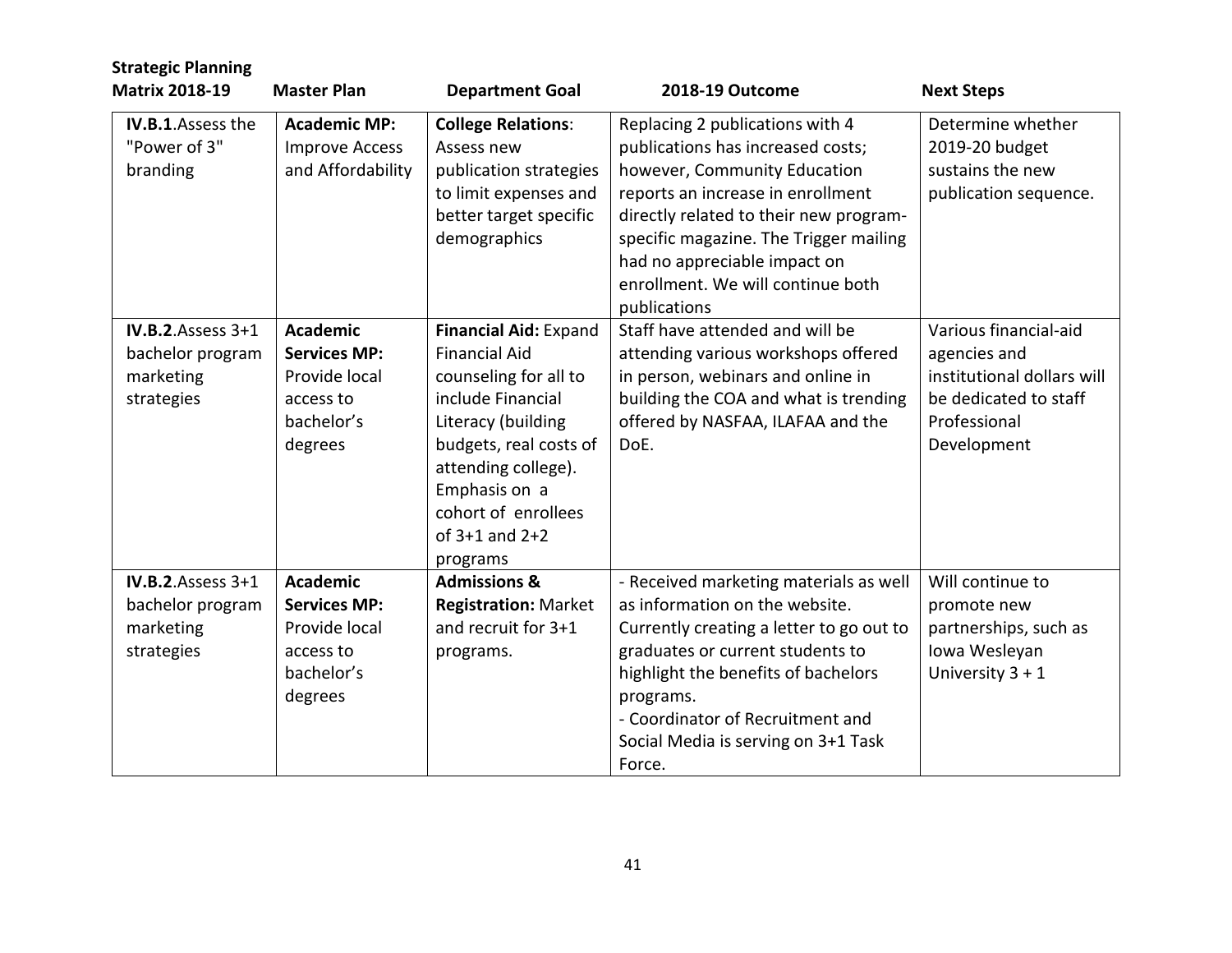| <b>Strategic Planning</b><br><b>Matrix 2018-19</b>                                               | <b>Master Plan</b>                                                                                                                                      | <b>Department Goal</b>                                                                                                          | 2018-19 Outcome                                                                                                                                                                                                                                                        | <b>Next Steps</b>                                                                                                                                                                                                                                                                                                                                                     |
|--------------------------------------------------------------------------------------------------|---------------------------------------------------------------------------------------------------------------------------------------------------------|---------------------------------------------------------------------------------------------------------------------------------|------------------------------------------------------------------------------------------------------------------------------------------------------------------------------------------------------------------------------------------------------------------------|-----------------------------------------------------------------------------------------------------------------------------------------------------------------------------------------------------------------------------------------------------------------------------------------------------------------------------------------------------------------------|
| IV.B.3. Explore<br>enhanced methods<br>to market the<br>importance of<br>degree completion       | <b>Student Services</b><br><b>MP:</b> Maximize<br>resource and<br>improve Student<br>Services'<br>infrastructures to<br>meet<br>stakeholders'<br>needs. | <b>Student Services:</b><br>Develop an<br>Enrollment<br>Management Plan<br>with the Strategic<br>Enrollment<br>Management Team. | - A SEM structure has been<br>established utilizing existing teams<br>and staff.<br>- Developed a Recruitment Action Plan<br>that will be part of the SEM. Activities<br>are based on successful strategies<br>from Fall 2018 and Spring 2019<br>registration periods. | - Team is still<br>developing overall<br>concept of SEM on<br>campus. Recruitment &<br><b>Retention sub-teams</b><br>are established, but not<br>working to full potential<br>based on progress to<br>date.<br>- Campus reporting<br>mechanisms still need<br>to be developed.<br>- Additional work is<br>required. Timeline will<br>be extended to<br>December 2019. |
| IV.B.3. Explore<br>enhanced<br>methods to<br>market the<br>importance of<br>degree<br>completion | <b>Academic MP:</b><br>Improve<br>pedagogy and<br>success rate                                                                                          | <b>Admissions &amp;</b><br><b>Registration: Market</b><br>success via social<br>media to millennials.                           | The Coordinator of Recruitment and<br>Social Media has created new<br>recruitment materials we hand out at<br>DACC recruitment tables.                                                                                                                                 | The Coordinator of<br><b>Recruitment and Social</b><br>Media will develop<br>targeted social media<br>campaigns, update<br>viewbook (print &<br>social media formats)<br>and dual credit<br>brochure                                                                                                                                                                  |
| IV.B.4. Market to<br>local Indiana<br>counties                                                   | <b>Student Services</b><br><b>MP: Increase</b><br><b>Enrollment</b>                                                                                     | <b>College Relations:</b><br>Implement<br>advertising to Indiana<br>residents                                                   | Using traditional media, promoting in-<br>district tuition for members of<br>household where at least one person<br>works 35+ hours per week in DACC<br>district. Also, promoting dual                                                                                 | Assess efficacy of<br>marketing with regard<br>to Indiana market<br>penetration and<br>enrollment increases:                                                                                                                                                                                                                                                          |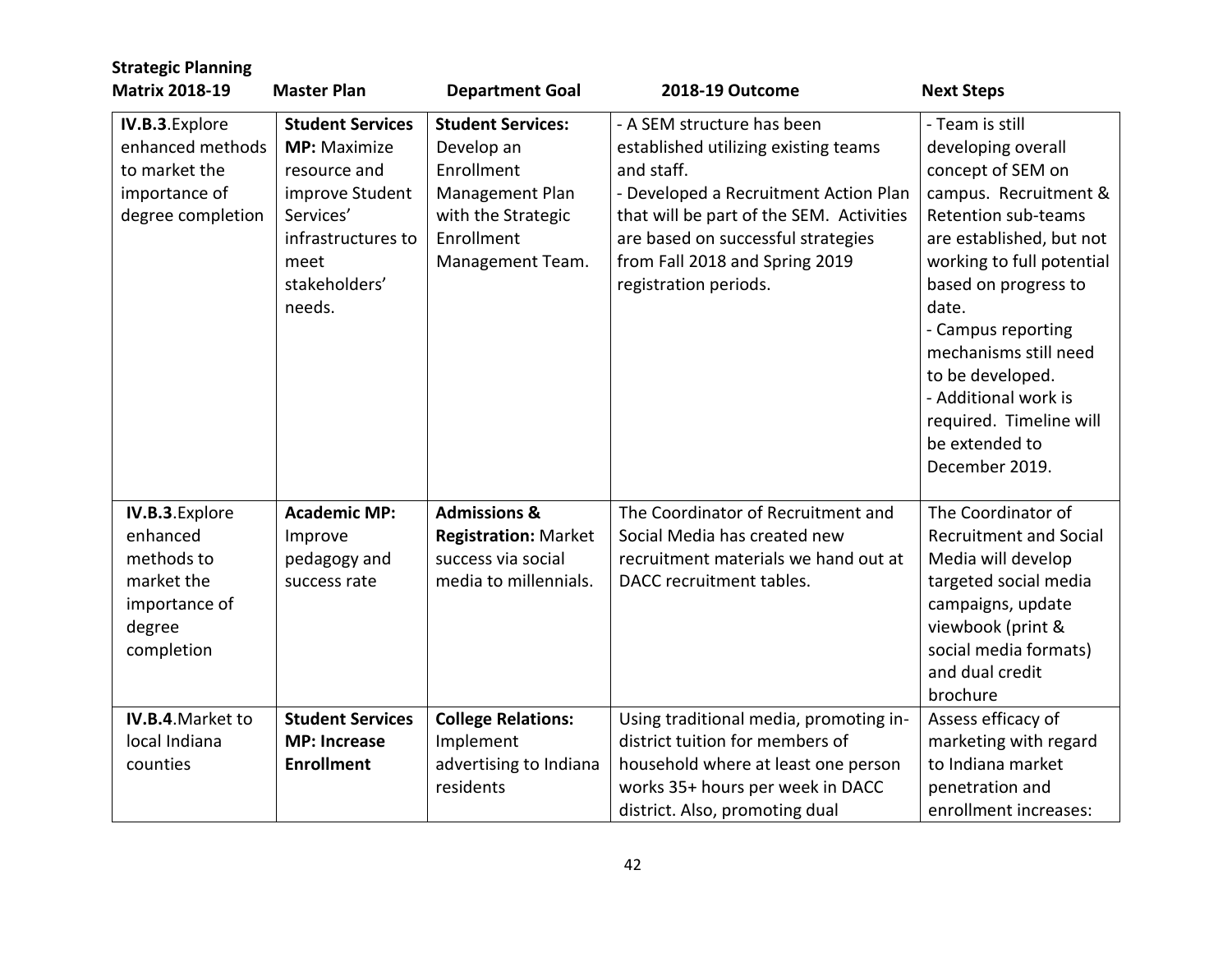| <b>Strategic Planning</b><br><b>Matrix 2018-19</b> | <b>Master Plan</b>                       |                                              | 2018-19 Outcome                                                              | <b>Next Steps</b>                                  |
|----------------------------------------------------|------------------------------------------|----------------------------------------------|------------------------------------------------------------------------------|----------------------------------------------------|
|                                                    |                                          | <b>Department Goal</b>                       |                                                                              |                                                    |
|                                                    |                                          |                                              | enrollment rates to Indiana high                                             | use of geo-coding to                               |
|                                                    |                                          |                                              | school students. Work with recruiter                                         | track movement.                                    |
|                                                    |                                          |                                              | to develop materials.                                                        |                                                    |
| IV.B.4. Market to                                  | <b>Student Services</b>                  | <b>Admissions &amp;</b>                      | We are recruiting at the Indiana 7                                           | The office is working                              |
| local Indiana<br>counties                          | <b>MP: Increase</b><br><b>Enrollment</b> | <b>Registration: Market</b>                  | County High Schools, Covington High                                          | with counselors,                                   |
|                                                    |                                          | programs to Indiana<br>residents.            | School and Attica High School have<br>both been in contact with us. Spring   | teachers, students, and<br>parents to promote the  |
|                                                    |                                          |                                              | 2019, DACC changed Dual Enrollment                                           | many benefits of dual                              |
|                                                    |                                          |                                              | Students prices to be the same prices                                        | credit. Examples                                   |
|                                                    |                                          |                                              | for Illinois and Indiana 7 County                                            | include, Data Desserts                             |
|                                                    |                                          |                                              | Schools. Social media campaigns will                                         | and Decisions, high                                |
|                                                    |                                          |                                              | also be incorporated.                                                        | school visits,                                     |
|                                                    |                                          |                                              |                                                                              | community events,                                  |
|                                                    |                                          |                                              |                                                                              | DACC events, and e-                                |
|                                                    |                                          |                                              |                                                                              | mail.                                              |
| IV.C.1. Improve                                    | President's                              | <b>Institutional</b>                         | Use of a master spreadsheet and                                              | Monitor reporting to                               |
| communication                                      | <b>Institutional</b>                     | <b>Effectiveness:</b>                        | monthly updates has significantly                                            | ensure the college                                 |
| with public                                        | Vision: Revenue,                         | Improve timeliness of                        | improved timeliness of reports.                                              | meets all state and                                |
| officials and                                      | Relationships,                           | external reporting                           |                                                                              | federal reporting                                  |
| agencies                                           | and Reputation                           |                                              |                                                                              | requirements                                       |
| IV.C.1. Improve                                    | President's                              | <b>Institutional</b>                         | After 2019 review, all reports to IPEDS                                      | Continue to work with                              |
| communication                                      | <b>Institutional</b>                     | <b>Effectiveness:</b>                        | appear accurate. For ICCB, the E1 and                                        | college constituents                               |
| with public<br>officials and                       | Vision: Revenue,                         | Improve accuracy of<br><b>ICCB and IPEDS</b> | A1 are works in progress determining<br>program of study and student status, | who enter and pull data<br>for reporting to ensure |
| agencies                                           | Relationships,<br>and Reputation         | reporting                                    | and the C reports are looking better                                         | quality of reporting                               |
|                                                    |                                          |                                              | after group discussions.                                                     |                                                    |
| IV.C.1. Improve                                    | President's                              | Institutional                                | Data being provided has helped                                               | Will begin providing                               |
| communication                                      | <b>Institutional</b>                     | <b>Effectiveness:</b>                        | academic divisions become                                                    | annual data for                                    |
| with public                                        | Vision: Revenue,                         | Improve the quantity                         | conversant with the new ICCB format.                                         | Program Review                                     |
| officials and                                      | Relationships,                           | of data available for                        |                                                                              |                                                    |
| agencies                                           | and Reputation                           | <b>ICCB Program Review</b>                   |                                                                              |                                                    |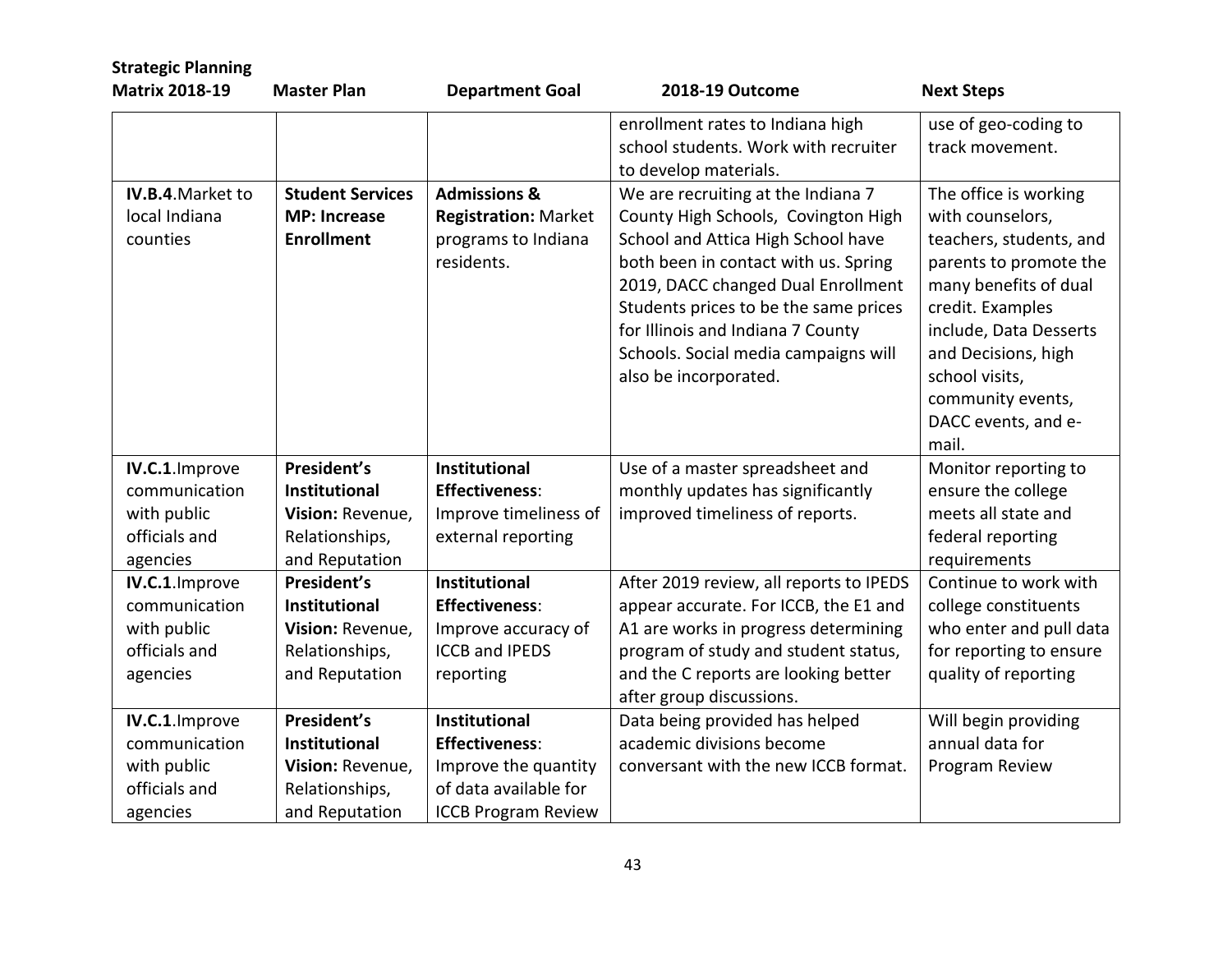| <b>Strategic Planning</b>                                                                                                                               |                                                                                                                                                                    |                                                                                                                                                                                                                                                                                   |                                                                                                                                                                                                                                                                                                       |                                                                                                                                                                                                                                                                                                                                                                                                                                                                       |
|---------------------------------------------------------------------------------------------------------------------------------------------------------|--------------------------------------------------------------------------------------------------------------------------------------------------------------------|-----------------------------------------------------------------------------------------------------------------------------------------------------------------------------------------------------------------------------------------------------------------------------------|-------------------------------------------------------------------------------------------------------------------------------------------------------------------------------------------------------------------------------------------------------------------------------------------------------|-----------------------------------------------------------------------------------------------------------------------------------------------------------------------------------------------------------------------------------------------------------------------------------------------------------------------------------------------------------------------------------------------------------------------------------------------------------------------|
| <b>Matrix 2018-19</b>                                                                                                                                   | <b>Master Plan</b>                                                                                                                                                 | <b>Department Goal</b>                                                                                                                                                                                                                                                            | 2018-19 Outcome                                                                                                                                                                                                                                                                                       | <b>Next Steps</b>                                                                                                                                                                                                                                                                                                                                                                                                                                                     |
| IV.C.1. Improve<br>communication<br>with public<br>officials and<br>agencies<br><b>IV.C.2.</b> Evaluate<br>dual credit<br>marketing to K-12<br>families | President's<br><b>Institutional</b><br>Vision: Revenue,<br>Relationships,<br>and Reputation<br><b>Student Services</b><br><b>MP: Increase</b><br><b>Enrollment</b> | <b>Institutional</b><br><b>Effectiveness: Review</b><br>quality of the KPI<br>measures and look<br>for further alignment<br>with the IE Report<br>Recruitment: Expand<br>outreach to high<br>school students in<br>presenting dual-<br>credit information<br>directly to parents. | Completed the process of developing<br>timely and accurate data in a format<br>that is easy to read and understand.<br>Dual-credit enrollment increased 7<br>percent in FY 2019, demonstrating<br>that this is a growing market.                                                                      | Will be reviewed in FY<br>2020 by Data Team.<br>Schedule two annual<br>meetings with parents<br>in each school district.<br>Parents are the key to<br>selling the benefits of<br>dual credit.<br>Utilize College Board's<br><b>SAT and PSAT student</b><br>information to inform<br>and recruit Illinois and<br>Indiana students.<br>Utilize mobile app to<br>communicate with<br>high-school students<br>and parents about dual<br>credit and DACC<br>opportunities. |
| <b>IV.C.3.</b> Assist with<br><b>DACC Alumni</b><br>Association<br>growth efforts                                                                       | President's<br><b>Institutional</b><br>Vision: Revenue,<br>Relationships,<br>and Reputation                                                                        | <b>College Relations:</b><br>Implement strategies<br>to revitalize<br>autonomous alumni<br>association                                                                                                                                                                            | Current membership is 11 lifetime<br>members, 1 annual membership, and<br>8 free, 1-year graduate memberships<br>that will expire in May 2019. Four new<br>members joined the Board of<br>Directors at the April 2019 meeting.<br>The Board will host an information<br>table at Commencement. Future | Alumni Association<br>account funded by<br>membership pays for<br>purchases, or current<br>Marketing budget<br>(limited).                                                                                                                                                                                                                                                                                                                                             |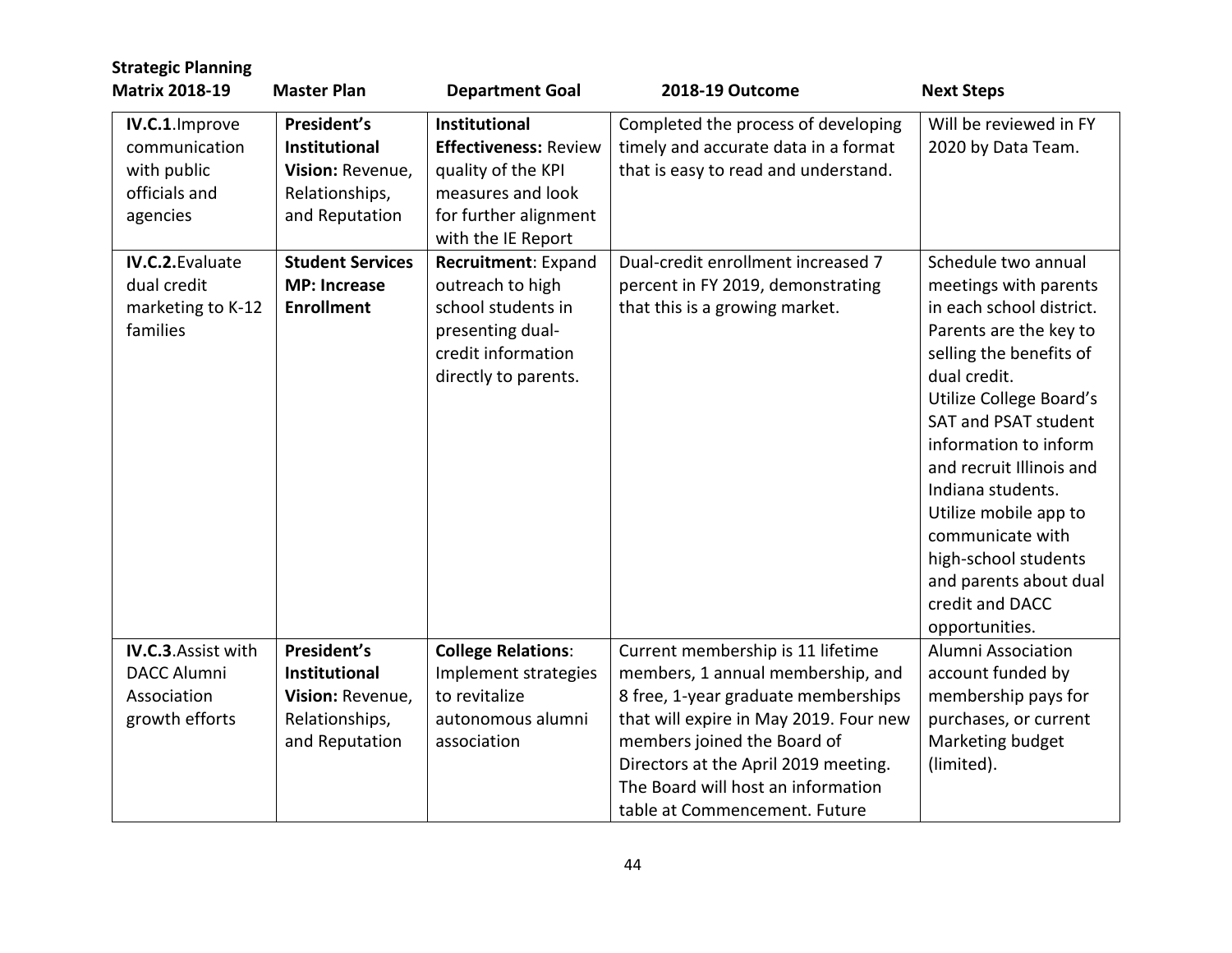| <b>Strategic Planning</b>                                                         |                                                                                             |                                                                                                     |                                                                                                                                                                                                                                                                                                                                                                                             |                                                                                                                                                   |
|-----------------------------------------------------------------------------------|---------------------------------------------------------------------------------------------|-----------------------------------------------------------------------------------------------------|---------------------------------------------------------------------------------------------------------------------------------------------------------------------------------------------------------------------------------------------------------------------------------------------------------------------------------------------------------------------------------------------|---------------------------------------------------------------------------------------------------------------------------------------------------|
| <b>Matrix 2018-19</b>                                                             | <b>Master Plan</b>                                                                          | <b>Department Goal</b>                                                                              | 2018-19 Outcome                                                                                                                                                                                                                                                                                                                                                                             | <b>Next Steps</b>                                                                                                                                 |
|                                                                                   |                                                                                             |                                                                                                     | events potentially include a<br>networking after-hours event,<br>mentoring, TED talk sponsorship.                                                                                                                                                                                                                                                                                           |                                                                                                                                                   |
| <b>IV.C.3.</b> Assist with<br><b>DACC Alumni</b><br>Association<br>growth efforts | President's<br><b>Institutional</b><br>Vision: Revenue,<br>Relationships,<br>and Reputation | <b>Foundation:</b><br>Implement strategies<br>to revitalize<br>autonomous alumni<br>association     | Attend Alumni meetings and engage<br>with Alumni Board with activities on<br>campus. Continue to look for<br>opportunities to reach alumni.<br>Promote giving opportunities through<br>social media and marketing.<br>Incorporate alumni stories in bi-<br>annual newsletter. Volunteer at<br>community events like Rotary and<br>NJCAA to cultivate partnerships with<br>community members | Cultivating partnerships<br>with the community to<br>develop innovative and<br>vital solutions to meet<br>changing academic and<br>economic needs |
| <b>IV.C.4.</b> Assist with<br>the<br>implementation<br>of scholarships            | <b>Academic MP:</b><br><b>Improve Access</b><br>and Affordability                           | <b>Foundation: Provide</b><br>financial resources<br>through scholarship<br>and emergency aid       | Provide financial resources through<br>scholarship and emergency aid. For<br>2018-19, awarded 500 scholarships<br>valued @\$625,000. 18 new<br>scholarships were added this year.                                                                                                                                                                                                           | The 2020-22 campaign<br>will target \$3 million,<br>including \$2.25 million<br>for presidential<br>scholarships.                                 |
| <b>IV.C.4.</b> Assist with<br>the<br>implementation<br>of scholarships            | <b>Academic MP:</b><br><b>Improve Access</b><br>and Affordability                           | Foundation: Improve<br>ease of application<br>via online Next GEN<br>system                         | Implemented online program for<br>2018-2019 scholarships. Received 45<br>more apps 2019. Streamlined reading<br>and scoring process. Working with<br>NexGen to work out some technical<br>issues                                                                                                                                                                                            | Will work to achieve<br>single-sign-on system.                                                                                                    |
| IV.C.5. Explore<br>increased facility<br>sharing with other<br>education entities | <b>Academic MP:</b><br><b>Expand class</b><br>offerings<br>throughout<br>District 507       | <b>Student Services:</b><br>Expansion to off-<br>campus locations via<br>partnerships with K-<br>12 | For FY 2019, DACC held Adult<br>education classes in Westville and<br>Chrisman                                                                                                                                                                                                                                                                                                              | <b>Expanding to</b><br>Georgetown-Ridge<br>Farm in Fall 2019.                                                                                     |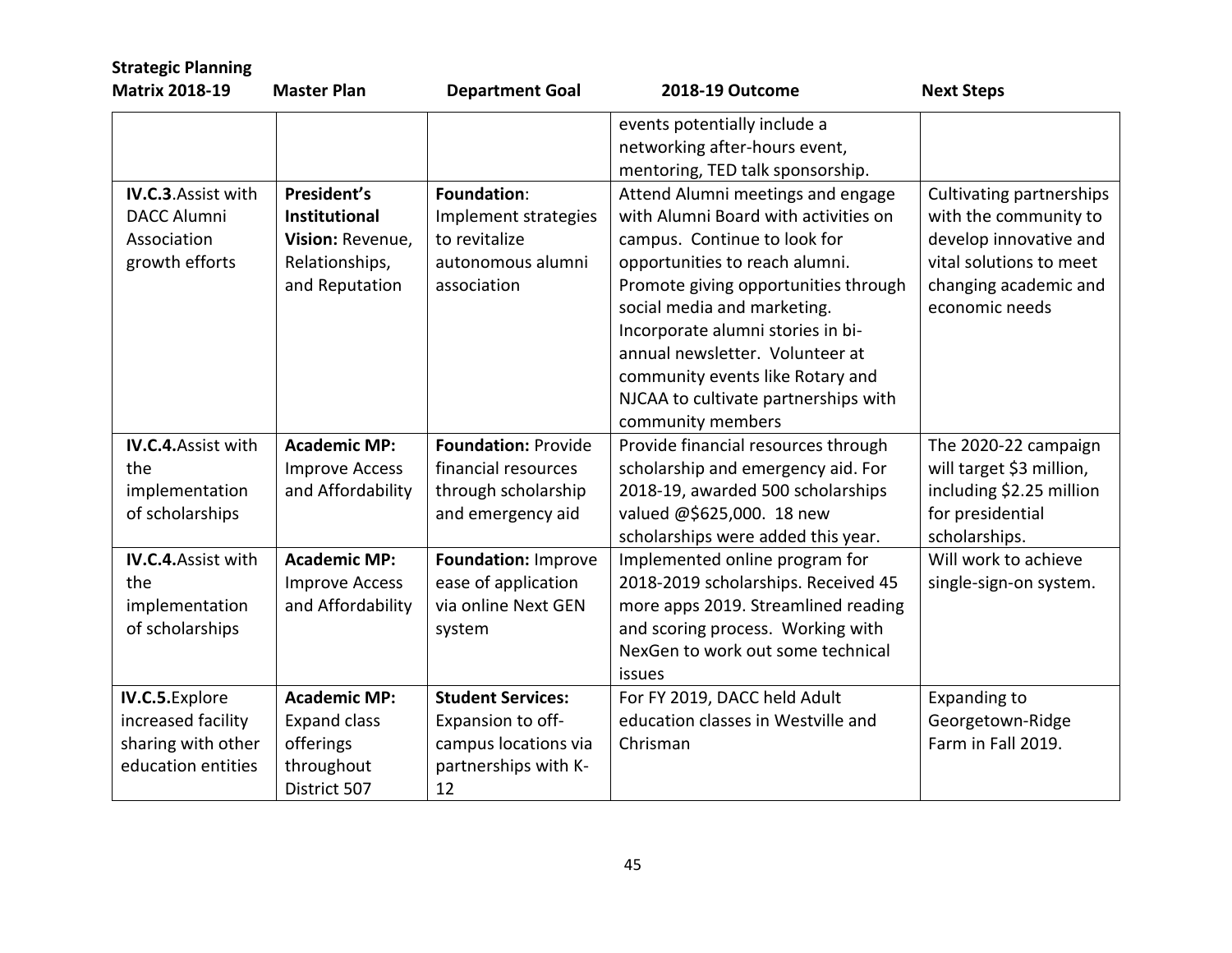| <b>Strategic Planning</b>                                                                         |                                                                            |                                                                                               |                                                                                                                                                                       |                                                                                                                                                                                                                                                                                                                                                                                         |
|---------------------------------------------------------------------------------------------------|----------------------------------------------------------------------------|-----------------------------------------------------------------------------------------------|-----------------------------------------------------------------------------------------------------------------------------------------------------------------------|-----------------------------------------------------------------------------------------------------------------------------------------------------------------------------------------------------------------------------------------------------------------------------------------------------------------------------------------------------------------------------------------|
| <b>Matrix 2018-19</b>                                                                             | <b>Master Plan</b>                                                         | <b>Department Goal</b>                                                                        | 2018-19 Outcome                                                                                                                                                       | <b>Next Steps</b>                                                                                                                                                                                                                                                                                                                                                                       |
| <b>IV.C.4.</b> Assist with<br>the<br>implementation<br>of scholarships                            | <b>Academic MP:</b><br><b>Improve Access</b><br>and Affordability          | <b>Foundation: Provide</b><br>financial resources<br>through scholarship<br>and emergency aid |                                                                                                                                                                       |                                                                                                                                                                                                                                                                                                                                                                                         |
| IV.D.1. Implement<br>a regionalized<br>workforce<br>development<br>system through<br>AJC and WIOA | <b>Academic MP:</b><br><b>Support Regional</b><br>Workforce<br>Development | <b>American Job Center:</b><br>American Job Center<br>implementation and<br>maintenance       | Complied with requirements for an<br>approved MOU and MOU budget with<br>all partner agencies for 2018-2019<br>and have started the process for<br>2019-2020.         | *Respond to State<br>NOFOs to create<br>innovative regional CTE<br>programs to assist<br>VCW, Adult Ed,<br>Corporate ED and<br>Perkins to continue<br>momentum created by<br>the over \$608,000 in<br>current grants.<br>*Continue discussions<br>and planning with<br>employers to develop<br>adequate pathways<br>resulting in quicker<br>employment utilizing all<br>funding sources |
| IV.D.1. Implement<br>a regionalized<br>workforce<br>development<br>system through<br>AJC and WIOA | <b>Academic MP:</b><br>Support Regional<br>Workforce<br>Development        | <b>Vermilion County</b><br>Works: Implement<br>WIOA policy changes.                           | New policies and procedures per<br>WIOA requirements are in place and<br>program has been monitored annually<br>by the Illinois DCEO and determined<br>in compliance. | Ensure continued<br>compliance via the<br>Workforce Innovation<br>Board.                                                                                                                                                                                                                                                                                                                |
| IV.D.1. Implement<br>a regionalized<br>workforce<br>development                                   | <b>Academic MP:</b><br>Support Regional<br>Workforce<br>Development        | <b>Vermilion County</b><br>Works: Outreach to<br>serve in-school and<br>out-of-school youth.  | Youth request for proposal has been<br>sent to eligible bidders and opened to<br>the public. Providers will be selected                                               | Will increase number of<br>students served by 10<br>percent. Will begin<br>funding in-school youth                                                                                                                                                                                                                                                                                      |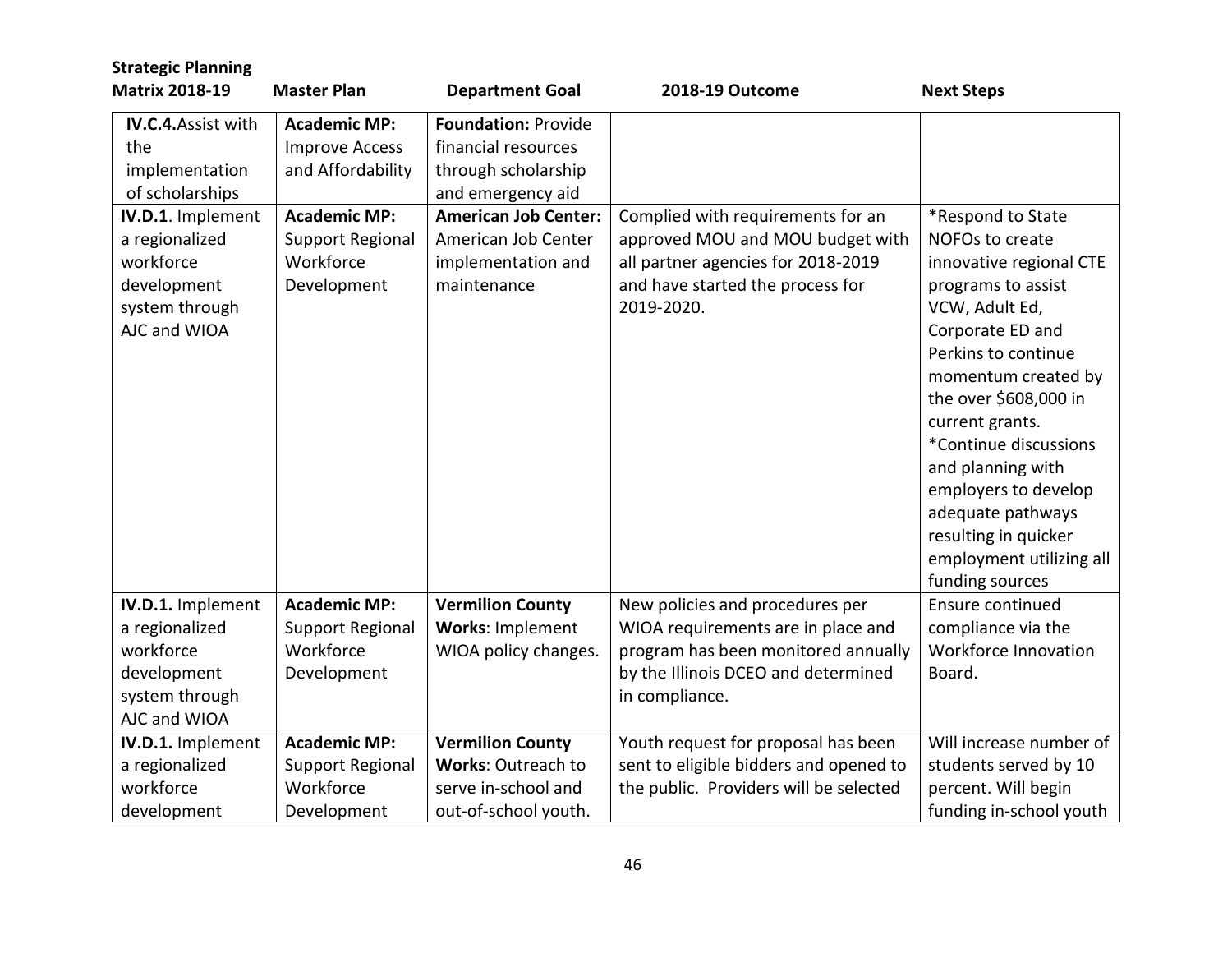| <b>Strategic Planning</b><br><b>Matrix 2018-19</b>                                                | <b>Master Plan</b>                                                         | <b>Department Goal</b>                                                                                                           | 2018-19 Outcome                                                                                                                                                                                                                      | <b>Next Steps</b>                                                                                                                                                                                                                                                                                                                                                                        |
|---------------------------------------------------------------------------------------------------|----------------------------------------------------------------------------|----------------------------------------------------------------------------------------------------------------------------------|--------------------------------------------------------------------------------------------------------------------------------------------------------------------------------------------------------------------------------------|------------------------------------------------------------------------------------------------------------------------------------------------------------------------------------------------------------------------------------------------------------------------------------------------------------------------------------------------------------------------------------------|
|                                                                                                   |                                                                            |                                                                                                                                  |                                                                                                                                                                                                                                      |                                                                                                                                                                                                                                                                                                                                                                                          |
| system through<br>AJC and WIOA                                                                    |                                                                            |                                                                                                                                  | for the 2019 -2020 program year<br>before 6/30/19                                                                                                                                                                                    | students in potential<br>CTE programs that will<br>help the community<br>college build<br>momentum through<br>the trades.                                                                                                                                                                                                                                                                |
| IV.D.1. Implement<br>a regionalized<br>workforce<br>development<br>system through<br>AJC and WIOA | <b>Academic MP:</b><br><b>Support Regional</b><br>Workforce<br>Development | <b>Adult Education:</b><br>Provide students with<br>access to jobs after<br>graduating high<br>school.                           | Introduced split program day for 20<br>students, half day studying to pass<br>high-school equivalency and the other<br>half of the day preparing students for<br>job-readiness.                                                      | <b>Grant funding</b><br>application for 2020 will<br>continue the program.                                                                                                                                                                                                                                                                                                               |
| IV.D.1. Implement<br>a regionalized<br>workforce<br>development<br>system through<br>AJC and WIOA | <b>Academic MP:</b><br>Support Regional<br>Workforce<br>Development        | <b>Vermilion County</b><br>Works: Implement<br><b>Industrial Careers</b><br>Pathway grant with<br>SMT training and<br>assessment | Have trained 44 of the 75<br>unemployed, under-employed and<br>incumbent workers goal for different<br>levels of manufacturing employment.<br>Another class of 12 participants is<br>starting 4/15/19 with more sessions<br>planned. | When grant restrictions<br>no longer apply, as of<br>July 1, 2019, VCW will<br>be able to increase<br>enrollment of<br>incumbent workers and<br>job seekers. Upon<br>expiration of the ICP<br>grant, the curriculum<br>and equipment will<br>continue to be used in<br>partnership with<br>Corporate Education to<br>meet employer demand<br>resulting in continued<br>revenue for DACC. |
| IV.D.1. Implement                                                                                 | <b>Academic MP:</b>                                                        | <b>Vermilion County</b>                                                                                                          | Organize and collaborate with WIOA                                                                                                                                                                                                   | Continue partnership                                                                                                                                                                                                                                                                                                                                                                     |
| a regionalized                                                                                    | Support Regional                                                           | <b>Works: Provide</b>                                                                                                            | partners regionally to best serve                                                                                                                                                                                                    | from Corporate Ed,                                                                                                                                                                                                                                                                                                                                                                       |
| workforce                                                                                         |                                                                            |                                                                                                                                  | employers. Evaluate and report to                                                                                                                                                                                                    | Adult Ed, Carl Perkins,                                                                                                                                                                                                                                                                                                                                                                  |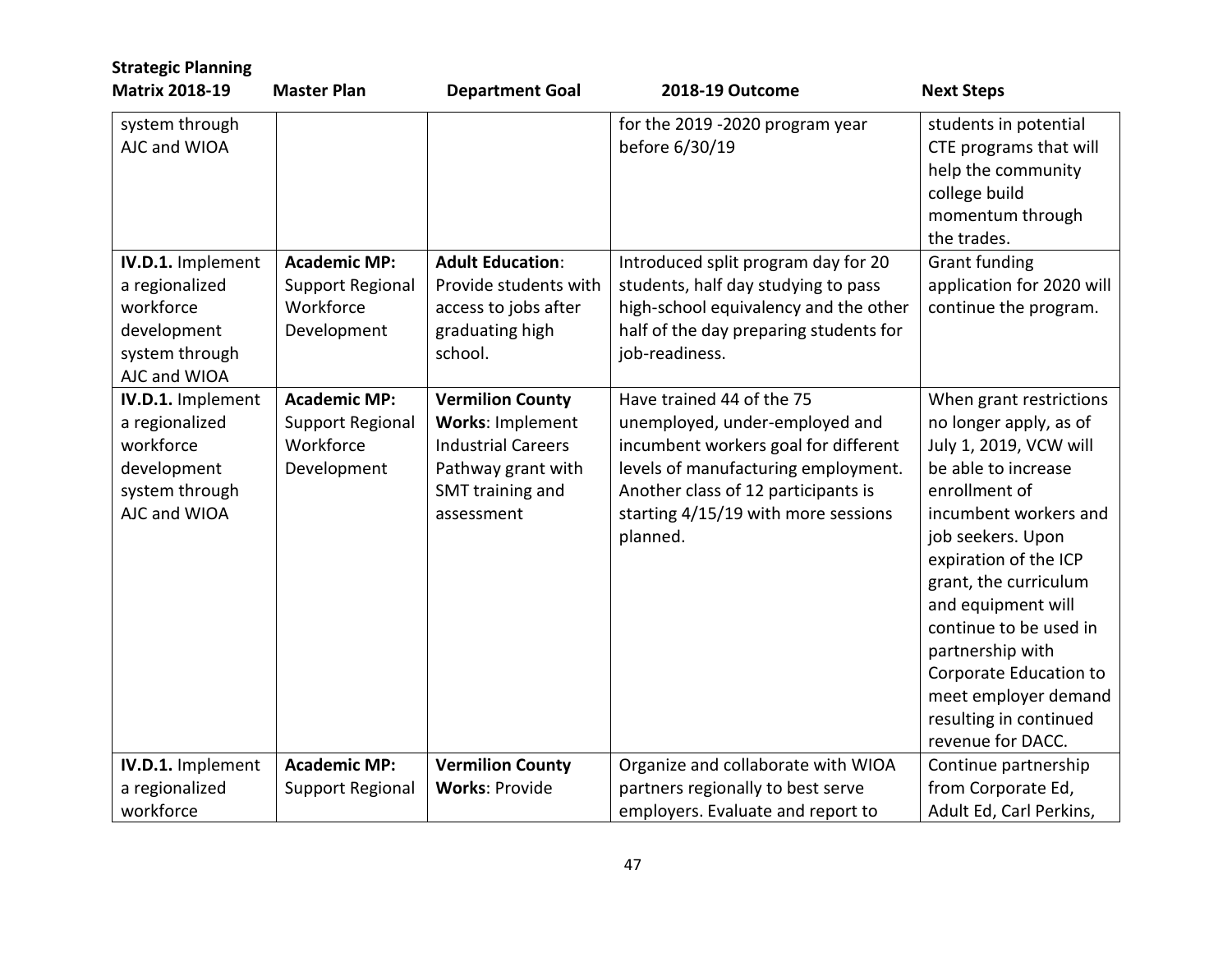| <b>Strategic Planning</b><br><b>Matrix 2018-19</b>                                                | <b>Master Plan</b>                                                  |                                                                                                                                                                        |                                                                                                                                                                                                                     |                                                                                                                                                                                                                    |
|---------------------------------------------------------------------------------------------------|---------------------------------------------------------------------|------------------------------------------------------------------------------------------------------------------------------------------------------------------------|---------------------------------------------------------------------------------------------------------------------------------------------------------------------------------------------------------------------|--------------------------------------------------------------------------------------------------------------------------------------------------------------------------------------------------------------------|
|                                                                                                   |                                                                     | <b>Department Goal</b>                                                                                                                                                 | 2018-19 Outcome                                                                                                                                                                                                     | <b>Next Steps</b>                                                                                                                                                                                                  |
| development<br>system through<br>AJC and WIOA                                                     | Workforce<br>Development                                            | regional integrated<br>business services.                                                                                                                              | Department of Commerce &<br>Economic Opportunity how local<br>partners working together towards<br>WIOA goals                                                                                                       | SBDC, and Career<br>Services. Uniquely<br>designed system in<br><b>Vermilion County</b><br>allows to streamline<br>our team to ensure<br>quality customer<br>service is provided to<br>our community<br>employers. |
| IV.D.1. Implement<br>a regionalized<br>workforce<br>development<br>system through<br>AJC and WIOA | <b>Academic MP:</b><br>Support Regional<br>Workforce<br>Development | <b>Vermilion County</b><br><b>Works: For</b><br>Workforce &<br><b>Employer Readiness</b><br>Consortium,<br>implement WIOA<br><b>Dislocated Worker</b><br>Formula grant | We have trained 37 incumbent workers,<br>with several training sessions through<br>December 2019, and have not had the<br>training for the 20 Dislocated Workers at<br>this point (planned date is early Fall 2019) | Will apply to extend<br>grant funding through<br>2020.                                                                                                                                                             |
| IV.D.1. Implement<br>a regionalized<br>workforce<br>development<br>system through<br>AJC and WIOA | <b>Academic MP:</b><br>Support Regional<br>Workforce<br>Development | <b>American Job Center:</b><br><b>Basic Customer</b><br>Information (BCI)<br>collecting, reporting<br>and purging                                                      | Client case management for 928<br>individuals in 2018-19                                                                                                                                                            | AJC staff is working to<br>compile data on those<br>that are interested in<br>maintaining their<br>inclusion in the BCI<br>database as well as<br>removing those that no<br>longer want or need<br>our services    |
| IV.D.1. Implement<br>a regionalized<br>workforce<br>development                                   | <b>Academic MP:</b><br>Support Regional<br>Workforce<br>Development | <b>American Job Center:</b><br>Federal policies<br>require that local<br>areas develop and                                                                             | Referral process consolidated for<br>1,010 individuals during FY 2019.                                                                                                                                              | AJC will integrate nine<br>partner-agency records<br>to ensure better                                                                                                                                              |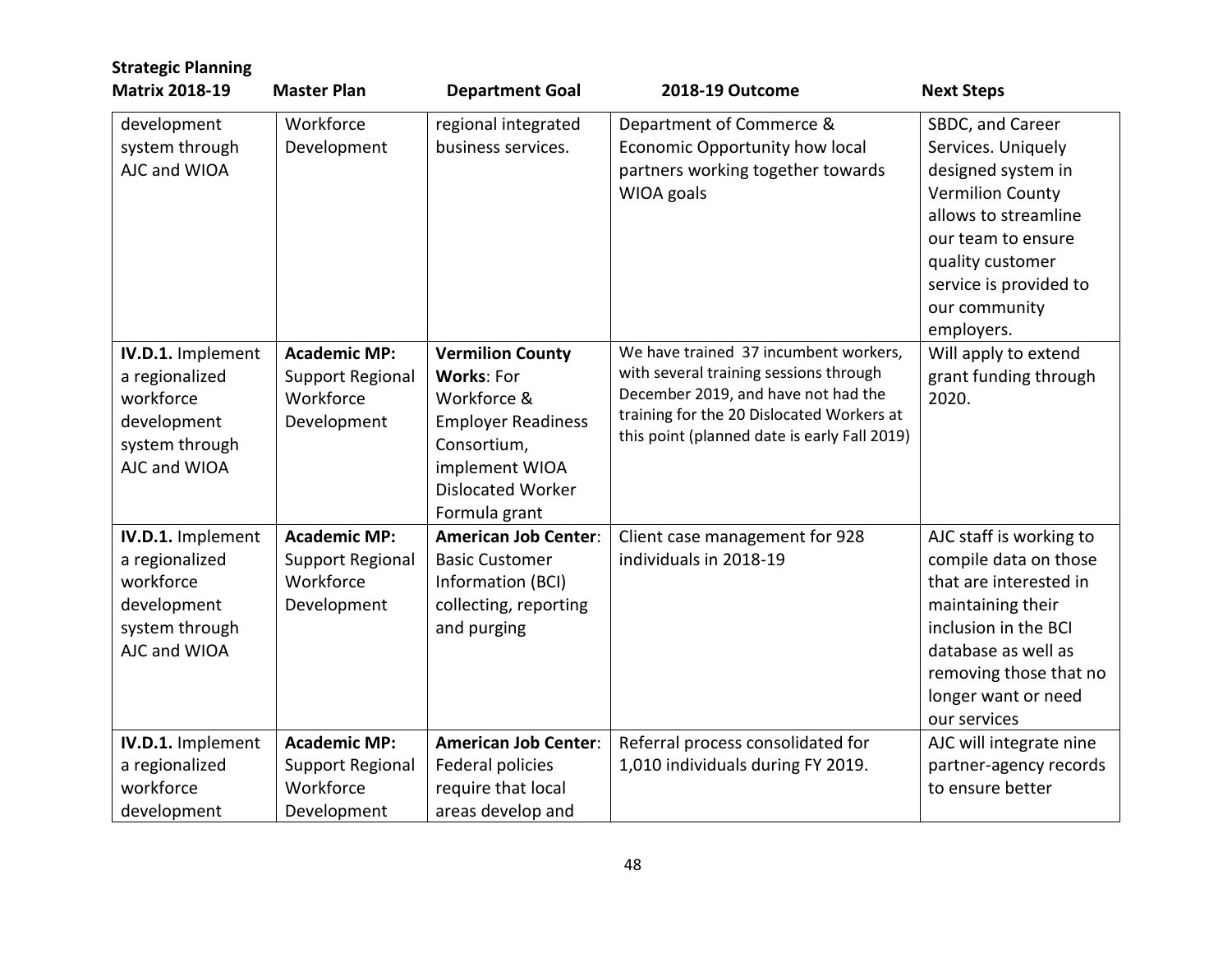| <b>Strategic Planning</b>                                                                         |                                                                     |                                                                                                                                                                                         |                                                                                                                                                                                                              |                                                                                                                                                                                                                                                                                                                           |
|---------------------------------------------------------------------------------------------------|---------------------------------------------------------------------|-----------------------------------------------------------------------------------------------------------------------------------------------------------------------------------------|--------------------------------------------------------------------------------------------------------------------------------------------------------------------------------------------------------------|---------------------------------------------------------------------------------------------------------------------------------------------------------------------------------------------------------------------------------------------------------------------------------------------------------------------------|
| <b>Matrix 2018-19</b>                                                                             | <b>Master Plan</b>                                                  | <b>Department Goal</b>                                                                                                                                                                  | 2018-19 Outcome                                                                                                                                                                                              | <b>Next Steps</b>                                                                                                                                                                                                                                                                                                         |
| system through<br>AJC and WIOA                                                                    |                                                                     | maintain a common<br>referral process that<br>assists partner<br>agencies in tracking<br>individuals.                                                                                   |                                                                                                                                                                                                              | conformity with regard<br>to client referrals.                                                                                                                                                                                                                                                                            |
| IV.D.1. Implement<br>a regionalized<br>workforce<br>development<br>system through<br>AJC and WIOA | <b>Academic MP:</b><br>Support Regional<br>Workforce<br>Development | <b>American Job Center:</b><br>Maintain One Stop<br>Operator (OSO) role<br>and responsibilities at<br>Danville Area<br><b>Community College</b>                                         | Worked with College leadership to<br>identify areas and departments that<br>are providing services duplicating that<br>of the AJC. Have trained College<br>Career Services staff to support AJC<br>partners. | Will create closer<br>linkages between<br>College Career and<br>Veterans' Services staff<br>and the AJC staff and<br>assist DACC with II C 3:<br>Strengthening the team<br>approach of already<br>established<br>departments will<br>eliminate campus<br>confusion and provide<br>wrap around services to<br>our Veterans |
| IV.D.1. Implement<br>a regionalized<br>workforce<br>development<br>system through<br>AJC and WIOA | <b>Academic MP:</b><br>Support Regional<br>Workforce<br>Development | <b>American Job Center:</b><br>Adhere to WIOA<br>requirements are in<br>place and program<br>has been monitored<br>annually by the<br>Illinois DCEO and<br>determined in<br>compliance. | Creation of a DACC "WRAP" group.<br>(Workforce Representatives<br>Advocating Partnerships) to integrate<br>partner services. Have begun<br>providing AJC services at the<br>Hoopeston Center.                | Will investigate services<br>in Georgetown<br>(southern sector) in Fall<br>2019.                                                                                                                                                                                                                                          |
| IV.D.2. Continue to<br>increase<br>community                                                      | <b>Academic MP:</b><br>Support Regional                             | <b>Corporate Education:</b><br>Implement a<br>sustainable,                                                                                                                              | Using employer input, Industrial<br>Career Pathways was developed to<br>prepare WIOA eligible adults and                                                                                                     | As of May 2019, six<br>cohorts of job seekers<br>and incumbent workers                                                                                                                                                                                                                                                    |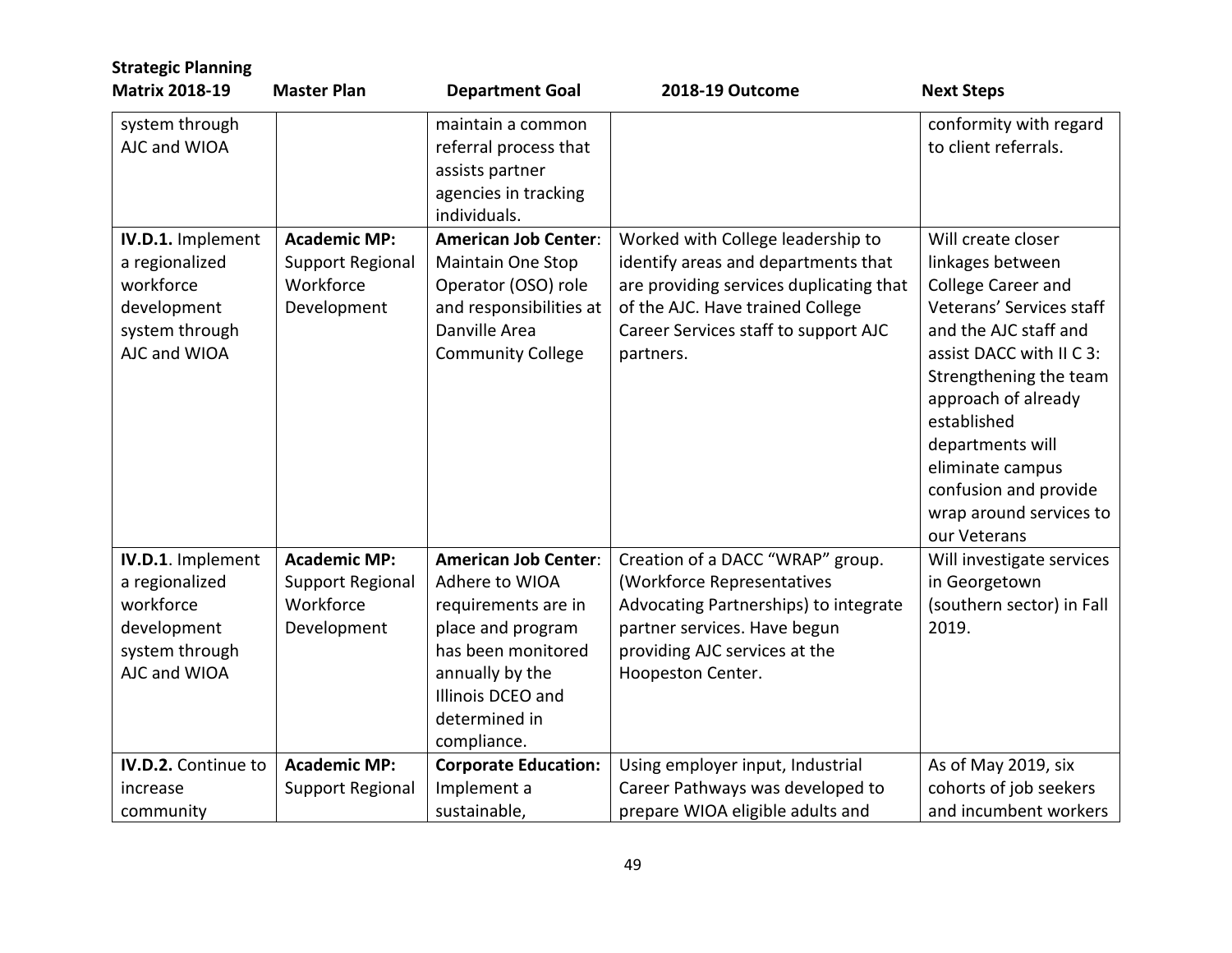| <b>Strategic Planning</b>  |                         |                             |                                       |                         |
|----------------------------|-------------------------|-----------------------------|---------------------------------------|-------------------------|
| <b>Matrix 2018-19</b>      | <b>Master Plan</b>      | <b>Department Goal</b>      | 2018-19 Outcome                       | <b>Next Steps</b>       |
| linkages with              | Workforce               | competency-based,           | dislocated workers for careers in     | have been trained.      |
| Corporate                  | Development             | short-term training         | manufacturing but can also be offered | Continue to offer       |
| Education                  |                         | program for entry           | for incumbent workers. Includes       | program using core      |
|                            |                         | level manufacturing.        | safety, mechanical skills, Lean       | grant funds through     |
|                            |                         |                             | manufacturing and communication       | VCW.                    |
|                            |                         |                             | skills.                               |                         |
| <b>IV.D.2.</b> Continue to | <b>Academic MP:</b>     | <b>Corporate Education:</b> | Industrial Career Pathways includes   | After ICP grant reaches |
| increase                   | Support Regional        | Enhance offering of         | an assessment device that measures    | term on June 30, 2019,  |
| community                  | Workforce               | pre-employment              | mechanical aptitude skills and would  | Pilot assessments with  |
| linkages with              | Development             | assessment tools            | complement ACT WorkKeys               | area employers to       |
| Corporate                  |                         |                             | assessments for pre-employment        | determine feasibility.  |
| Education                  |                         |                             | screening                             |                         |
| IV.D.2. Continue to        | <b>Academic MP:</b>     | <b>Corporate Education:</b> | Reduces cost to students by 50% and   | Classes scheduled with  |
| increase                   | <b>Support Regional</b> | Provide a Basic Life        | cost to DACC by 100% (if class can be | support from Director   |
| community                  | Workforce               | Support class for           | taught DACC staff member instead of   | of Nursing and Dean.    |
| linkages with              | Development             | nursing students to         | hiring an instructor). Students incur |                         |
| Corporate                  |                         | attend as a group           | cost of books and certification cards |                         |
| Education                  |                         | instead of having           | only.                                 |                         |
|                            |                         | students schedule           |                                       |                         |
|                            |                         | individually.               |                                       |                         |
| <b>IV.D.2.</b> Continue to | <b>Academic MP:</b>     | <b>Corporate Education:</b> | Corporate Education now offers a      | Explore other           |
| increase                   | <b>Support Regional</b> | Offer regular               | spring and fall session of Emergency  | healthcare partners,    |
| community                  | Workforce               | scheduled EMR and           | Medical Technician and Emergency      | including OSF Hospital  |
| linkages with              | Development             | EMT courses at              | First Responder at DACC and Carle     |                         |
| Corporate                  |                         | DACC.                       | affiliates attend the classes.        |                         |
| Education                  |                         |                             |                                       |                         |
| IV.D.2. Continue to        | <b>Academic MP:</b>     | <b>Corporate Education:</b> | All AHA equipment has been            | Consider expansion to   |
| increase                   | Support Regional        | Renewal of CPR              | upgraded for Logan, Lincoln, Pontiac  | additional correctional |
| community                  | Workforce               | training partnership        | and Danville Correctional Centers.    | centers.                |
| linkages with              | Development             | with IDOC supporting        | CCE is working closely with IDOC      |                         |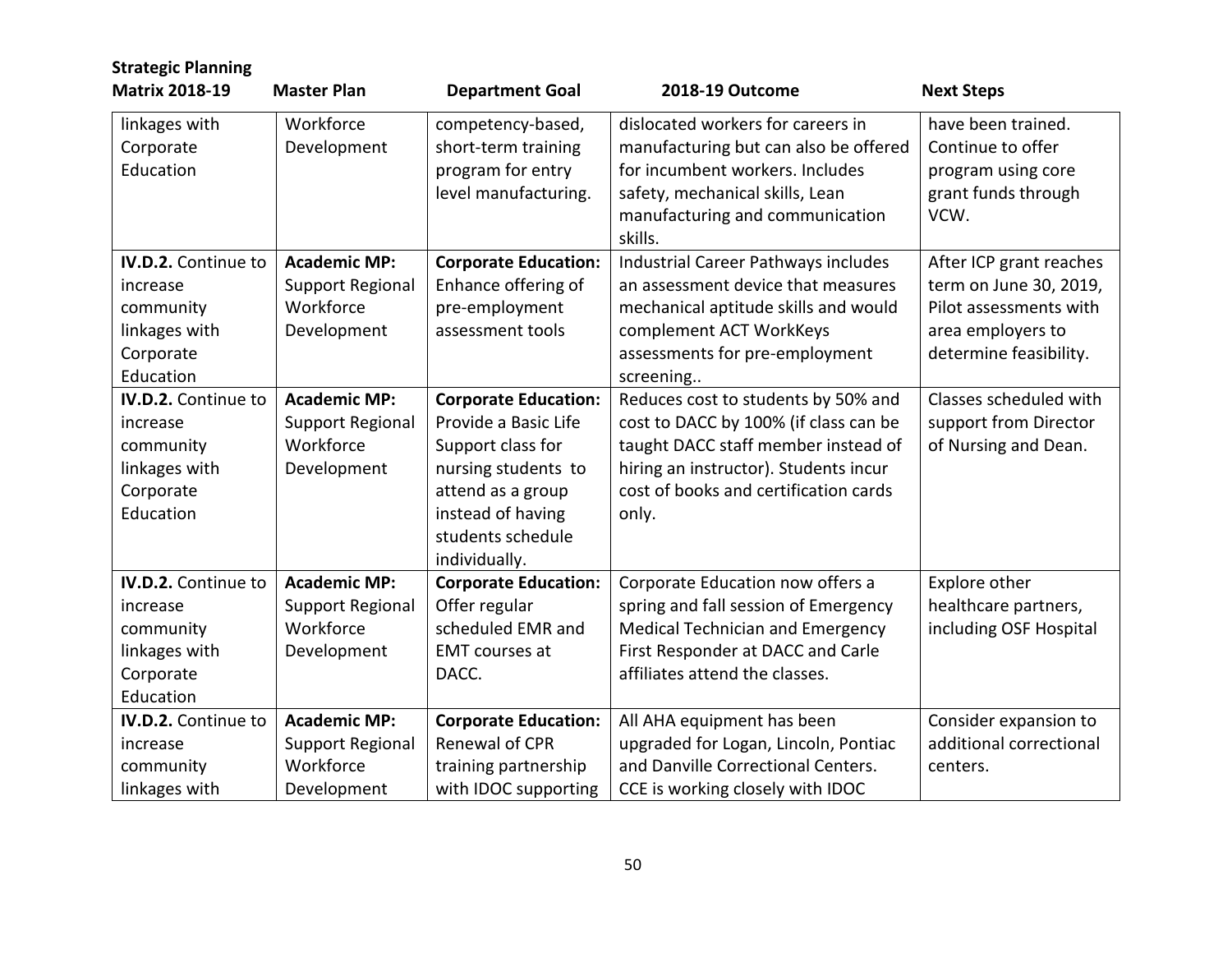| <b>Strategic Planning</b>  |                     |                                                |                                        |                         |
|----------------------------|---------------------|------------------------------------------------|----------------------------------------|-------------------------|
| <b>Matrix 2018-19</b>      | <b>Master Plan</b>  | <b>Department Goal</b>                         | 2018-19 Outcome                        | <b>Next Steps</b>       |
| Corporate                  |                     | four state                                     | training coordinators on program       |                         |
| Education                  |                     | <b>Correctional Centers.</b>                   | administration.                        |                         |
| <b>IV.D.2.</b> Continue to | <b>Academic MP:</b> | <b>Corporate Education:</b>                    | Development of IMIN Continuous         | Evaluate feedback from  |
| increase                   | Support Regional    | Establish a local                              | Improvement Network for companies      | IMIN for new programs   |
| community                  | Workforce           | network for                                    | in the Danville and surrounding area   | that can be offered at  |
| linkages with              | Development         | companies to meet at                           | which provides a forum for             | DACC. New industry      |
| Corporate                  |                     | DACC and share                                 | networking, training on Continuous     | contacts and business   |
| Education                  |                     | continuous                                     | Improvement topics, sharing of ideas,  | relationships           |
|                            |                     | improvement ideas.                             | best practices and lessons learned. 16 | established through the |
|                            |                     |                                                | IMIN events held to as of May 2019.    | IMIN network that       |
|                            |                     |                                                | 25-45 average attendance from a        | support CCE goals.      |
|                            |                     |                                                | variety of companies from all sectors  |                         |
|                            |                     |                                                | of industry. Funded by WERC grant.     |                         |
| <b>IV.D.2.</b> Continue to | <b>Academic MP:</b> | <b>Corporate Education:</b>                    | Presently running a full Leadership    | Recruit more            |
| increase                   | Support Regional    | <b>Expand present</b>                          | Mastery series that will complete late | companies from          |
| community                  | Workforce           | Leadership training                            | spring.                                | Healthcare sector.      |
| linkages with              | Development         | offering for those                             |                                        |                         |
| Corporate                  |                     | who have already                               |                                        |                         |
| Education                  |                     | completed the DACC                             |                                        |                         |
|                            |                     | Leadership Certificate                         |                                        |                         |
|                            |                     | Series.                                        |                                        |                         |
| <b>IV.D.2.</b> Continue to | <b>Academic MP:</b> | <b>Corporate Education:</b>                    | Customize ICP program based on         | Scheduled for May       |
| increase                   | Support Regional    | Offer customized ICP                           | client's specific training needs.      | 2019 including          |
| community                  | Workforce           | training sessions for<br>local manufacturers   |                                        | specialized training    |
| linkages with              | Development         |                                                |                                        | segments conducted by   |
| Corporate                  |                     |                                                |                                        | DACC faculty.           |
| Education                  |                     |                                                |                                        |                         |
| <b>IV.D.2.</b> Continue to | <b>Academic MP:</b> | <b>Corporate Education:</b>                    | Reduced classes by 2 and changed to    | Evaluate feedback       |
| increase                   | Support Regional    | Changes to format of                           | bi-weekly allowing participants to     | received from training  |
| community                  | Workforce           | Leadership Series so<br>that a spring and fall | completed in 4 months, opposed to      | participants at end of  |
| linkages with              | Development         | session can be offered.                        | 10. Added a fall series to meet        | series.                 |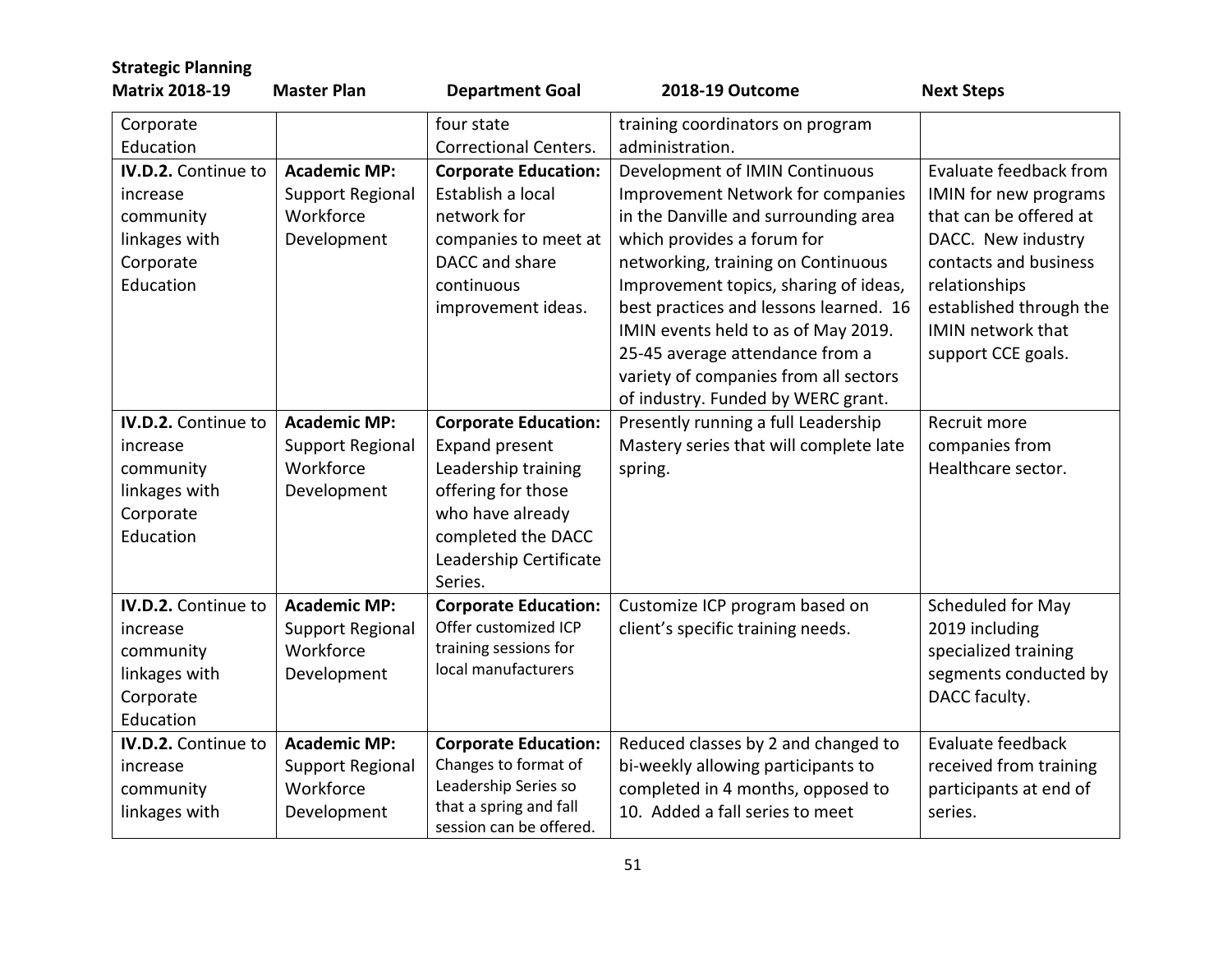| <b>Strategic Planning</b><br><b>Matrix 2018-19</b>                                      | <b>Master Plan</b>                                                         | <b>Department Goal</b>                                                                                                                                                                                                      | 2018-19 Outcome                                                                                                                                                                                                                                                                                                                                                                                | <b>Next Steps</b>                                                                                                                                                                                                                                                                                                                                                                                                            |
|-----------------------------------------------------------------------------------------|----------------------------------------------------------------------------|-----------------------------------------------------------------------------------------------------------------------------------------------------------------------------------------------------------------------------|------------------------------------------------------------------------------------------------------------------------------------------------------------------------------------------------------------------------------------------------------------------------------------------------------------------------------------------------------------------------------------------------|------------------------------------------------------------------------------------------------------------------------------------------------------------------------------------------------------------------------------------------------------------------------------------------------------------------------------------------------------------------------------------------------------------------------------|
| Corporate<br>Education                                                                  |                                                                            |                                                                                                                                                                                                                             | employer needs and can provide<br>make up class opportunities. 33%<br>increase in enrollment over 2018.                                                                                                                                                                                                                                                                                        |                                                                                                                                                                                                                                                                                                                                                                                                                              |
| IV.D.2. Continue to<br>increase<br>community<br>linkages with<br>Corporate<br>Education | <b>Academic MP:</b><br>Support Regional<br>Workforce<br>Development        | <b>Corporate Education:</b><br>Provide Leadership<br>Series training<br>materials at a lower<br>cost.                                                                                                                       | Annual license purchased with<br>Achieve Forum so that DACC owns<br>rights to print materials. 65% savings<br>per book using a local printer. Allows<br>Corporate Education to print only<br>what is required for classes.<br>Eliminates excess inventory. Improved<br>profit margin. Allows for<br>customization of materials.                                                                | Expand on this concept<br>by printing training<br>workbooks for other<br>types of training<br>programs.                                                                                                                                                                                                                                                                                                                      |
| IV.D.2. Continue to<br>increase<br>community<br>linkages with<br>Corporate<br>Education | <b>Academic MP:</b><br><b>Support Regional</b><br>Workforce<br>Development | <b>Corporate Education:</b><br>Implement a<br>sustainable,<br>employer driven<br>training program<br>focused on in-<br>demand skills that<br>employers look for<br>when hiring<br>individuals for jobs in<br>manufacturing. | Corporate Education is working with<br>Vermilion County Works on WIOA<br>funding for ICP program. Using<br>employer input, this program was<br>developed to prepare WIOA eligible<br>adults and dislocated workers for<br>careers in manufacturing but can also<br>be offered for incumbent workers.<br>Includes safety, mechanical skills,<br>Lean manufacturing and<br>communication skills. | "Industrial Career<br>Pathways" (ICP)<br>program, which will<br>provide a<br>comprehensive 7 week<br>(70 hour) program for<br>industry as well as an<br>assessment of<br>mechanical aptitude.<br>WIOA funding<br>approved February<br>2018. Final program<br>development is<br>underway. As of April<br>2019, six cohorts of job<br>seekers and incumbent<br>workers have been<br>trained and prepared<br>for job placement. |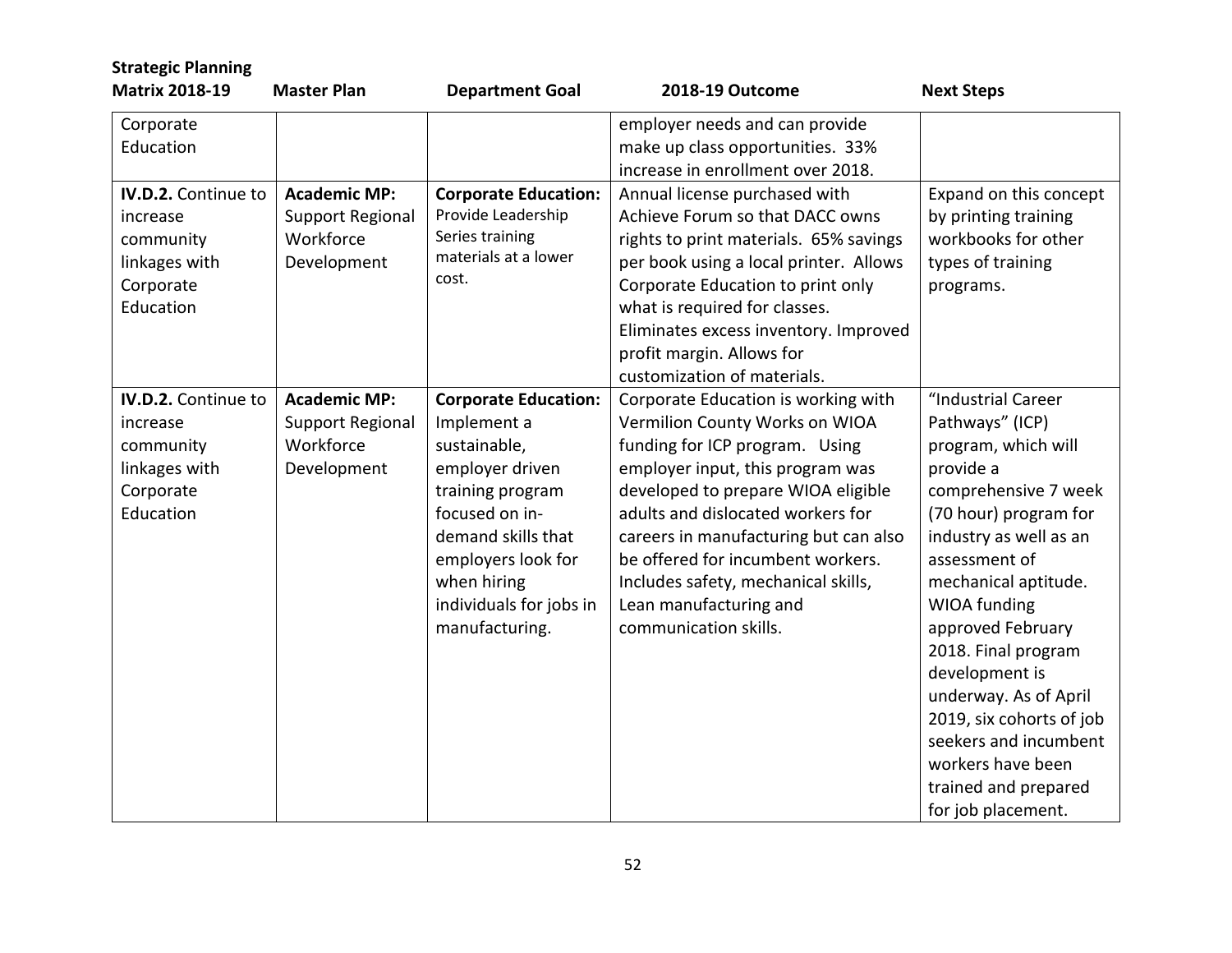| <b>Strategic Planning</b>                                                                      |                                                                            |                                                                                                                                                                                                                                  |                                                                                                                                                                                                                                                                                                                                                                                    |                                                                                                                                                      |
|------------------------------------------------------------------------------------------------|----------------------------------------------------------------------------|----------------------------------------------------------------------------------------------------------------------------------------------------------------------------------------------------------------------------------|------------------------------------------------------------------------------------------------------------------------------------------------------------------------------------------------------------------------------------------------------------------------------------------------------------------------------------------------------------------------------------|------------------------------------------------------------------------------------------------------------------------------------------------------|
| <b>Matrix 2018-19</b>                                                                          | <b>Master Plan</b>                                                         | <b>Department Goal</b>                                                                                                                                                                                                           | 2018-19 Outcome                                                                                                                                                                                                                                                                                                                                                                    | <b>Next Steps</b>                                                                                                                                    |
| IV.D.2. Continue to<br>increase<br>community<br>linkages with<br>Corporate<br>Education        | <b>Academic MP:</b><br>Support Regional<br>Workforce<br>Development        | <b>Corporate Education:</b><br>Enhance offering of<br>pre-employment<br>assessment tools                                                                                                                                         | The Standard Timing Model<br>assessment tool (part of ICP)<br>measures a job candidate's<br>mechanical aptitude and could<br>complement CCE's existing ACT<br>WorkKeys offering.                                                                                                                                                                                                   | SMT will utilized in a<br>customized delivery<br>once the grant expires<br>on June 30, 2019 and<br>the equipment<br>becomes the property<br>of DACC. |
| <b>IV.D.2.</b> Continue to<br>increase<br>community<br>linkages with<br>Corporate<br>Education | <b>Academic MP:</b><br><b>Support Regional</b><br>Workforce<br>Development | <b>Corporate Education:</b><br>Provide a Basic Life<br>Support class for<br>nursing students to<br>attend as a group<br>instead of having<br>students schedule<br>individually.                                                  | Determined that a group class will<br>reduce cost to students by 50% and<br>cost to DACC by 100% (if class can be<br>taught DACC staff member instead of<br>hiring an instructor). Students would<br>benefit from an instructor led training<br>with other students instead of an<br>online course, and would be<br>responsible for cost of books and<br>certification cards only. | Need assistance from<br>Director of Nursing and<br>Dean.                                                                                             |
| IV.D.2. Continue to<br>increase<br>community<br>linkages with<br>Corporate<br>Education        | <b>Academic MP:</b><br><b>Support Regional</b><br>Workforce<br>Development | <b>Corporate Education:</b><br>Promote the EMT<br>Class to area<br>Fire/Rescue Units to<br>be able to continue<br>offering this class on<br>The DACC campus as<br>opposed to sending<br>our Students to the<br>Urbana EMS Office | Corporate Education now offers a<br>spring and fall session of Emergency<br>Medical Technician and Emergency<br>First Responder and Carle is referring<br>their affiliate Fire/Rescue units to<br>attend the courses at DACC.                                                                                                                                                      | Explore other<br>healthcare partners,<br>including OSF Hospital                                                                                      |
| IV.D.2. Continue to<br>increase<br>community<br>linkages with                                  | <b>Academic MP:</b><br>Support Regional<br>Workforce<br>Development        | <b>Corporate Education:</b><br>Renewal of CPR<br>training partnership<br>with IDOC supporting                                                                                                                                    | All AHA equipment has been<br>upgraded for Logan, Lincoln, Pontiac<br>and Danville Correctional Centers. A<br>new AHA instructor has been hired to                                                                                                                                                                                                                                 | Look for expansion to<br>additional correctional<br>centers.                                                                                         |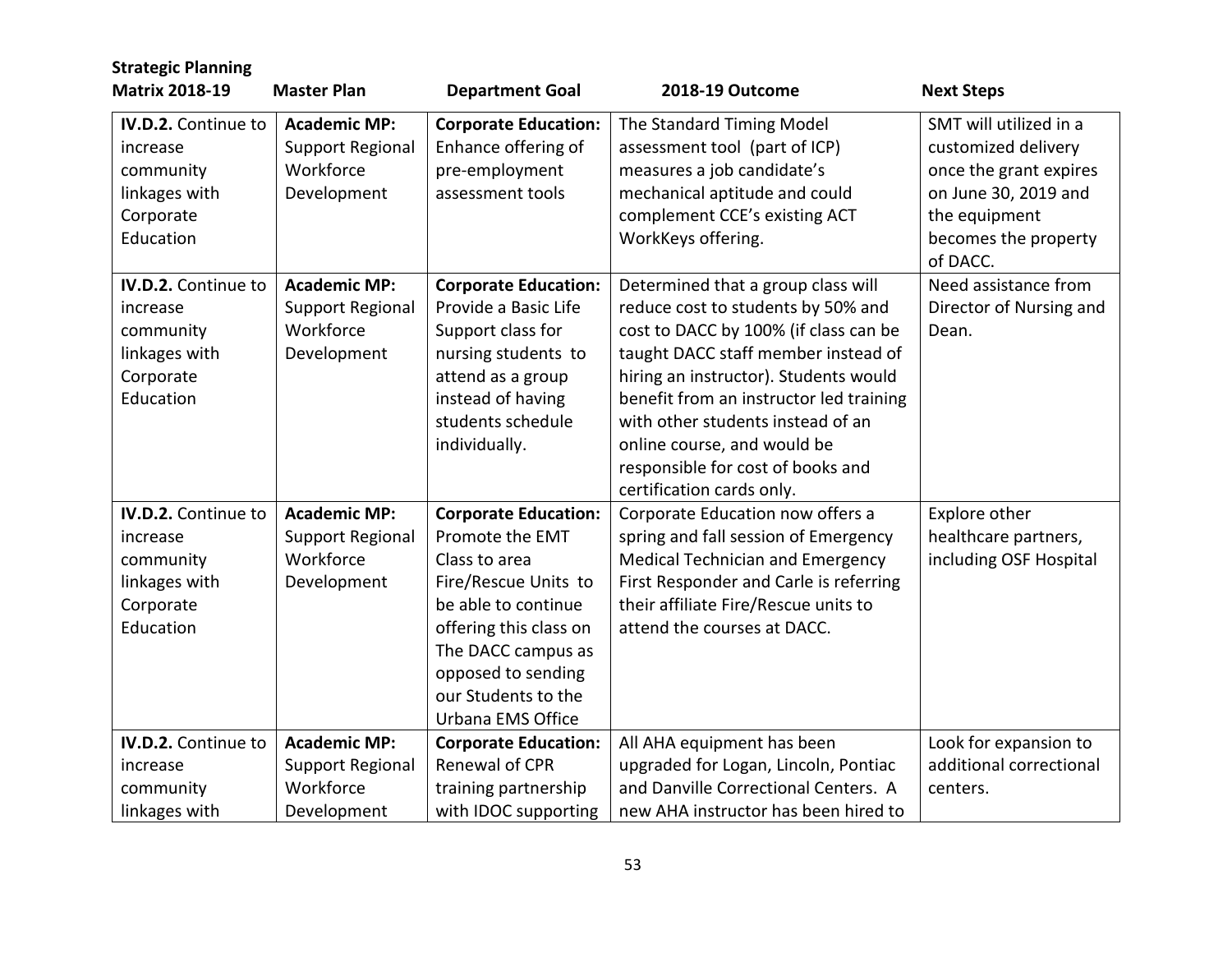| <b>Strategic Planning</b><br><b>Matrix 2018-19</b>                                      | <b>Master Plan</b>                                                         | <b>Department Goal</b>                                                                                                                                                           | 2018-19 Outcome                                                                                                                                                                                                                                                   | <b>Next Steps</b>                                                                                                                                                                                                                                                                              |
|-----------------------------------------------------------------------------------------|----------------------------------------------------------------------------|----------------------------------------------------------------------------------------------------------------------------------------------------------------------------------|-------------------------------------------------------------------------------------------------------------------------------------------------------------------------------------------------------------------------------------------------------------------|------------------------------------------------------------------------------------------------------------------------------------------------------------------------------------------------------------------------------------------------------------------------------------------------|
| Corporate<br>Education                                                                  |                                                                            | four state<br><b>Correctional Centers.</b>                                                                                                                                       | support the program and CCE is<br>working closely with IDOC training<br>coordinators on program<br>administration.                                                                                                                                                |                                                                                                                                                                                                                                                                                                |
| IV.D.2. Continue to<br>increase<br>community<br>linkages with<br>Corporate<br>Education | <b>Academic MP:</b><br><b>Support Regional</b><br>Workforce<br>Development | <b>Corporate Education:</b><br><b>Establish Local</b><br>Continuous<br>Improvement<br>Network (IMIN-<br>Improve-Motivate-<br>Inspire-Network)                                    | Development of Continuous<br>Improvement Network for companies<br>in the Danville and surrounding area<br>which provides an opportunity for<br>networking, training on Continuous<br>Improvement topics, sharing of ideas,<br>best practices and lessons learned. | Incorporate ideas from<br>IMIN meetings that can<br>translate into training<br>opportunities for DACC.<br>15 IMIN events have<br>been held to date. 25-<br>45 average attendance<br>from a variety of<br>companies from all<br>sectors of industry.<br>Funding procured<br>through WERC grant. |
| IV.D.2. Continue to<br>increase<br>community<br>linkages with<br>Corporate<br>Education | <b>Academic MP:</b><br>Support Regional<br>Workforce<br>Development        | <b>Corporate Education:</b><br><b>Expand present</b><br>Leadership training<br>offering for those<br>who have already<br>completed the DACC<br>Leadership Certificate<br>Series. | Presently running a full Leadership<br>Mastery series that will complete late<br>spring.                                                                                                                                                                          | Look for expansion to<br>additional businesses.                                                                                                                                                                                                                                                |
| IV.D.2. Continue to<br>increase<br>community<br>linkages with<br>Corporate<br>Education | <b>Academic MP:</b><br><b>Support Regional</b><br>Workforce<br>Development | <b>Corporate Education:</b><br>Offer customized ICP<br>training sessions for<br>local manufacturers                                                                              | Customize ICP program to enhance<br>internal training program for<br>thyssenkrupp Presta.                                                                                                                                                                         | Presently in<br>development stage<br>with plan to roll out<br>mid-spring. This will<br>provide sustainability of<br>this mechanical skills<br>program after ICP grant                                                                                                                          |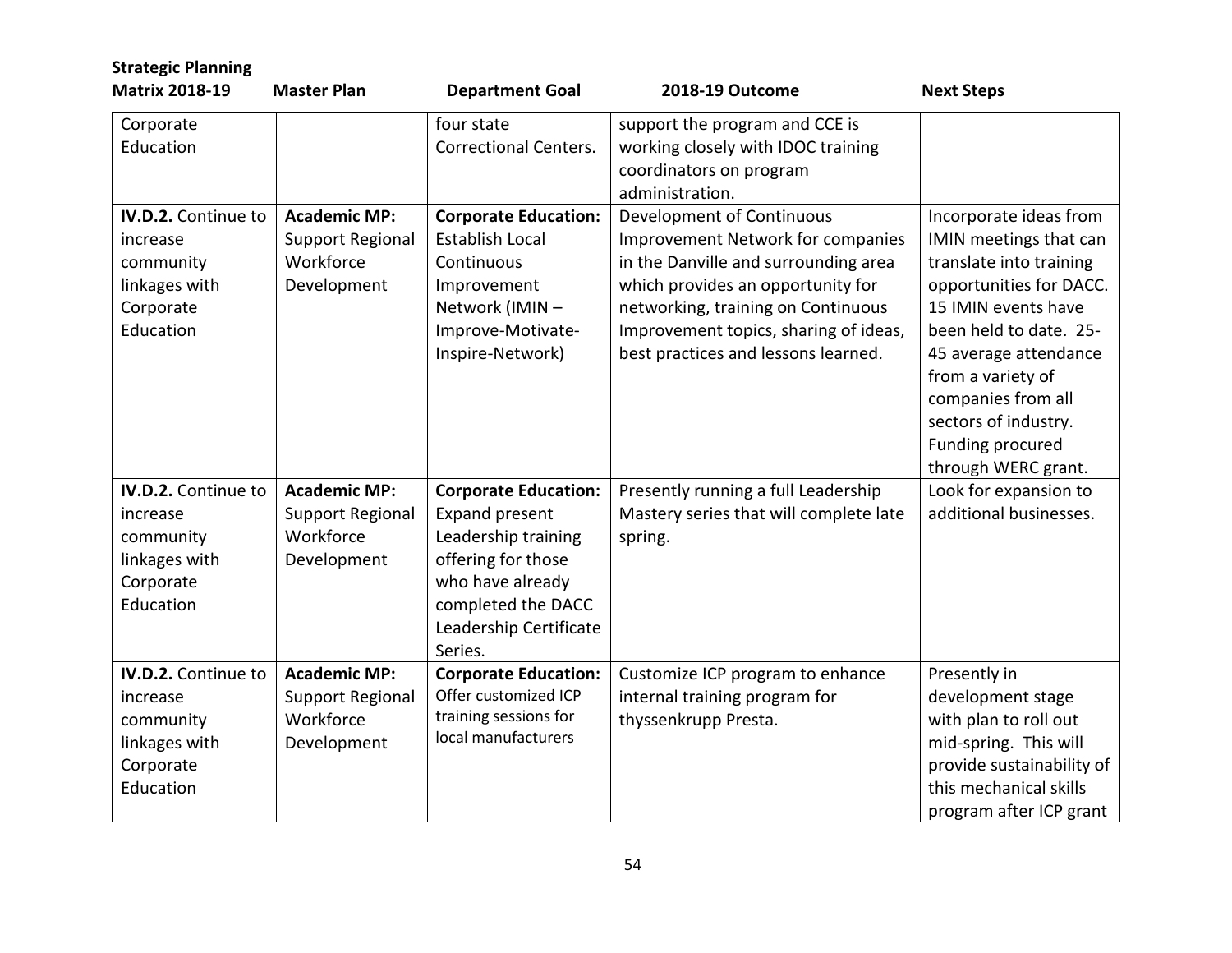| <b>Strategic Planning</b><br><b>Matrix 2018-19</b>                                                                           | <b>Master Plan</b>                                                         | <b>Department Goal</b>                                                                                                                                                                                                            | 2018-19 Outcome                                                                                                                                                                                                                                                                                                 | <b>Next Steps</b>                                                                                                                       |
|------------------------------------------------------------------------------------------------------------------------------|----------------------------------------------------------------------------|-----------------------------------------------------------------------------------------------------------------------------------------------------------------------------------------------------------------------------------|-----------------------------------------------------------------------------------------------------------------------------------------------------------------------------------------------------------------------------------------------------------------------------------------------------------------|-----------------------------------------------------------------------------------------------------------------------------------------|
|                                                                                                                              |                                                                            |                                                                                                                                                                                                                                   |                                                                                                                                                                                                                                                                                                                 | reaches term on June<br>30.                                                                                                             |
| IV.D.3. Work with<br>Danville entities to<br>continue to make<br>the downtown<br>attractive to small<br>businesses           | <b>Academic MP:</b><br><b>Support Regional</b><br>Workforce<br>Development | <b>Small Business</b><br><b>Development Center:</b><br>Partner with other<br>area organizations to<br>provide shared work<br>space opportunities<br>with on-site<br>counseling/training<br>opportunities for<br>small businesses. | Provide consulting support to the<br>Save the Lorraine Foundation's<br>Willdon Building in Hoopeston.<br>Committee to obtain and remodel the<br>building to be used as shared work<br>space for small businesses in northern<br>Vermilion County.                                                               | Expansion will proceed<br>with installation of an<br>elevator                                                                           |
| IV.D.3. Work with<br>Danville entities to<br>continue to make<br>the downtown<br>attractive to small<br>businesses           | <b>Academic MP:</b><br><b>Support Regional</b><br>Workforce<br>Development | <b>Small Business</b><br><b>Development Center:</b><br>Support success of<br>new businesses.                                                                                                                                      | Worked with Downtown Danville, Inc.<br>to open Lift Off Downtown as co-work<br>space in June, 2018 - 15 small<br>businesses have used the space for<br>daily and monthly shared space or<br>private office space in the past 10<br>months.                                                                      | Expansion will proceed<br>in other vacant<br>buildings.                                                                                 |
| <b>IV.D.3.</b> Work with<br>Danville entities<br>to continue to<br>make the<br>downtown<br>attractive to small<br>businesses | <b>Academic MP:</b><br>Support<br>Regional<br>Workforce<br>Development     | <b>Small Business</b><br><b>Development</b><br><b>Center: Partner with</b><br>other area<br>organizations to<br>maximize<br>opportunities for<br>small business<br>growth in the<br>downtown area.                                | Work with Downtown Danville, Inc.,<br>the City of Danville, the Vermilion<br>Heritage Foundation/Fischer Theatre,<br>Vermilion Advantage and the Danville<br>Area Convention & Visitors' Bureau<br>to identify opportunities for small<br>business expansion and growth in<br>connection with new developments. | Participating in joint<br>planning committee<br>focused on downtown<br>growth as a result of<br>the pending Fischer<br>Theatre opening. |
| <b>IV.D.4.</b> Assess the<br>current value of                                                                                | <b>Academic MP:</b><br>Support Regional                                    | <b>Corporate Education:</b><br>Offer online courses                                                                                                                                                                               | Provide short online career and<br>professional development training                                                                                                                                                                                                                                            | Enhanced March 2019<br>to allow employees to                                                                                            |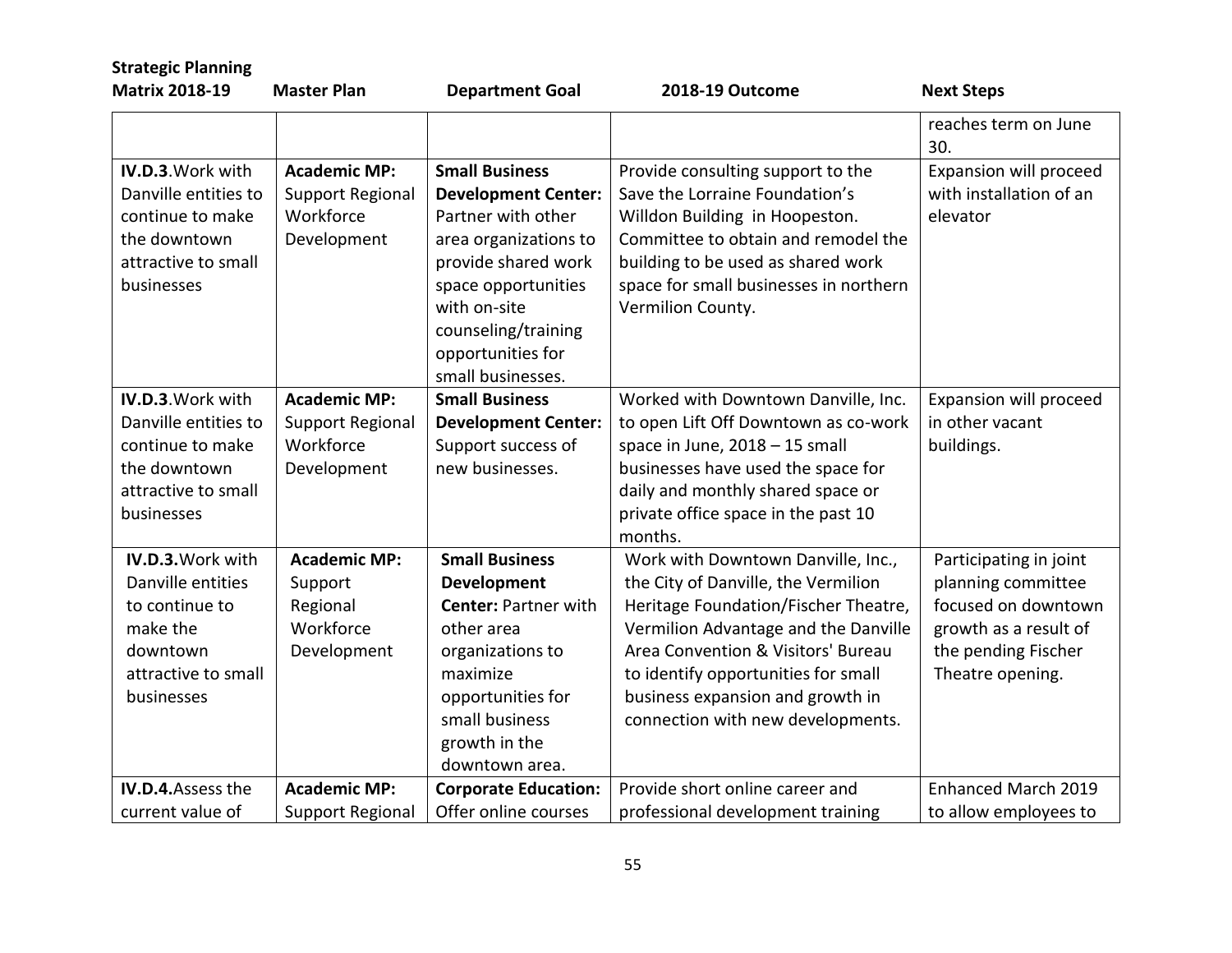| <b>Strategic Planning</b>                                                                                 |                                                                                             |                                                                                                                                      |                                                                                                                                                                                                                                                                                                                                                                                                |                                                                                                                                  |
|-----------------------------------------------------------------------------------------------------------|---------------------------------------------------------------------------------------------|--------------------------------------------------------------------------------------------------------------------------------------|------------------------------------------------------------------------------------------------------------------------------------------------------------------------------------------------------------------------------------------------------------------------------------------------------------------------------------------------------------------------------------------------|----------------------------------------------------------------------------------------------------------------------------------|
| <b>Matrix 2018-19</b>                                                                                     | <b>Master Plan</b>                                                                          | <b>Department Goal</b>                                                                                                               | 2018-19 Outcome                                                                                                                                                                                                                                                                                                                                                                                | <b>Next Steps</b>                                                                                                                |
| Corporate and<br>Community<br><b>Education offerings</b>                                                  | Workforce<br>Development                                                                    | and career training<br>programs to provide<br>convenient, self-<br>paced training<br>options for<br>employees.                       | courses to meet workforce needs.<br>Partnered with Ed-2-Go to offer these<br>courses through DACC website.                                                                                                                                                                                                                                                                                     | purchase courses on a<br>PO.                                                                                                     |
| <b>IV.D.4.</b> Assess the<br>current value of<br>Corporate and<br>Community<br><b>Education offerings</b> | <b>Academic MP:</b><br>Support Regional<br>Workforce<br>Development                         | <b>Corporate Education:</b><br>Identify and<br>implement more<br>effective means of<br>marketing.                                    | Use of Constant Contact subscription<br>and Business Services Rep working in<br>Corporate Education two days per<br>week to develop fliers and<br>promotional materials for CCE<br>programs.                                                                                                                                                                                                   | <b>Utilize Business Services</b><br>Rep for additional open<br>enrollment courses in<br>FY20 to increase<br>registration by 10%. |
| <b>IV.D.4.</b> Assess the<br>current value of<br>Corporate and<br>Community<br><b>Education offerings</b> | President's<br><b>Institutional</b><br>Vision: Revenue,<br>Relationships,<br>and Reputation | Community<br><b>Education: Increase</b><br>enrollments/net<br>revenue                                                                | The tabloid continues to be the main<br>focus of advertisement of all the non-<br>credit offerings at DACC. The tabloid is<br>mailed to all homes in the district<br>twice per year.                                                                                                                                                                                                           | Provide greater focus in<br>marketing materials to<br>promote awareness                                                          |
| <b>IV.D.4.</b> Assess the<br>current value of<br>Corporate and<br>Community<br><b>Education offerings</b> | President's<br><b>Institutional</b><br>Vision: Revenue,<br>Relationships,<br>and Reputation | Community<br><b>Education: Increase</b><br>elderly population's<br>engagement in<br><b>Community Ed</b><br>through<br>advisory/input | From 2017 to 2018 the enrollment of<br>the Lunch and Learn program grew by<br>33%. During programs offered for the<br>older population staff engages with<br>participants discussing new ideas and<br>offerings. As a result of their input<br>Community Education added to the<br>spring 2019 schedule a monthly<br>walking club to help seniors stay<br>active and engaged in the community. | Promote offerings<br>specifically geared<br>towards older<br>population                                                          |
| IV.D.4. Assess the<br>current value of<br>Corporate and                                                   | President's<br><b>Institutional</b><br>Vision: Revenue,                                     | Community<br><b>Education: Adding</b><br>Dental Assisting to<br>the Community                                                        | Working with area dentist to obtain a<br>list of dentist willing to hire anyone<br>who completes the program. Also,<br>working with WIOA to get program                                                                                                                                                                                                                                        | The Business Services<br>Rep's knowledge of<br>Adobe InDesign and<br>Photoshop has                                               |